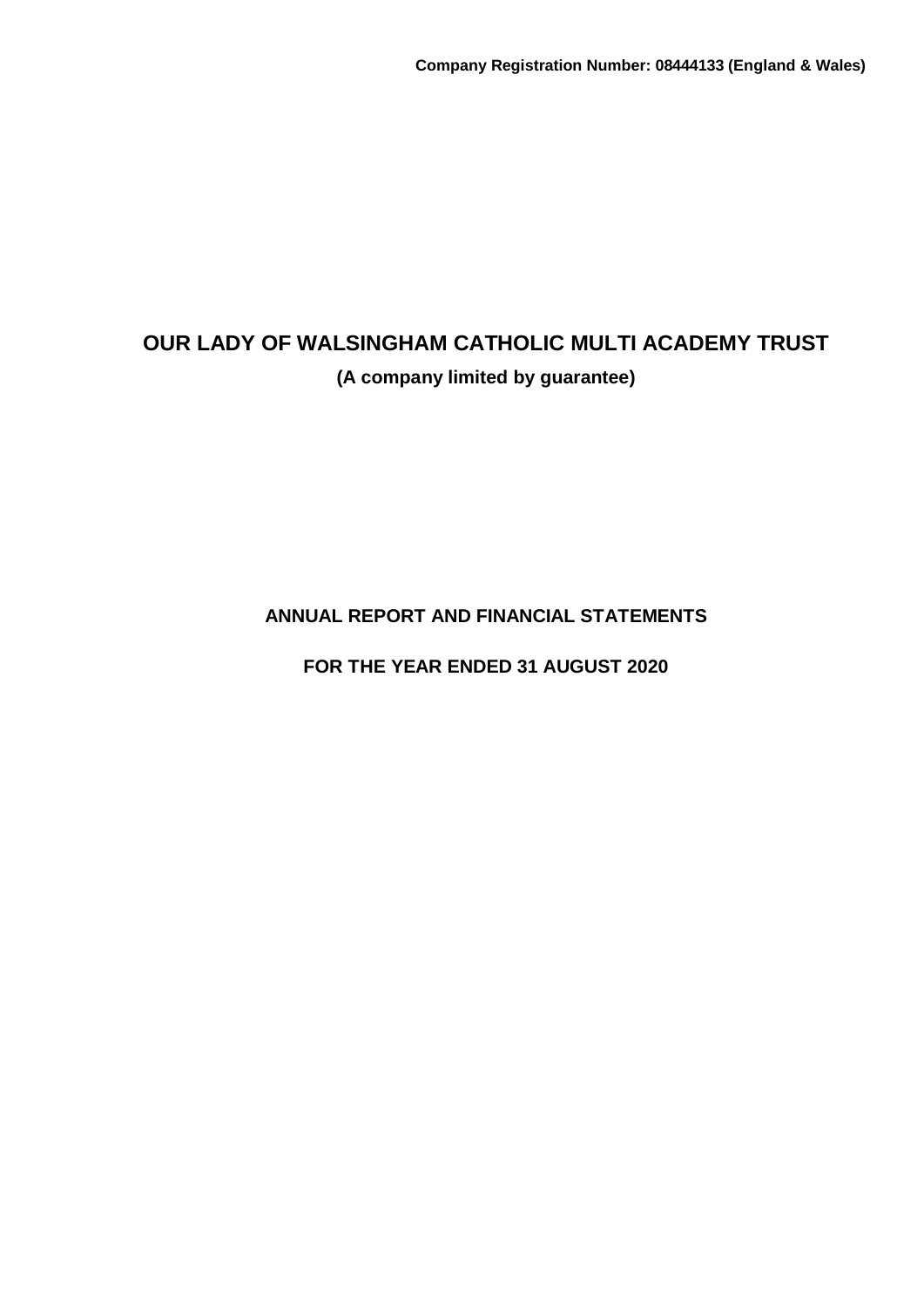# **CONTENTS**

|                                                                                | Page      |
|--------------------------------------------------------------------------------|-----------|
| Reference and administrative details                                           |           |
| <b>Trustees' report</b>                                                        | $2 - 13$  |
| Governance statement                                                           | 14 - 18   |
| Statement on regularity, propriety and compliance                              | 19        |
| <b>Statement of Trustees' responsibilities</b>                                 | 20        |
| Independent auditors' report on the financial statements                       | $21 - 23$ |
| Independent reporting accountant's report on regularity                        | $24 - 25$ |
| Statement of financial activities incorporating income and expenditure account | $26 - 27$ |
| <b>Balance sheet</b>                                                           | 28        |
| <b>Statement of cash flows</b>                                                 | 29        |
| Notes to the financial statements                                              | $30 - 62$ |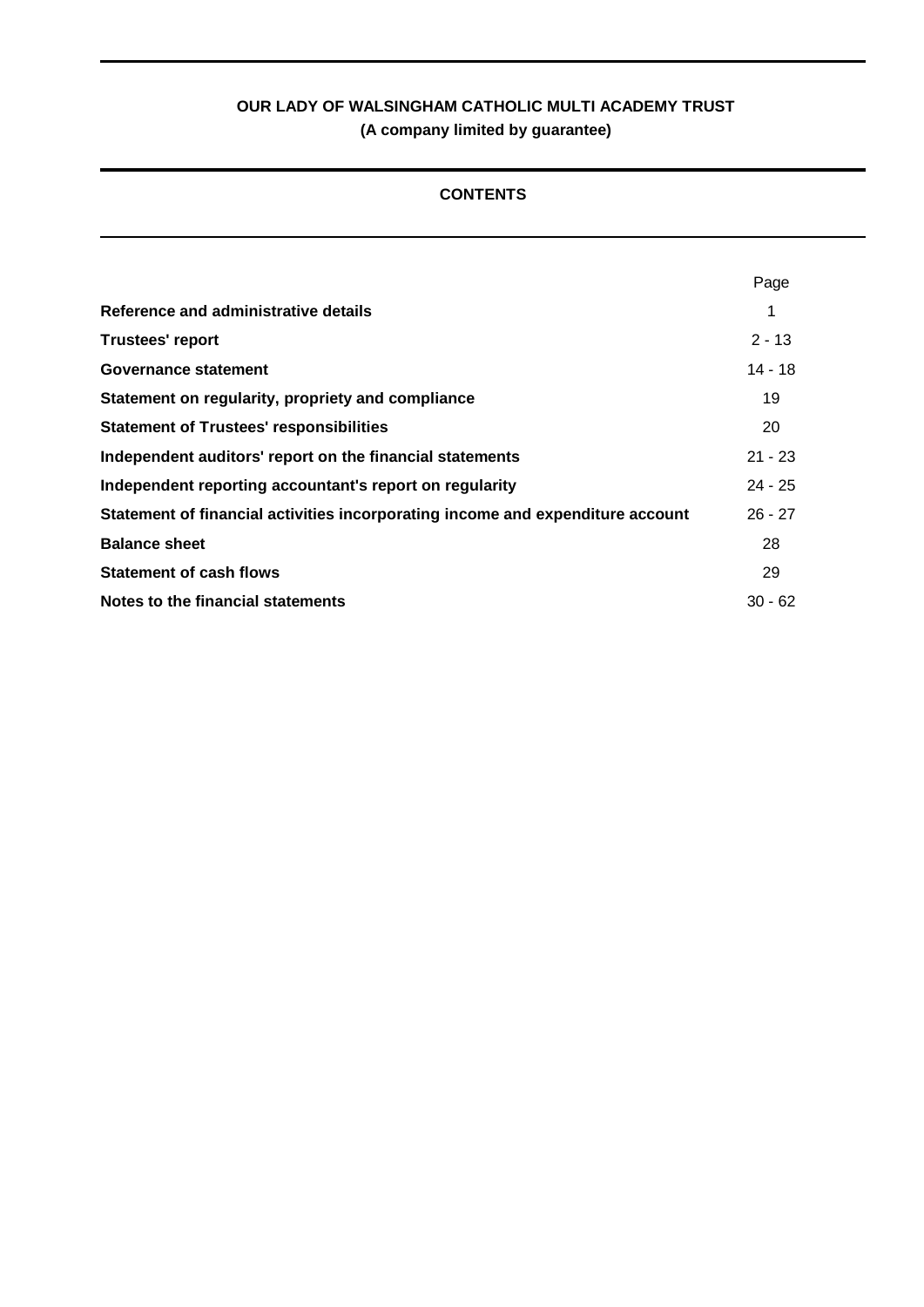# **REFERENCE AND ADMINISTRATIVE DETAILS**

# **Members**

Bishop Alan Hopes - Bishop of the Roman Catholic Diocese of East Anglia Fr David Bagstaff - Trustee of the Roman Catholic Diocese of East Anglia Mr John Tuttle - Chair of the Board of Directors Frederick Joseph Corbett - Trustee of the Roman Catholic Diocese of East Anglia (appointed 29 January 2020) Rev Mgr Tony Rogers - Trustee of the Roman Catholic Diocese of East Anglia (appointed 29 January 2020)

# **Trustees**

J Tuttle, Chair P Bergin, Vice Chair T Selvey, Chief Executive S Blakesley M Broadbent S Kelleher P Morris (resigned 22 September 2019) C Quinn (appointed 1 September 2019) F Vettese D Verney (appointed 1 September 2019)

# **Company registered number**

08444133

### **Company name**

Our Lady of Walsingham Catholic Multi Academy Trust

#### **Principal and registered office**

St Louis Catholic Academy, Fordham Road, Newmarket, Suffolk, CB8 7AA

#### **Senior management team**

T Selvey, Chief Executive Officer M Wilkinson, Chief Finance Officer

#### **Independent auditors**

Larking Gowen LLP, King Street House, 15 Upper King Street, Norwich, NR3 1RB

#### **Bankers**

Lloyds Bank plc, PO Box 1000, Andover, BX1 1LT

#### **Solicitors**

Winckworth Sherwood, Minerva House, 5 Montague House, London, SE1 9BB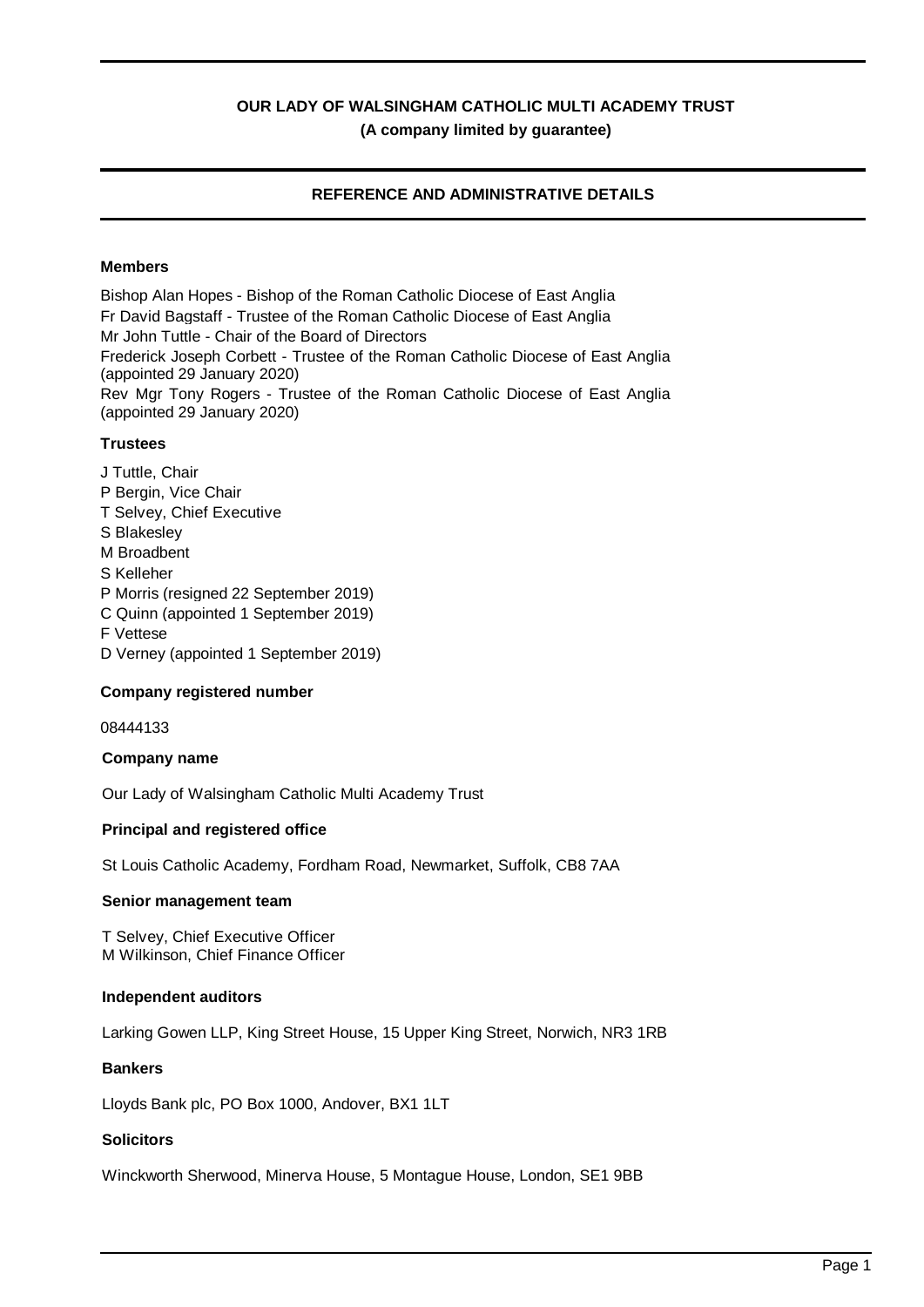#### **(A company limited by guarantee)**

#### **TRUSTEES' REPORT FOR THE YEAR ENDED 31 AUGUST 2020**

The trustees present their annual report together with the financial statements and auditor's report of the charitable company for the period 1 September 2019 to 31 August 2020. The Annual report serves the purposes of both a Trustees' report (SORP module 1), and a Directors' report (s415-419 Companies Act 2006) under company law.

At the date of signing these accounts, Our Lady of Walsingham Catholic Multi Academy Trust comprises 1 secondary and 5 primary Academies in Suffolk and Cambridgeshire. Its Academies had a combined pupil roll of 2,188 reception to year 13 pupils in the school census Autumn Term 2020 (2,211 Autumn Term 2019).

Our Lady of Walsingham Catholic Multi Academy Trust was formed on 1 November 2016 and comprised St Louis Catholic Primary (Newmarket) and St Felix Catholic Primary (Haverhill).

- On 1 January 2018, St Mary's Catholic Primary (Ipswich) joined the Multi Academy Trust.
- On 1 April 2019, St Pancras Catholic Primary (Ipswich) joined the Multi Academy Trust.
- On 1 July 2019, St Albans Catholic High Academy (Ipswich) joined the Multi Academy Trust.
- On 1 September 2019, St Laurence Catholic Primary (Cambridge) joined the Multi Academy Trust.

#### **Structure, governance and management**

#### **a. Constitution**

The academy trust is a charitable company limited by guarantee and an exempt charity.

The charitable company's Memorandum of Association is the primary governing document of the academy trust.

The Trustees of Our Lady of Walsingham Catholic Multi Academy Trust are also the directors of the charitable company for the purposes of company law.

Details of the Trustees who served during the year, and to the date these accounts are approved are included in the Reference and administrative details on page 1.

# **b. Members' liability**

Each member of the charitable company undertakes to contribute to the assets of the charitable company in the event of it being wound up while they are a member, or within one year after they cease to be a member, such amount as may be required, not exceeding £10, for the debts and liabilities contracted before they ceased to be a member.

### **c. Trustees' indemnities**

Subject to the provisions of the Companies Act, every trustee or other officer or auditor of the Trust shall be indemnified out of the assets of the Trust against any liability incurred by them in that capacity in defending any proceedings, whether civil or criminal, in which judgement is given in favour or in which they are acquitted or in connection with any application in which relief is granted to them by the court from liability for negligence, default breach of duty or breach of trust in relation to affairs of the Trust. As explained in Note 14 to the Financial Statements the limit of this indemnity is £1million.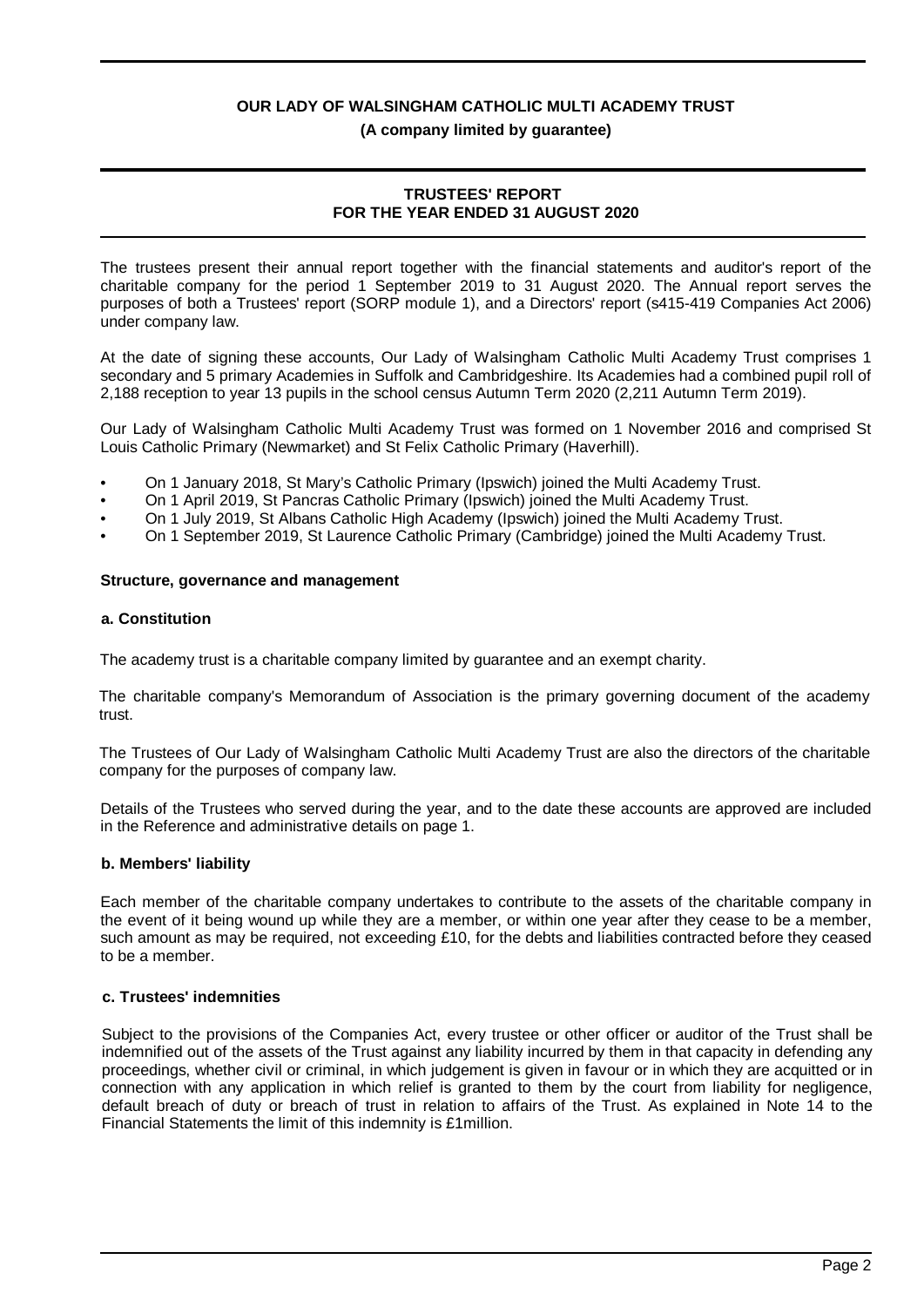**(A company limited by guarantee)**

#### **TRUSTEES' REPORT (CONTINUED) FOR THE YEAR ENDED 31 AUGUST 2020**

#### **Structure, governance and management (continued)**

#### **d. Method of recruitment and appointment or election of Trustees**

The members of the Trust are appointed by the Diocesan Bishop. The Diocesan Bishop and the Trustees can appoint new Trustees, subject to those appointed by the Diocesan Bishop exceeding those appointed by the Trustees by at least two. Trustees are appointed taking into consideration the skills and expertise necessary for effecting operation of the Board. The management of the Trust is the responsibility of the Trustees who are elected and co-opted under the terms of the Trust Articles of Association.

#### **e. Policies adopted for the induction and training of Trustees**

Training and induction provided for new Trustees is assessed based on their existing experience. Induction may include training on educational, legal and financial matters where necessary. All new trustees are encouraged to visit the various schools, to meet with the Headteacher, Head of School, staff and pupils, and are provided with key documents such as the Articles of Association, the Scheme of Delegation, policies, procedures, budgets, accounts, plans and any other documents necessary to undertake their role as Trustees. Appropriate ongoing training is available and organised as necessary.

#### **f. Organisational structure**

The trust has arranged its business in such a way that responsibilities and lines of accountability are clearly identified. The Trustees are responsible for determining overall strategy, adopting an annual plan and budget, monitoring the Trust's operational and financial performance, reviewing the educational progress of all academies and making major decisions about the direction of the Trust, capital expenditure and senior staff appointments.

Local Governing Body (LGB's) at each school are committees of the Trust Board. They have delegated responsibility for key aspects of each school, including ensuring clarity of vision and ethos, holding the Headteacher to account and ensuring that funding is well spent. The Board of Trustees retains formal accountability for the operation of each school, and for the strategic management and operation of the Trust as a whole. Risk management and governance is scrutinised by the Trust's Resources and Audit Committee. The Trust Board and LGB's meet at least once a term.

The day to day management of the Trust is the responsibility of the Chief Executive Officer, who is also the Trust's Accounting Officer. Responsibility for the day to day running of each school is delegated by each LGB to its Headteacher / Executive Head of School.

In the year to 31 August 2020, the Trust Board met 3 times, with separate meetings for its Resources and Audit Committee and Teaching, Learning and Standards committees.

#### **g. Arrangements for setting pay and remuneration of key management personnel**

Key management personnel include Directors and those staff to whom Directors have delegated significant authority and responsibility in the day to day running of the Multi Academy Trust. Pay and remuneration of key management personnel is decided by a variety of contributory factors, such as the academy size, the pay scales for each role and the level of experience of each member of staff. In addition, pay levels may be affected by nationally agreed pay awards, the ability to recruit and retain in post, all of which are in accordance with the trust's appointment and payment policies. All amendments to key management's pay and remuneration are approved by the appropriate subcommittee and ratified by the Board of Trustees.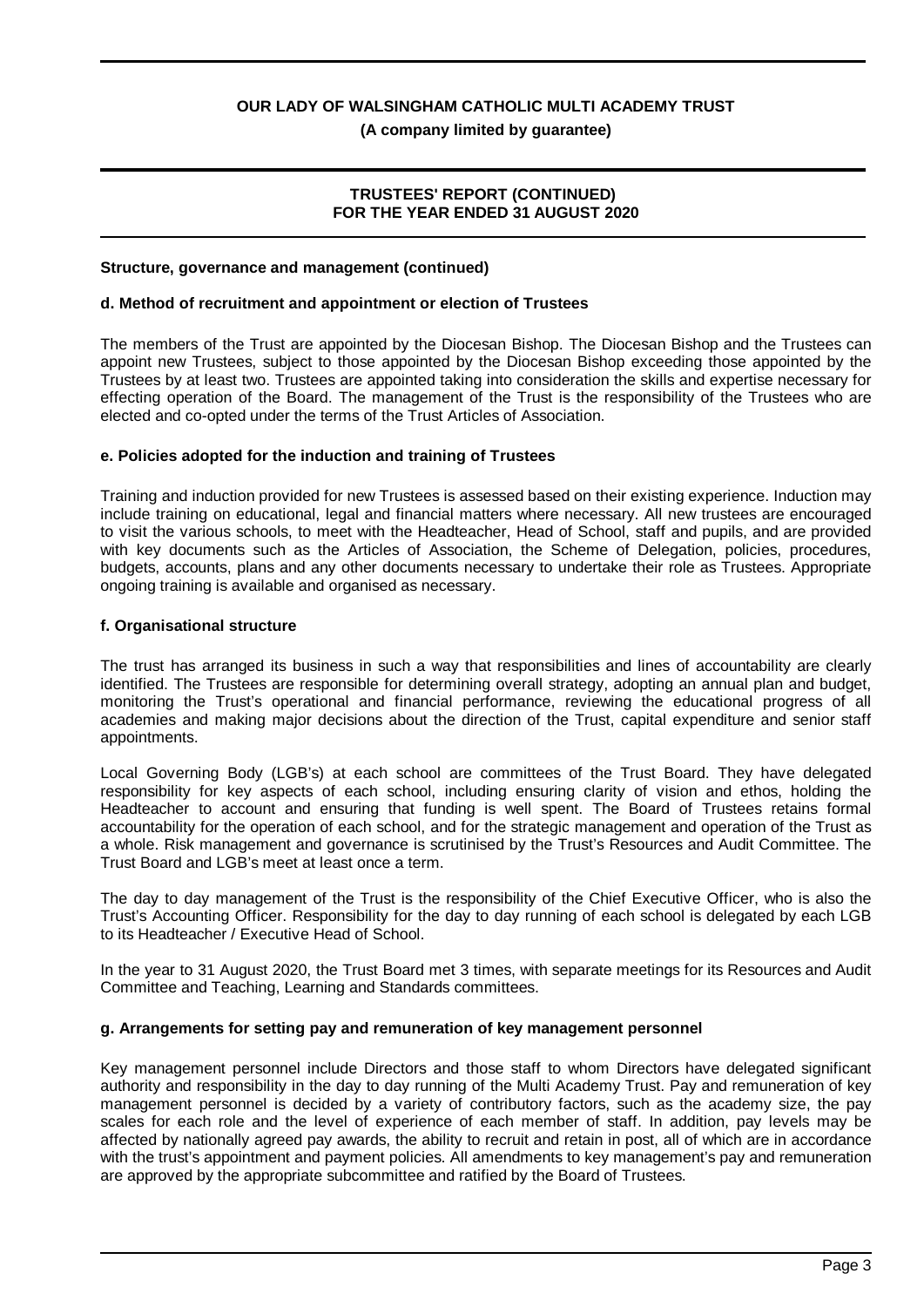# **(A company limited by guarantee)**

# **TRUSTEES' REPORT (CONTINUED) FOR THE YEAR ENDED 31 AUGUST 2020**

| Structure, governance and management (continued)                                                              |                            |      |
|---------------------------------------------------------------------------------------------------------------|----------------------------|------|
| h. Trade union facility time                                                                                  |                            |      |
| <b>Relevant union officials</b>                                                                               |                            |      |
| Number of employees who were relevant union officials during the year<br>Full-time equivalent employee number | $\boldsymbol{2}$<br>1      |      |
| Percentage of time spent on facility time                                                                     |                            |      |
| <b>Percentage of time</b>                                                                                     | Number of<br>employees     |      |
| 0%<br>1%-50%<br>51%-99%<br>100%                                                                               | 1                          |      |
| Percentage of pay bill spent on facility time                                                                 | £                          |      |
| Total cost of facility time<br>Total pay bill<br>Percentage of total pay bill spent on facility time          | 1,720<br>9,380,052<br>0.02 | %    |
| Paid trade union activities                                                                                   |                            |      |
| Time spent on paid trade union activities as a percentage of total paid facility time<br>hours                | 95.45                      | $\%$ |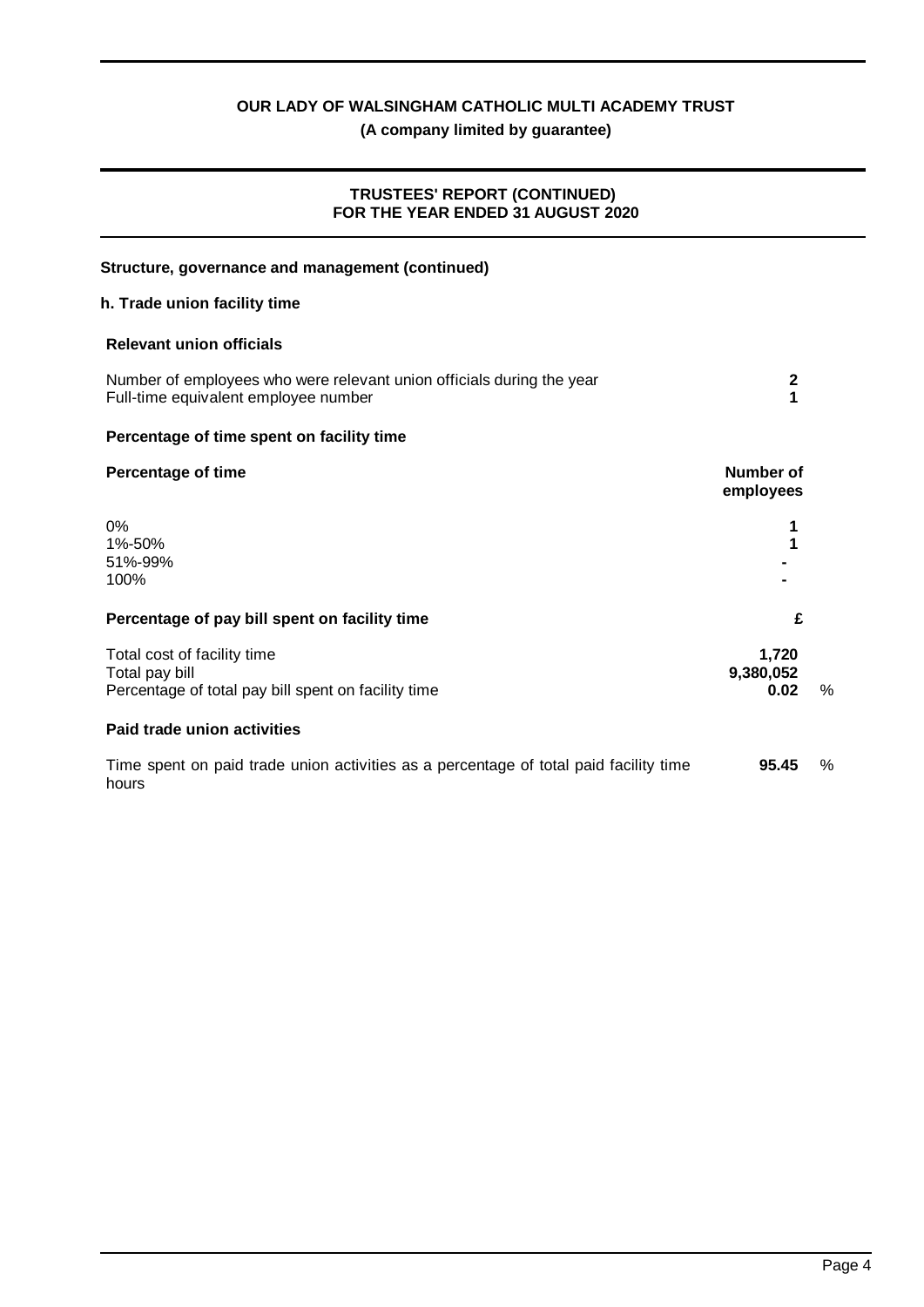**(A company limited by guarantee)**

#### **TRUSTEES' REPORT (CONTINUED) FOR THE YEAR ENDED 31 AUGUST 2020**

#### **Structure, governance and management (continued)**

#### **i. Engagement with employees (including disabled persons)**

During the period the Trust has engaged with employees on a number of matters of concern to them. In particular this has included in school management of the Covid-19 pandemic and a requirement to embark on a redundancy programme at one school. In both cases the Trust engaged with staff professional associations as part of the decision-making process.

The Trust is in the process of setting up a recognition and procedural agreement and a joint consultative committee so that it can engage more regularly and pro-actively with staff professional bodies. The first meeting is planned for the autumn term 2020. Monthly management accounts are provided to each school for their school and the Trust.

The Chair of the Board holds a termly Chairs meeting for all Chairs of Local Governing Body. The Heads Operations Committee provides a forum for each school to be represented at Trust Executive level.

The CEO, Executive Heads and Heads of School come together regularly and formally to ensure consistency and share best practice.

All staff have one performance management target related to outcomes for children which is a key performance indicator of the Trust.

The Trust's Safer Recruitment and Selection Policy states "The Governing Body will ensure that people are treated solely on the basis of their abilities and potential, regardless of race, colour, nationality, ethnic origin, religious or political belief or affiliation, trade union membership, age, gender, gender reassignment, marital status, sexual orientation, disability, socio-economic background, or any other inappropriate distinction.".

The Trust Appraisal Policy states, "The Academy is committed to ensuring respect, objectivity, belief in the dignity of the individual, consistency of treatment and fairness in the operation of performance management as a Catholic academy. This commitment extends to promoting equality of opportunity and eliminating unlawful discrimination throughout the school community."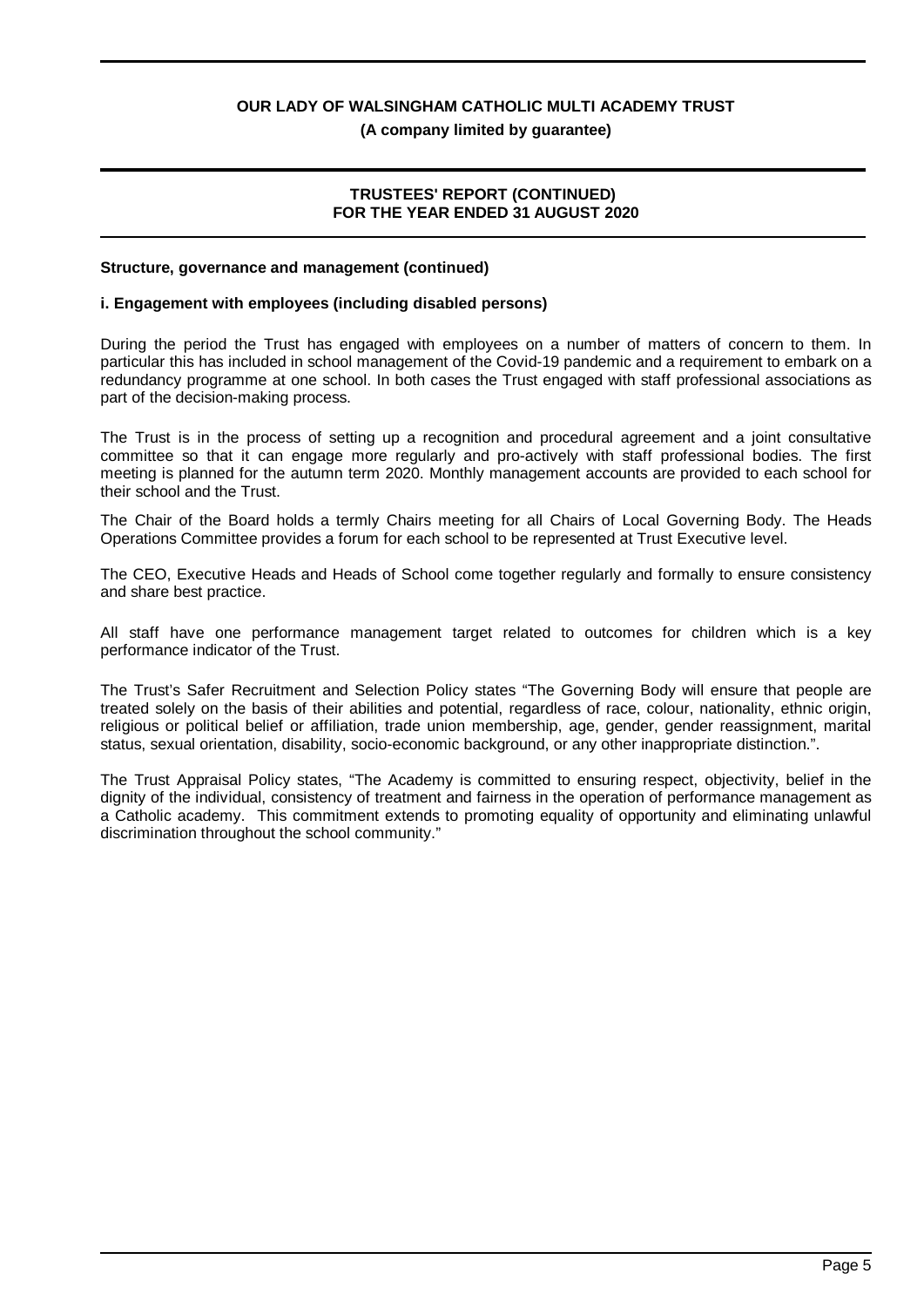# **TRUSTEES' REPORT (CONTINUED) FOR THE YEAR ENDED 31 AUGUST 2020**

#### **Objectives and activities**

#### **a. Objects and aims**

The Academy Trust's objects, as stated in the Memorandum & Articles of Association, are specifically restricted to the advancement of the Catholic religion in the Diocese by such means as the Diocesan Bishop may think fit and proper by, but without prejudice to the generality of the foregoing.

a. (i) the establishing, maintaining, carrying on, managing and developing of Catholic schools in the United Kingdom conducted in accordance with the principles, and subject to the regulations and discipline of the Catholic Church, and

(ii) subject to the approval of the Diocesan Bishop, and as purely ancillary to (a) (i) above, the establishing, maintaining, carrying on, managing and developing of other schools in the United Kingdom

b. Purely as ancillary to 4(a) promoting for the benefit of the inhabitants of the areas in which the Academies are situated the provision of faculties for recreation or other leisure time occupation of individuals who have need of such faculties by reason of their youth, age, infirmity or disablement, financial hardship or social and economic circumstances or for the public at large in the interests of social welfare and with the object of improving the condition of life of the said inhabitants.

Our Lady of Walsingham CMAT is a Roman Catholic Multi Academy Trust in the Roman Catholic Diocese of East Anglia. The trust's ethos is based on Gospel values and therefore puts Jesus Christ at the centre of all that it does. The children always come first. The trust is a learning community where all learners are taught to recognise the gifts that they are given and to use them to the very best of their ability. All talents and strengths are equally valued. There are very high expectations of the behaviour and achievements of the children and the trust schools consistently outperform local and national standards. Our Lady of Walsingham Catholic Multi Academy Trust is forward looking and strives for continuous improvement. There is a strong emphasis on staff professional development and the trust has a track record of developing teachers and leaders.

Our Vision Statement says:

#### **Founding Vision**

Our Lady of Walsingham Catholic Multi Academy Trust will deliver outstanding educational, spiritual and moral outcomes for all children regardless of their faith or backgrounds within an ethos based on full inclusion, high expectations, innovation, outstanding teaching and learning, and a relentless focus on the needs and potential of every child. Our vision is that every school within the Trust has a reputation for excellence in their local communities and beyond.

#### **Developing the person**

Our curriculum, is designed to meet the needs of all the children in our schools and to prepare them for success in life, however and whatever that might mean to them as they grow and develop. All children in the trust will have the opportunity to develop their talents to the full, in the recognition that they all have talents to offer and that although these talents are different, none is more important than another and all are needed in our everchanging world.

#### **Catholic rooted, child centred**

The Trust is a Catholic based, child centred MAT. We are founded on Catholic values which underpin every social, academic and pastoral relationship and the related behaviours which act as live witness to our Faith.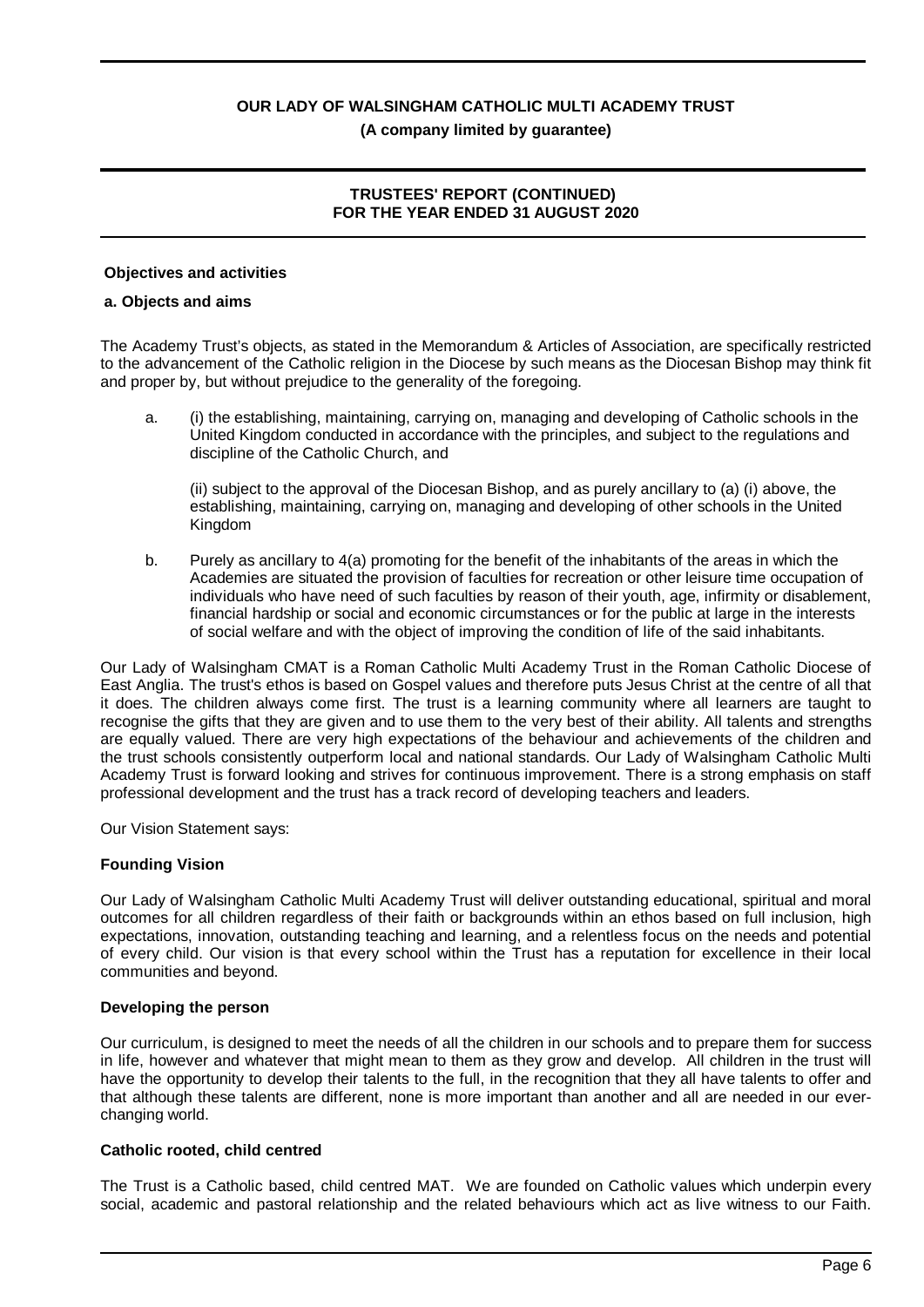**(A company limited by guarantee)**

### **TRUSTEES' REPORT (CONTINUED) FOR THE YEAR ENDED 31 AUGUST 2020**

### **Objectives and activities (continued)**

Inspired and supported by these values, we seek to develop the characteristics of effective learners in our children so that, whatever their future holds, they can approach this with character, confidence, resilience and a Christ centred moral compass.

# **Having the confidence to engage**

The learning culture is one where the children and staff have the confidence to engage and need not fear failure along the way. The children are supported to be confident, active learners so that they push themselves beyond their perceived limits in the safe knowledge that our best learning takes place when we don't get it right first time, and is a valuable expression of engaging confidently in learning. The children enjoy working with adults and other children, and also understand that they have God given gifts, with which it is their responsibility to do the best that they can for themselves and others. The Trust is committed to the high-quality development of all staff, which is key to excellent provision for pupils. This in turn leads to high all-round learning and achievement. The Trust's approach to professional development is enhanced by a sharing of expertise, best practice, resources and opportunities across the MAT. This ensures the capacity for continuously self-improving academies.

# **b. Objectives, strategies and activities**

The following is a brief summary of some of the main objectives of the trust which we were working towards during the previous year and carry forward into the year ahead:

- To bring the other Catholic schools in the area defined by the Bishop of the Roman Catholic Diocese of East Anglia, into the Trust.
- To foster a collegiate ethos across the Trust.
- To pursue the Vision Statement by continually striving to improve further the standards of teaching and learning. This is done by a variety of means including the monitoring of pupil performance and making appropriate interventions to support underachieving individuals, reforming the curriculum to give more opportunities to pupils to experience success and build self-confidence, providing opportunities for teaching staff to reflect on their practice and so foster effective teaching styles. This work has been monitored closely both by the Senior Management Team and by the Trust Board throughout the period being reported.
- To continue to exploit the opportunities provided by Academy status to strengthen the work of the schools within it. This has included merging the systems for finance and assessment to inform clearer strategic thinking, revising Directors and Governors' policies as necessary and writing new ones to ensure compliance with academy requirements and good practice. The trust is also taking proper control of land and buildings with the Site Manager who is working to the strategic plan, ensuring compliance with all premises requirements and maintenance of a range of well-established premises support services to ensure that the trust receives value for money.
- To ensure continued financial viability of all schools in the Trust and work with the LGB and SLT of any schools where this is proving to be a significant challenge.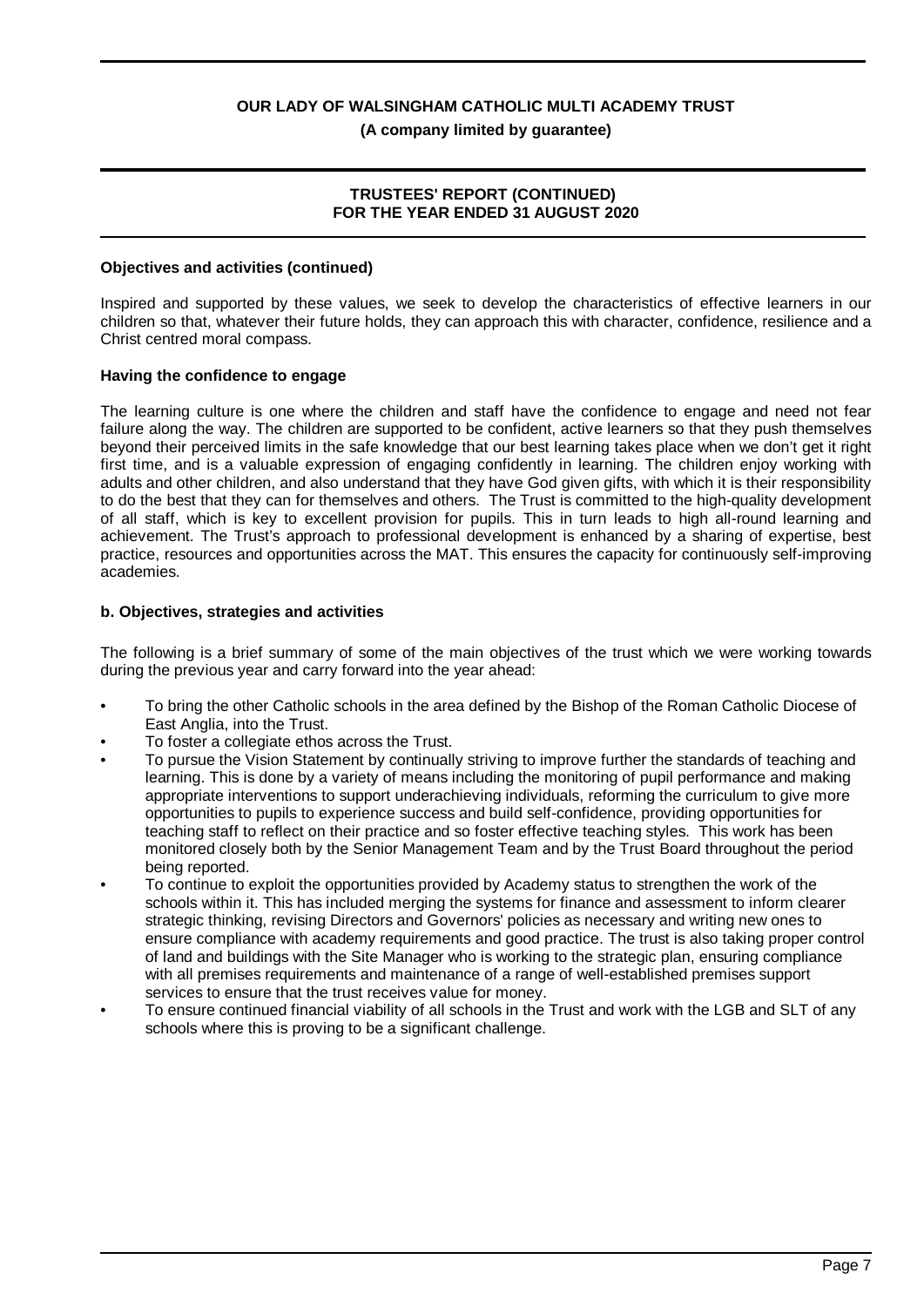# **TRUSTEES' REPORT (CONTINUED) FOR THE YEAR ENDED 31 AUGUST 2020**

#### **Objectives and activities (continued)**

#### **c. Public benefit**

In setting our objectives and planning our activities, the Trustees have carefully considered the Charity Commission's general guidance on public benefit.

The key public benefit delivered by Our Lady of Walsingham Catholic Multi Academy Trust is the maintenance and delivery of high-quality education to the children of Suffolk and Cambridgeshire, and the surrounding areas and parishes. It operates in collaborative manner to the mutual benefit of schools, their staff and pupils.

The Trustees confirm that they have complied with their duty to have due regard to the guidance on public benefit published by the Charity Commission in exercising their powers or duties.

#### **Strategic report**

#### **Achievements and performance**

#### **a. Key performance indicators**

After a year of rapid growth where Our Lady of Walsingham Catholic Trust experienced growth from a Trust of 3 primary schools to a Trust of 5 primary Schools and 1 11-18 high school, this year has been a year of consolidation.

A second Executive Headteacher has been appointed with responsibility for 3 primary schools and with Trust wide responsibility for staff CPD and Leadership Development. This responsibility includes driving the Trust's mission for leadership development and an aspiration to have a teaching school within the organisation. The work of the CFO and the Financial Controller has resulted in:-

- Further improvements in financial control
- Further improvement in financial policies and processes
- Further improvements in governance policies and processes
- Further improvements in premises related policies and processes
- Financial support to individual schools resulting in greater financial efficiencies
- Meaningful financial benchmarking between the schools in the Trust

In addition the work of the Executive Team has brought the following benefits:-

Existing Teaching and Learning Networks RE, English, Mathematics, Science, SEN, Early Years and Computing were further developed and in addition a network for History has been added with a focus of developing a model 3-16 curriculum.

- Curriculum development programme in all schools has continued.
- Embedded use of PiXL in all schools resulting in improved outcomes for children and young people.
- Leadership peer review active for all Heads.
- 3 successful CIF bids resulting in improvements to premises infrastructure.

The vision continues to be core to the work of the Trust and leaders are tasked with driving their schools forward in line with the vision itself and the ensuing strategic plan.

Two Primary Schools and one High School in the Trust had Ofsted inspections in the course of the year. St Louis Catholic Academy and St Felix Roman Catholic Primary School retained their Good status. St Alban's Catholic High School moved from Requires Improvement to Good. All schools in the Trust are now rated at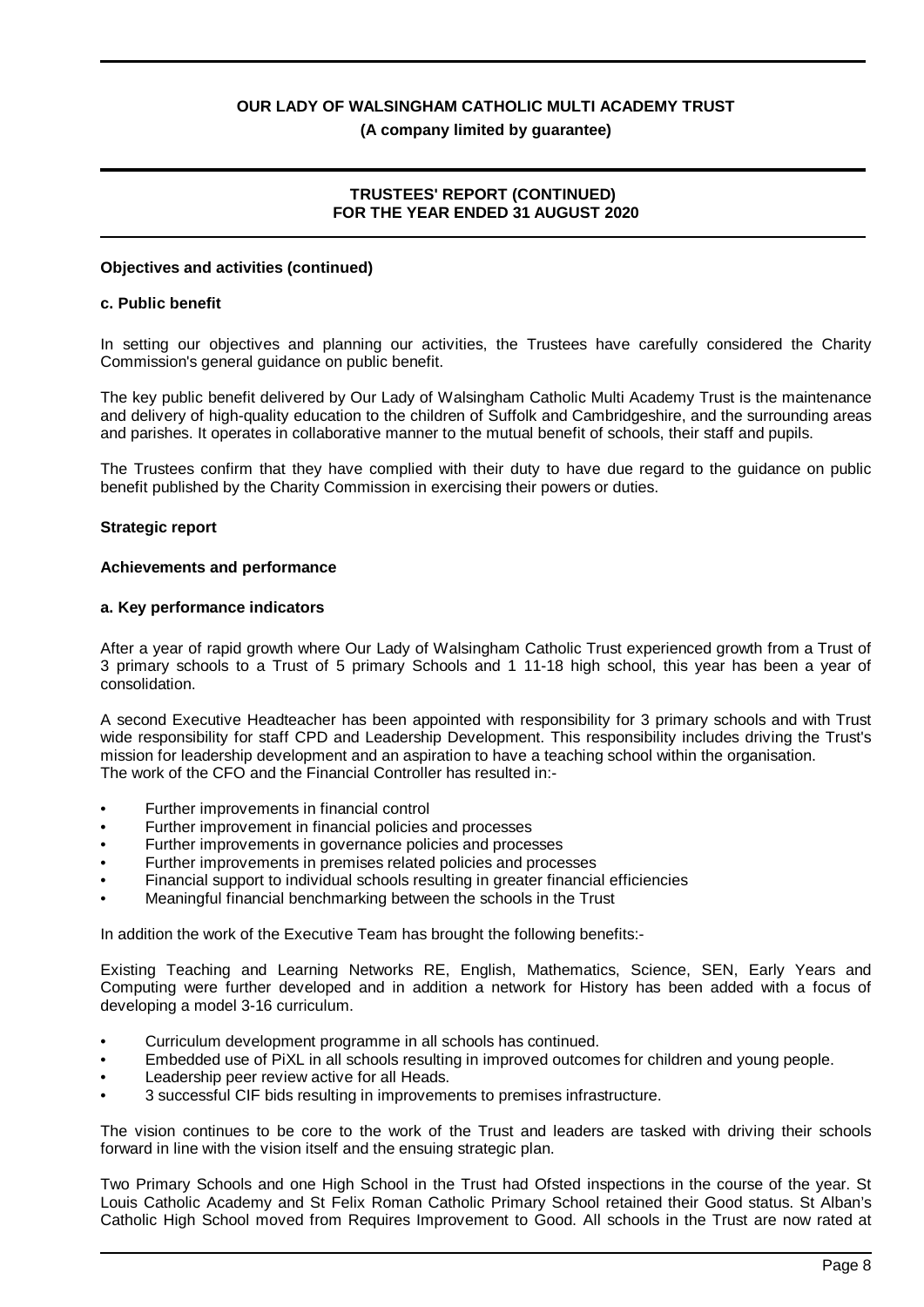**(A company limited by guarantee)**

# **TRUSTEES' REPORT (CONTINUED) FOR THE YEAR ENDED 31 AUGUST 2020**

#### **Strategic report (continued)**

# **Achievements and performance (continued)**

least Good and St Mary's Catholic Primary School is rated Outstanding.

In the course of the year St Alban's also received a Section 48 inspection. The school was graded Good. All schools in the Trust now have Section 48 grades of Good or Outstanding.

Outcomes for FS, KS1, KS2, GCSE and A Level statutory data are now monitored at trust level. Termly predictions against statutory are presented to Autumn and Spring Board meetings. These include teacher assessments for Primary, EFG (Estimated Final Grade) for GCSE and ALPS for A Level. End of year assessments for 2020 indicate an improvement in outcomes for all schools across the Trust compared with 2019.

This has been a good year for the Trust. The schools are generally on an improving trajectory across all measures and external validation has been affirming and where improvement is required the Trust is working with its schools to ensure that these are achieved.

# **b. Impact of Covid-19**

During the first phase of lockdown when our schools were open to vulnerable children and the children of key workers the following communications went out from the Trust:-

- A video message from the CEO to all staff
- Covid-19 update for Trust Board and Local Governing Bodies
- Regular Trust guidance to all schools daily then weekly
- Daily numbers returns to the Diocese, LA and DfE.

Throughout lockdown, all schools provided a wide range of home learning resources for all families. Schools continued to develop their curriculum and assessment offer in line with the new Quality of Education judgement. Schools were particularly mindful of the emotional needs of children returning to school in June and September and there has been a strong focus on wellbeing for both staff and children.

All schools were directed by the Trust to a wide range of online, free to access, training courses suitable for all groups of staff. A Trust CPD briefing paper, signposting high quality CPD activities to improve the quality of provision through enhanced pedagogies, subject knowledge and reflective professional practice, was shared with all schools. All schools were also directed to prioritise any statutory and annual training which would normally take place at the start of the new school year in September and could be accessed online.

The Trust began planning for this partial re-opening from 11th May and opened the primaries from 1st June and St Alban's High School from 15th June.

The Trust met its statutory obligation to issue a risk assessment for its schools.

#### **c. Safeguarding and Educational Performance**

Ofsted inspectors evaluate how well early years settings, schools, colleges and other further education and skills providers fulfil their statutory and other responsibilities and how well staff exercise their professional judgement in keeping children and learners safe. Three of the Trust's six schools were inspected by Ofsted during the period and all were judged to be effective. In addition, all schools in the Trust work closely with their Local Safeguarding Partners and particularly their respective Local Authorities to ensure that they comply with the latest statutory guidance Keeping Children Safe in Education for safeguarding children and safer recruitment.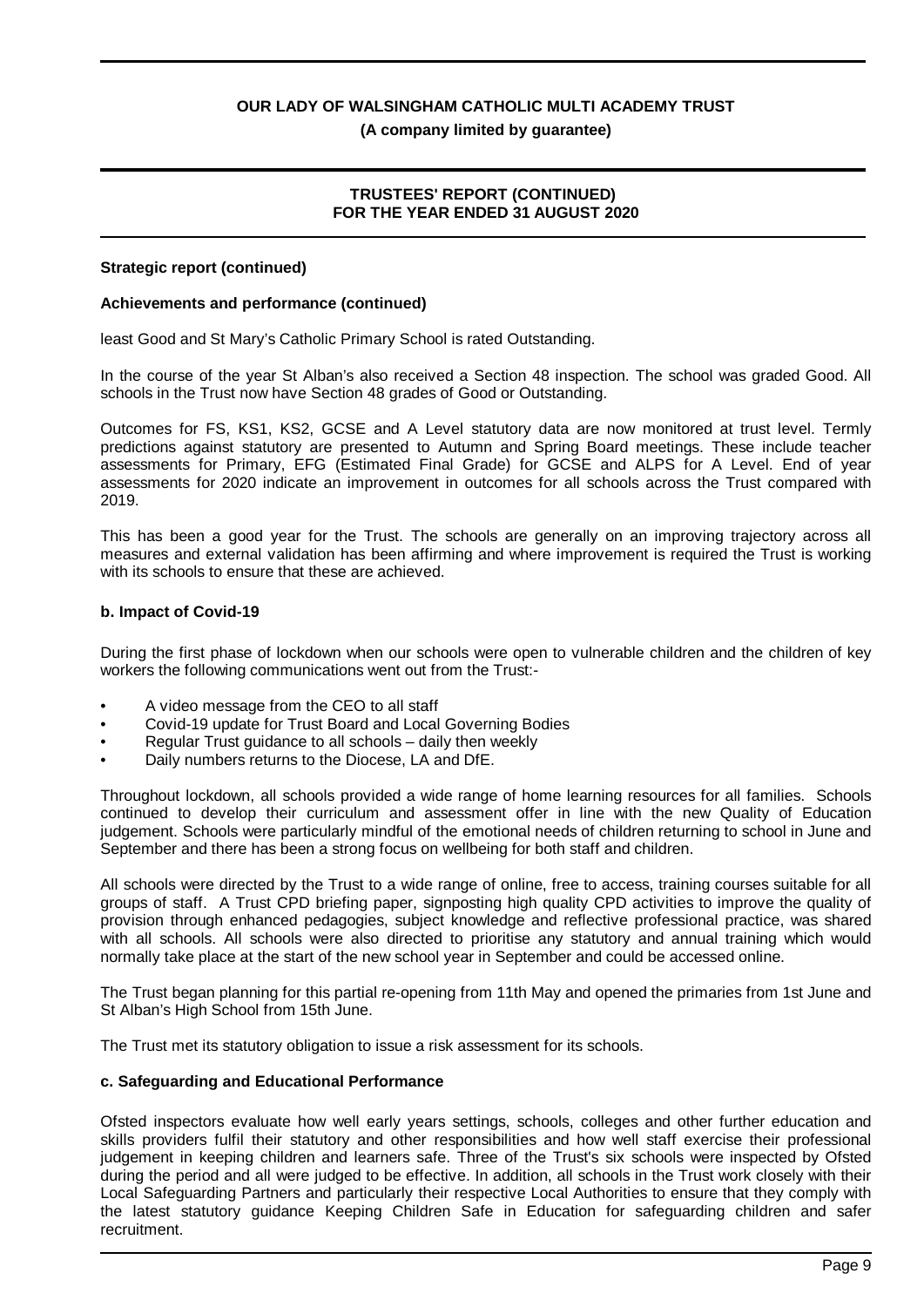**(A company limited by guarantee)**

# **TRUSTEES' REPORT (CONTINUED) FOR THE YEAR ENDED 31 AUGUST 2020**

#### **Strategic report (continued)**

#### **Achievements and performance (continued)**

Each school in the Trust undergoes independent external scrutiny and validation of educational performance by their local authority. Each authority produces an annual report which evaluates the educational performance of the schools. During the period all schools in the Trust were performing above the national and local authority average. In addition, all schools appear in the annual DfE performance tables and are subject to Ofsted inspection.

#### **d. Going concern**

After making appropriate enquiries, the board of Trustees has a reasonable expectation that the academy trust has adequate resources to continue in operational existence for the foreseeable future. For this reason, they continue to adopt the going concern basis in preparing the financial statements. Further details regarding the adoption of the going concern basis can be found in the Statement of accounting policies.

#### **Financial review**

#### **a. Financial performance and position**

The vast majority of the income of the Trust comes from the Education and Skills Funding Agency (ESFA) in the form of recurrent grants and these together with associated expenditure are shown in restricted funds on the Statement of Financial Activity.

During the period ended 31 August 2020 the MAT generated an in-year surplus of £272,236, which includes £169,613 transferred on conversion of St Laurence Catholic Primary. This corresponds to the change in balance of restricted general funds (excluding pension reserve) plus unrestricted funds. All five primary schools within the Trust returned a surplus in year.

#### **b. Reserves policy**

The Academy Trust fund balances at 31 August 2020 show an overall net deficit of £1,221,265.

This comprises restricted funds with total deficit of £2,482,924, of which £1,197,817 is the restricted fixed asset fund and £447,259 is restricted general fund, with the pension reserve showing a deficit of £4,128,000. Unrestricted funds amounted to £1,261,659. The available revenue reserves at 31 August 2020 were £1,708,918, comprising the unrestricted funds and restricted revenue funds.

There has been no material designation of funds.

The purpose of the reserves policy for the Trust is to ensure the stability of the schools' operations, to protect it so that it can adjust quickly to financial circumstances such as large unplanned expenditure, cyclical maintenance and working capital requirements. The Trust holds reserves to provide sufficient working capital to cover delays between spending and receipt of grant income, to provide a cushion to deal with unexpected emergencies such as urgent maintenance or long-term sickness where unforeseen costs are incurred and to build up funding for planned future capital projects. The Trust aims to have the equivalent of 8% of GAG held as reserves within each school, amounting to £750,000. Free reserves (unrestricted plus GAG funds) amount to £1.642m.

Reserves are reported as part of budget monitoring to the school's local governing body and the Trust Board.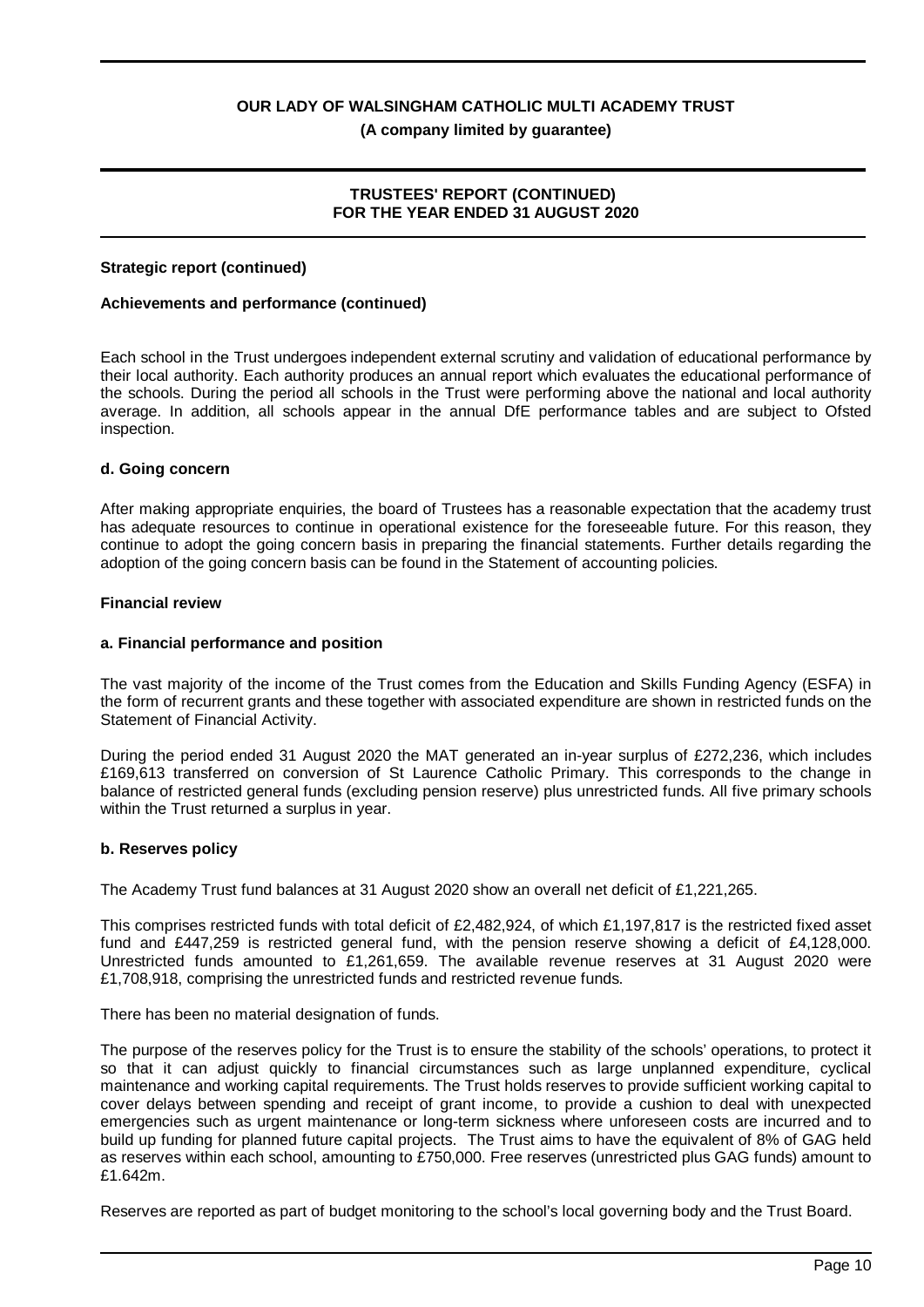# **TRUSTEES' REPORT (CONTINUED) FOR THE YEAR ENDED 31 AUGUST 2020**

#### **Strategic report (continued)**

#### **Financial review (continued)**

The Directors have reviewed the level of revenue reserves it wishes to hold and considers the current level to be adequate. In reaching this decision the directors were mindful of the need to hold appropriate reserves to cover deferred spending plans and the need to show a level of prudence and good financial planning to cover the unexpected and unplanned so that the Academy Trust's primary object is preserved under unforeseen circumstances.

#### **Pension Fund (Local Government Pension Scheme)**

Under Accounting Standard FRS102, it is necessary to charge projected deficits on the Local Government Pension Scheme that is provided for non-teaching staff to a specific restricted reserve. As at 31 August 2020, the deficit on this scheme amounted to £4,128,000. The pension deficit does not present the Trust with a current liquidity problem and it should be noted that the Government has guaranteed to pay any outstanding pension deficit if an Academy Trust is closed to maintain parity of contribution rates between local authority maintained and academy status schools.

#### **c. Investment policy**

With the exception of cash held for the operation of the Academy Trust, Our Lady of Walsingham Catholic Multi Academy Trust has no realisable investments as at 31 August 2020. The Trustees have adopted a low risk strategy to cash holdings operating interest-bearing accounts with the Trust bankers. It is the intention to invest any surplus funds in low risk short term bank deposits where appropriate to do so, should interest rates improve.

#### **d. Principal risks and uncertainties**

The Academy Trust has developed a comprehensive Risk Management Plan in order to ensure that the main risks to the school are identified and that robust methods and strategies are employed to mitigate those risks. The Trustees, together with Senior Managers will review the plan and the controls in place on an annual basis.

Chief risks identified include;

- Deficit in the Local Authority Pension Scheme
- Maintaining pupil numbers in an increasingly competitive education landscape, particularly at sixth form level
- Continuing pressure on school budgets
- Ensuring all schools work towards key efficiency metrics in terms of staff:pupil ratios etc.
- Other schools not working towards the Bishop of the Roman Catholic Diocese of East Anglia's directive of joining the Trust within a reasonable time period

The Trustees continue to implement a number of systems to assess risks that the Trust faces, especially in strategic risk areas and in relation to financial control. The Trust operates financial management in relation to the scheme of delegation of each school and recognises the need for schools to manage their financial affairs within the parameters set by the Trust. The Trust has a central management role and has adopted PS Financials as its accounting package, providing instant live access to all transactions across the Trust and consolidation of budget management. The majority of purchases are authorised at school level by the Head of School and for the central Trust by the CEO.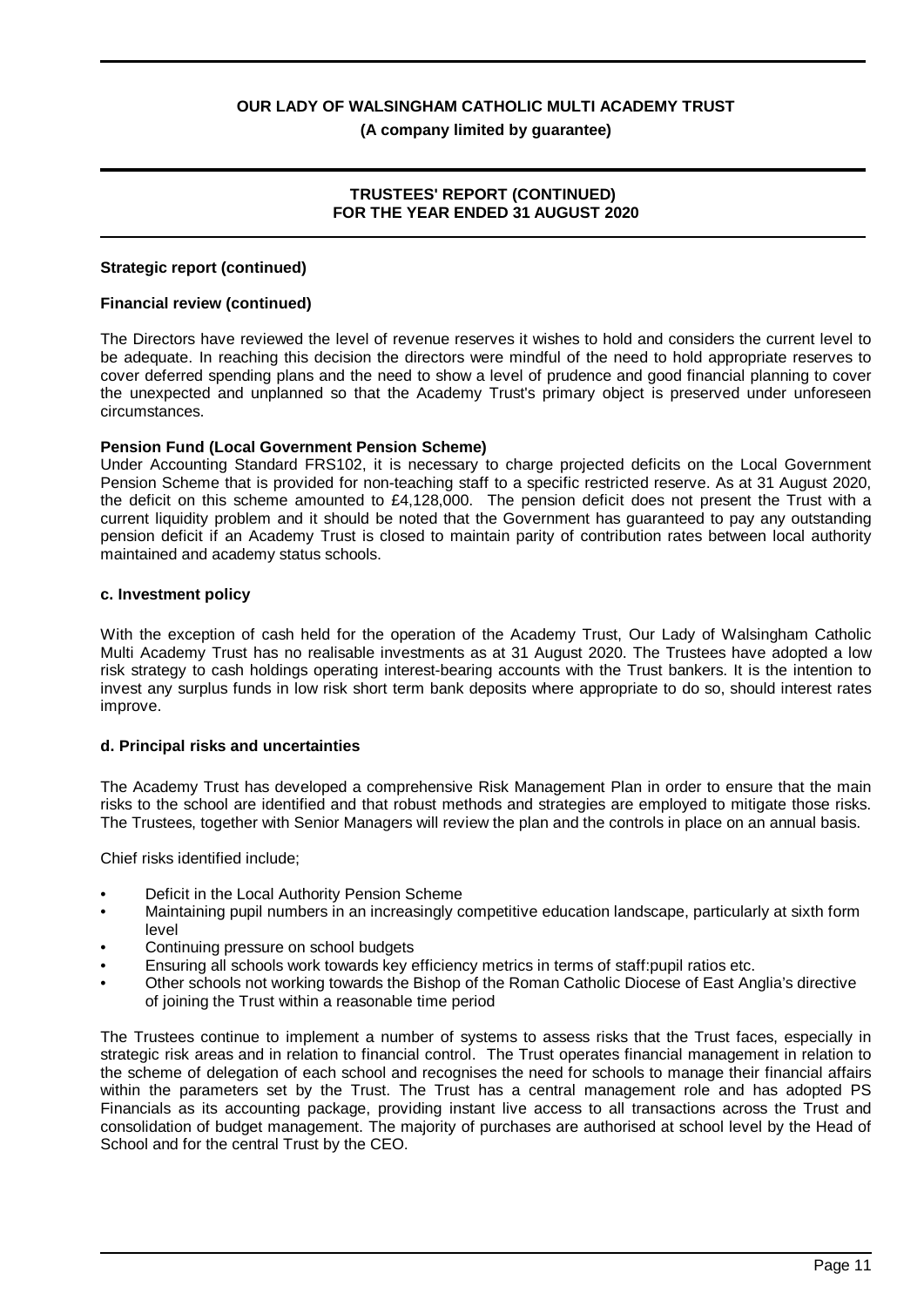#### **(A company limited by guarantee)**

# **TRUSTEES' REPORT (CONTINUED) FOR THE YEAR ENDED 31 AUGUST 2020**

# **Fundraising**

Fundraising from the public represents a very small part of the MAT's approach to raising money.

Rather than increasing the Trust's funds, the primary objective of many fundraising events held by the Trust or its constituent academies is generally to raise money for third party charities. The notion that we are connected to our neighbours as well as the principles of solidarity, subsidiarity and generosity are the main motivation behind any fundraising organised.

The Directors are aware of the importance of good fundraising practices and compliance with the Charities (Protection and Social Investment) Act 2016.

# **Plans for future periods**

To develop the Multi Academy Trust as directed by the Bishop of the Roman Catholic Diocese of East Anglia in the strategic document "Moving Towards Multi Academy Trusts". This will involve incorporating the following schools into the trust:

- St Mark's Primary School, Ipswich
- St Benedict's Secondary School, Bury St Edmunds
- St Edmunds Primary School, Bury St Edmunds
- St Joseph's Primary School, Sudbury
- St Alban's Primary School, Cambridge

This scale (at full capacity the Trust will have 4,140 pupils in 9 Primary Schools and 2 Secondary Schools) will give our schools the best opportunity to:

- Protect the Catholic character
- Ensure high and rigorous academic standards
- Share and benefit from best practice
- Offer opportunities for staff progression and retention
- Maximise financial benefits
- Provide greater sustainability for the future

The Directors will aim to bring the remaining 5 schools designated by the Bishop into the Trust over the coming periods, such that the Trust will constitute 2 Secondary and 9 Primary schools.

# **Funds held as custodian on behalf of others**

The Trust and its Trustees do not act as the Custodian Trustees of any other charity.

#### **Policies towards employees and disabled persons**

The Trust gives full and fair consideration to applications for employment made by all minority groups, including disabled persons, having regard to their particular aptitudes and abilities. As with all employees, disabled employees receive appropriate training to promote their career development. Employees who become disabled are retained in their existing posts where possible or retrained for suitable alternative posts. The Trust provides support through occupational health and access to work as appropriate.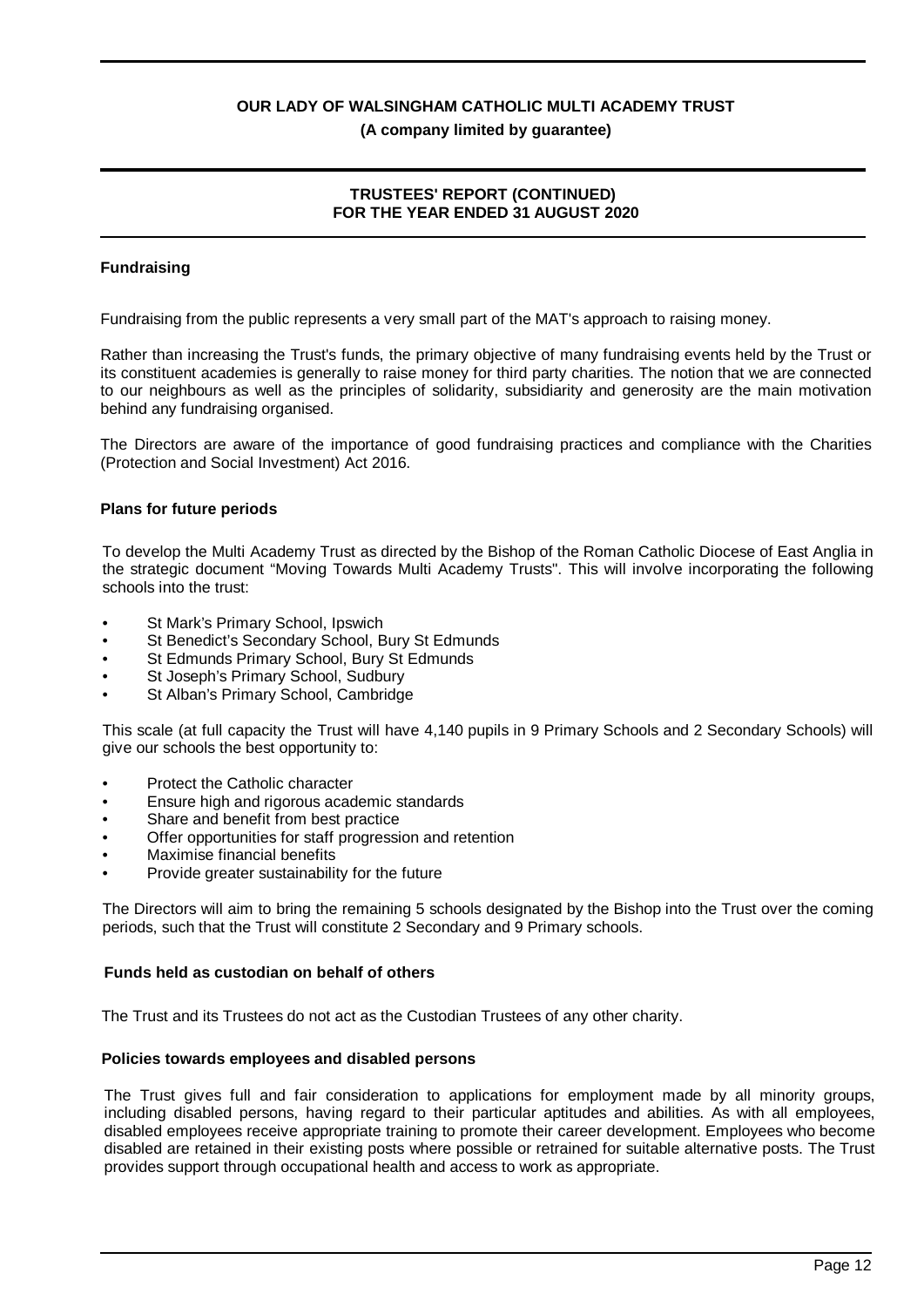# **TRUSTEES' REPORT (CONTINUED) FOR THE YEAR ENDED 31 AUGUST 2020**

# **Disclosure of information to auditors**

Insofar as the Trustees are aware:

- there is no relevant audit information of which the charitable company's auditors are unaware, and
- that Trustees have taken all steps that they ought to have taken to make themselves aware of any relevant audit information and to establish that the auditors are aware of that information.

The Trustees' report, incorporating a strategic report, was approved by order of the Board of Trustees, as the company directors, on 8 December 2020 and signed on its behalf by:

**J Tuttle** (Chair of Trustees)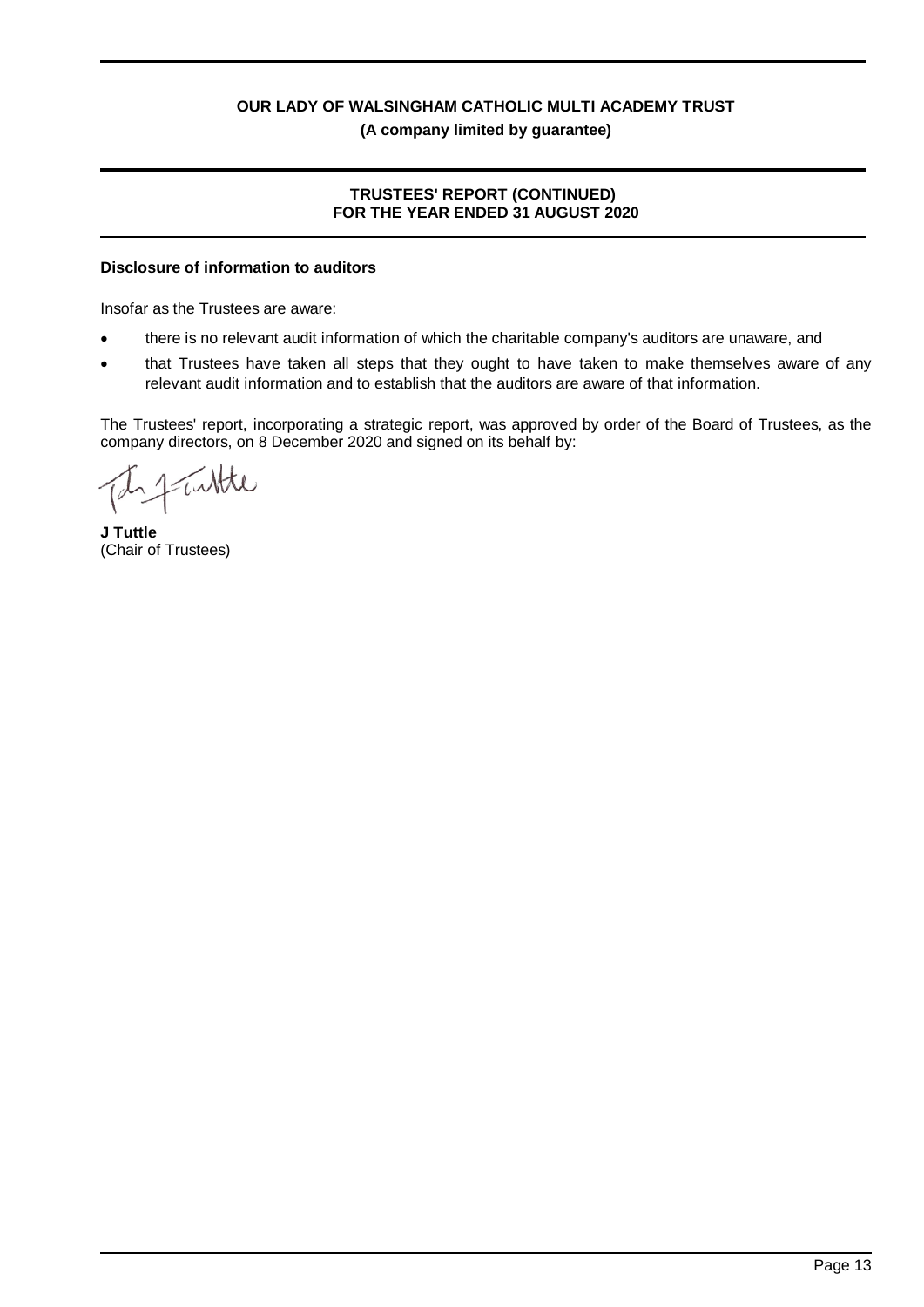# **GOVERNANCE STATEMENT**

#### **Scope of responsibility**

As Trustees, we acknowledge we have overall responsibility for ensuring that Our Lady of Walsingham Catholic Multi Academy Trust has an effective and appropriate system of control, financial and otherwise. However, such a system is designed to manage rather than eliminate the risk of failure to achieve business objectives, and can provide only reasonable and not absolute assurance against material misstatement or loss.

As Trustees, we have reviewed and taken account of the guidance in DfE's Governance Handbook and competency framework for governance.

The Board of Trustees has delegated the day-to-day responsibility to the CEO, as accounting officer, for ensuring financial controls conform with the requirements of both propriety and good financial management and in accordance with the requirements and responsibilities assigned to it in the funding agreement between Our Lady of Walsingham Catholic Multi Academy Trust and the Secretary of State for Education. They are also responsible for reporting to the Board of Trustees any material weaknesses or breakdowns in internal control.

#### **Governance**

The information on governance included here supplements that described in the Trustees' report and in the Statement of Trustees' responsibilities. The Board of Trustees has formally met 3 times during the year.

The Board is responsible for the strategic management of the Trust. They produce together with the Senior Leadership team:

- Annual Report
- Annual Accounts
- **MAT Vision**
- Catholic Ethos Statement
- MAT Strategic Improvement and Development 1-year and 3-year Plan

They approve:

- 1-year and 3-year Business Plan and Budget for MAT
- Annual School Budget
- Material bids to ESFA/DfE
- Audit Report
- Premises Plan/Estates Strategy
- **MAT SEF**
- MAT CPD Plan
- **MAT Policies**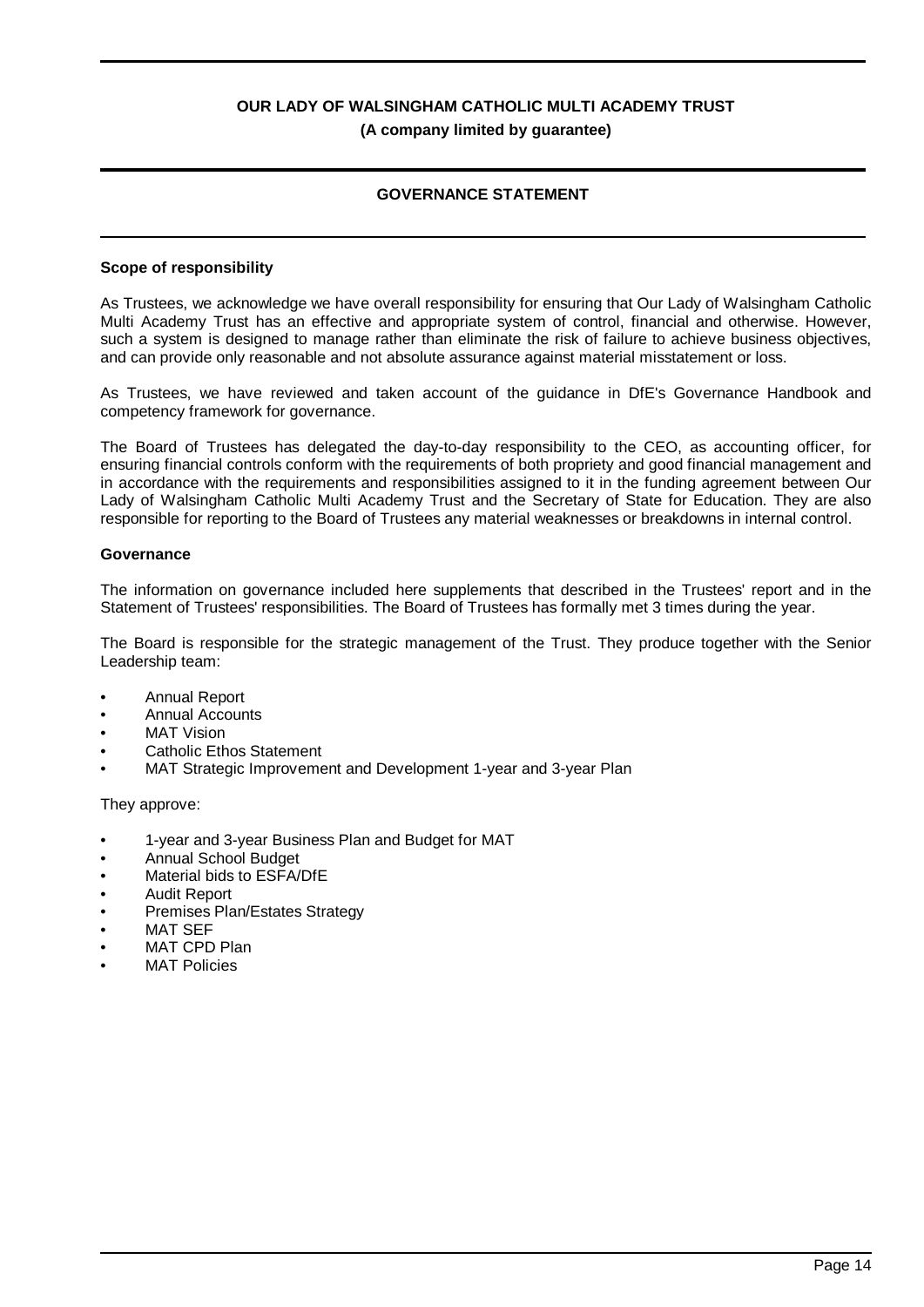# **GOVERNANCE STATEMENT (CONTINUED)**

### **Governance (continued)**

Attendance during the year at meetings of the Board of Trustees was as follows:

| Trustee                   | Meetings attended | Out of a possible |
|---------------------------|-------------------|-------------------|
| J Tuttle, Chair           |                   |                   |
| D Verney                  | د                 |                   |
| P Bergin, Vice Chair      | 3                 |                   |
| T Selvey, Chief Executive |                   |                   |
| S Blakesley               |                   |                   |
| M Broadbent               |                   |                   |
| P Morris                  |                   |                   |
| C Quinn                   | 3                 |                   |
| F Vettese                 |                   |                   |
| S Kelleher                |                   |                   |

Whilst the Trust Board has met less than 6 times in the year, as planned, it considers this to be sufficient in order to maintain effective oversight as;

- The Board Chair and other Directors are in regular contact with the CEO / CFO as appropriate.
- The Board operates a number of its duties through a Teaching, Learning and Standards (met 3 times in the year) and Resources and Audit committee (met 5 times in the year).
- The Chair holds a forum for LGB chairs 3 times in the year.
- Directors are assigned individually, and make separate visits to, schools within the Trust during the year.
- Management Accounts are reviewed by the Chair and all Directors each month.

#### **Resources and Audit Committee**

The Trust Resources and Audit Committee is a subcommittee of the main board of trustees. Its purpose is to receive and approve as appropriate;

- 1 year and 3-year Business Plan and Budget for MAT
- Annual School Budget Shares
- Premises Plan/Estates Strategy
- Bids to ESFA/DfE
- Annual Accounts draft
- Relevant MAT Policies
- School Budget Management Reports
- School Staffing Reports
- Benchmarking Reports

#### **Matters arising in the year**

The Board of Trustees has been strengthened with the appointment of Christine Quinn formerly the Regional Schools Commissioner for the West Midlands and David Verney who brings substantial financial expertise and knowledge of St Alban's Catholic High School where he was Chair of Governors.

Through the national pandemic the board has met formally and informally to execute its duties of governance which, in addition to the standard requirements of producing an annual report, annual accounts and a Strategic Development Plan as well as approving budgets, audit and MAT Policies, has also required a focus on ensuring that the schools complied with government guidance in responding to Covid19.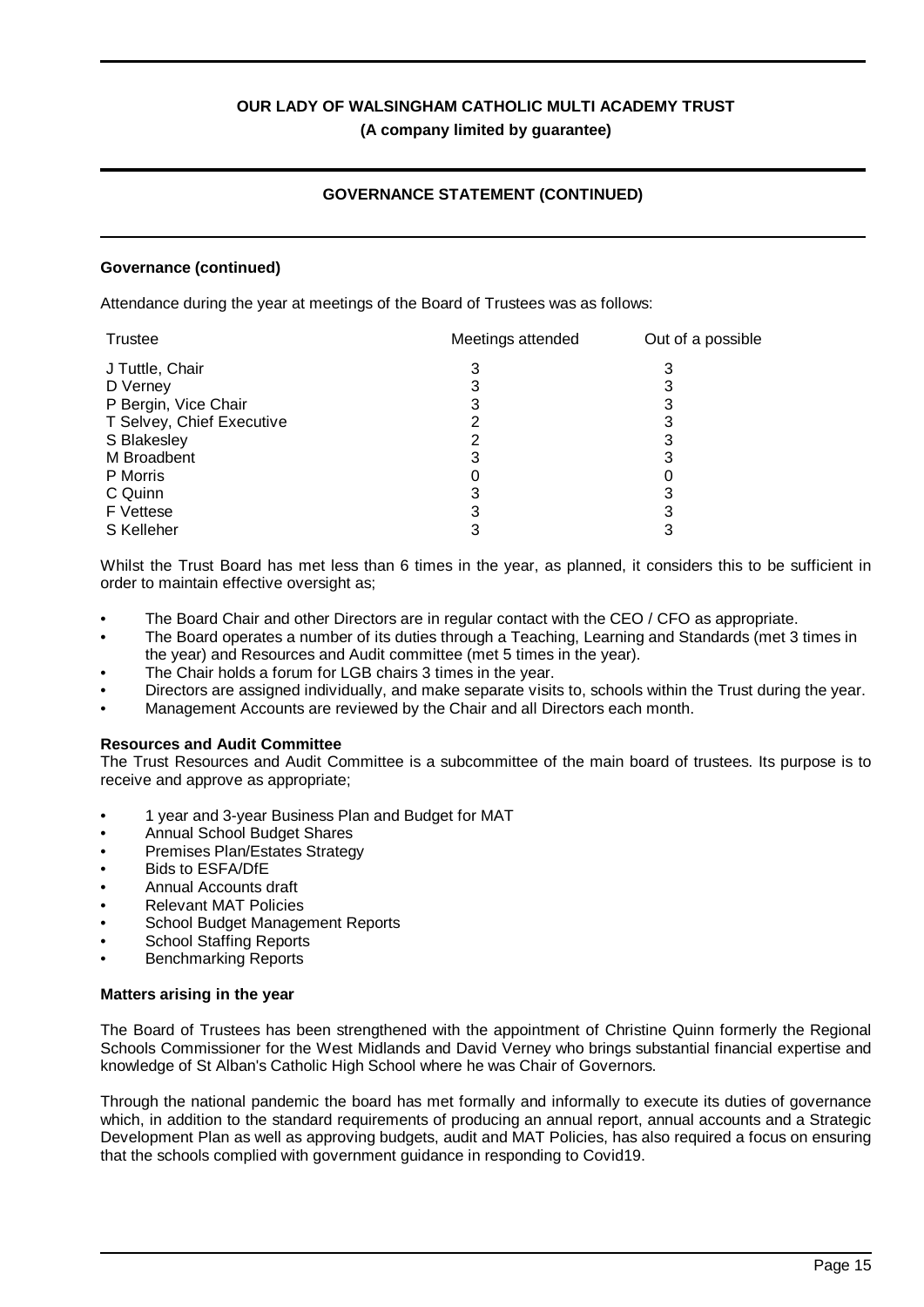# **GOVERNANCE STATEMENT (CONTINUED)**

#### **Governance (continued)**

The board has also benefitted from the scrutiny exercised by the Resources and Audit committee and the Teaching and Learning Committee. The professional expertise of the directors assigned to these committees ensures thorough analysis and challenge of the data presented. These committees have through a process of iteration specified the standard of data required from the Executive Management Team.

The board chose to avail of the services of the ESFA in providing an SRMA assessment and benchmarking exercise for the High School. This has resulted in a restructuring exercise which was completed within the year. Following this, the board has initiated a Strategic Review of the MAT to ensure long term sustainability as a new timetable for the on-boarding of a second High School and four Primaries is set.

An in year SRMA report references the strength of the board. The board has delayed a self - evaluation exercise to 2020/21 as its focus has been on continued improvements of standards across the schools, including the appointment of five new Heads of School, and on the management of schools through the period of the pandemic.

#### **Reviewing the composition and effectiveness of the Board**

The Board has reviewed its composition and is continually aiming to recruit Directors with the identified skill sets needed. It aims to undertake an external review of its function and effectiveness during the 2020/21 academic year.

#### **Review of value for money**

As accounting officer, the CEO has responsibility for ensuring that the academy trust delivers good value in the use of public resources. The accounting officer understands that value for money refers to the educational and wider societal outcomes achieved in return for the taxpayer resources received.

The accounting officer considers how the academy trust's use of its resources has provided good value for money during each academic year, and reports to the Resources and Audit committee where value for money can be improved, including the use of benchmarking data where appropriate. The accounting officer for the academy trust has delivered improved value for money during the year by:

- renegotiating and consolidating various premises contracts
- renegotiating catering contract across primaries
- renegotiated largest cleaning contract leading to reduction
- tight budgetary control and challenging spend where required, leading to all primary schools now being in surplus
- moving towards a more centralised back-office function
- · implementing a number of the SRMA recommendations, including a staffing restructure leading to significant planned savings
- moving utility suppliers to DfE approved supplier
- commencing work on a SALIX funded LED project at St Albans High school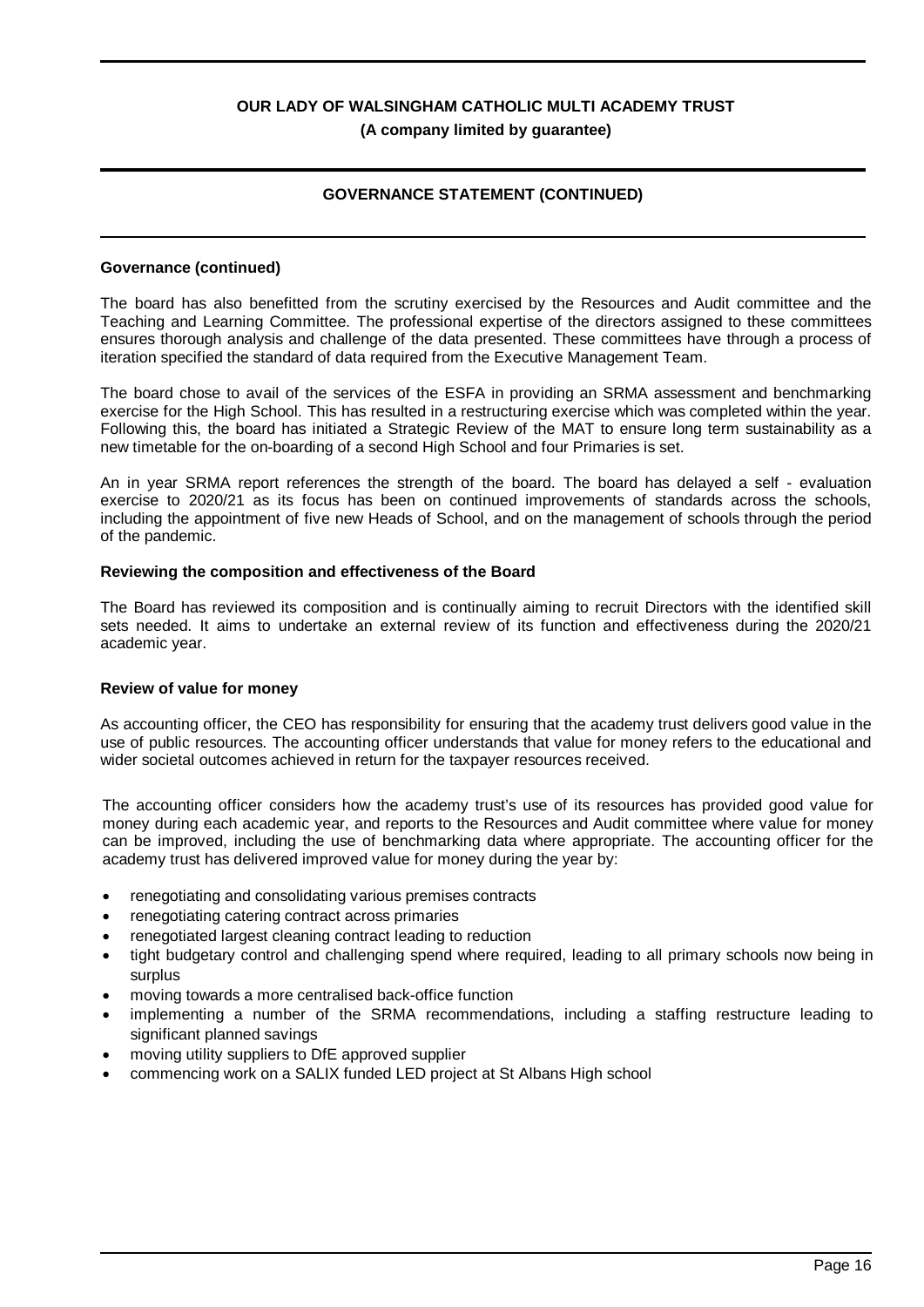# **GOVERNANCE STATEMENT (CONTINUED)**

#### **The purpose of the system of internal control**

The system of internal control is designed to manage risk to a reasonable level rather than to eliminate all risk of failure to achieve policies, aims and objectives. It can, therefore, only provide reasonable and not absolute assurance of effectiveness. The system of internal control is based on an on-going process designed to identify and prioritise the risks to the achievement of academy trust policies, aims and objectives, to evaluate the likelihood of those risks being realised and the impact should they be realised, and to manage them efficiently, effectively and economically. The system of internal control has been in place in Our Lady of Walsingham Catholic Multi Academy Trust for the year 1 September 2019 to 31 August 2020 and up to the date of approval of the annual report and financial statements.

#### **Capacity to handle risk**

The Board of Trustees has reviewed the key risks to which the academy trust is exposed together with the operating, financial and compliance controls that have been implemented to mitigate those risks. The Board of Trustees is of the view that there is a formal ongoing process for identifying, evaluating and managing the academy trust's significant risks that has been in place for the year 1 September 2019 to 31 August 2020 and up to the date of approval of the annual report and financial statements. This process is regularly reviewed by the Board of Trustees.

#### **The risk and control framework**

The academy trust's system of internal financial control is based on a framework of regular management information and administrative procedures including the segregation of duties and a system of delegation and accountability. In particular, it includes:

- · comprehensive budgeting and monitoring systems with an annual budget and periodic financial reports which are reviewed and agreed by the Board of Trustees
- · regular reviews by the Finance and General Purposes Committee of reports which indicate financial performance against the forecasts and of major purchase plans, capital works and expenditure programmes
- setting targets to measure financial and other performance
- · clearly defined purchasing (asset purchase or capital investment) guidelines
- identification and management of risks

The Board of Trustees has decided to employ Ensors as internal auditor, and have moved to SBM Services Ltd for the 2020/21 period.

The internal auditor's role includes giving advice on financial and other matters and performing a range of checks on the academy trust's financial systems. In particular, the checks carried out in the current period focused on the main expense of the academy Trust, payroll.

The internal auditor has access to the Resources and Audit Committee at any time and their reports are immediately shared with relevant Directors and also at the next Resources and Audit committee.

They will report on the Systems of control and on the discharge of the financial responsibilities and annually prepares a short annual summary report to the committee outlining the areas reviewed, key findings, recommendations and conclusions to help the committee consider actions and assess year on year progress, which is subsequently passed to the ESFA.

The internal and external auditors have delivered their programmes of work as planned. No material issues have arisen. Where management report points are made these are included within an audit register which is regularly scrutinised by the Resources and Audit Committee.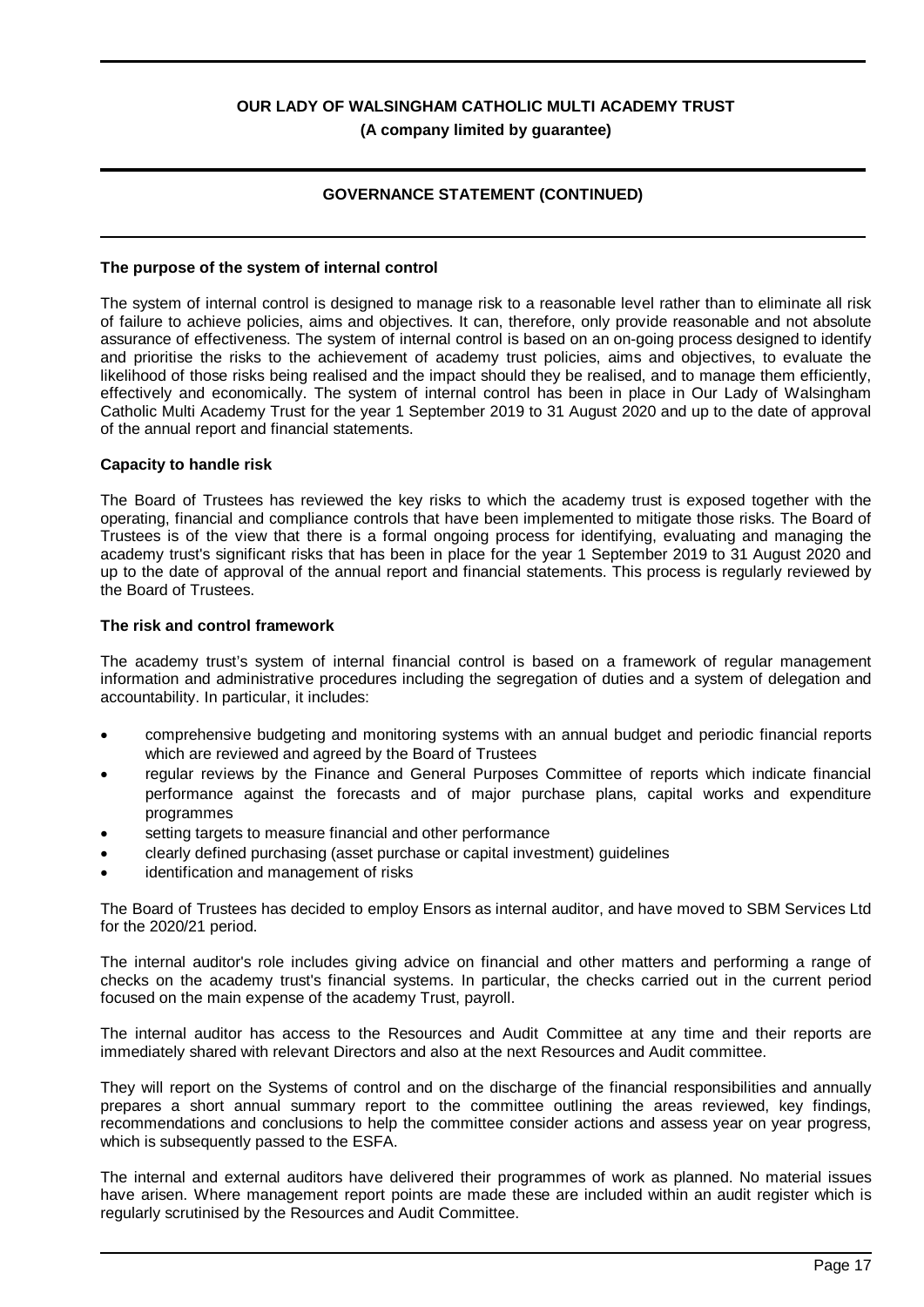# **GOVERNANCE STATEMENT (CONTINUED)**

#### **The risk and control framework (continued)**

New schools are brought within the Trust's scheme of financial regulations, internal control and scrutiny and risk management immediately upon joining.

#### **Review of effectiveness**

As accounting officer, the CEO has responsibility for reviewing the effectiveness of the system of internal control. During the year in question the review has been informed by:

- on discharge of the financial decisions to help the committee consider actions and assess year on year progress;
- the work of the internal auditors:
- the work of the external auditors;
- the work of the executive managers within the academy trust who have responsibility for the development and maintenance of the internal control framework.

The accounting officer has been advised of the implications of the result of their review of the system of internal control by the audit committee and a plan to address weaknesses and ensure continuous improvement of the system is in place.

Approved by order of the members of the Board of Trustees on 8 December 2019 and signed on their behalf by:

**J Tuttle** Chair of Trustees

Teresa B. Selvey

**Teresa Selvey** Accounting Officer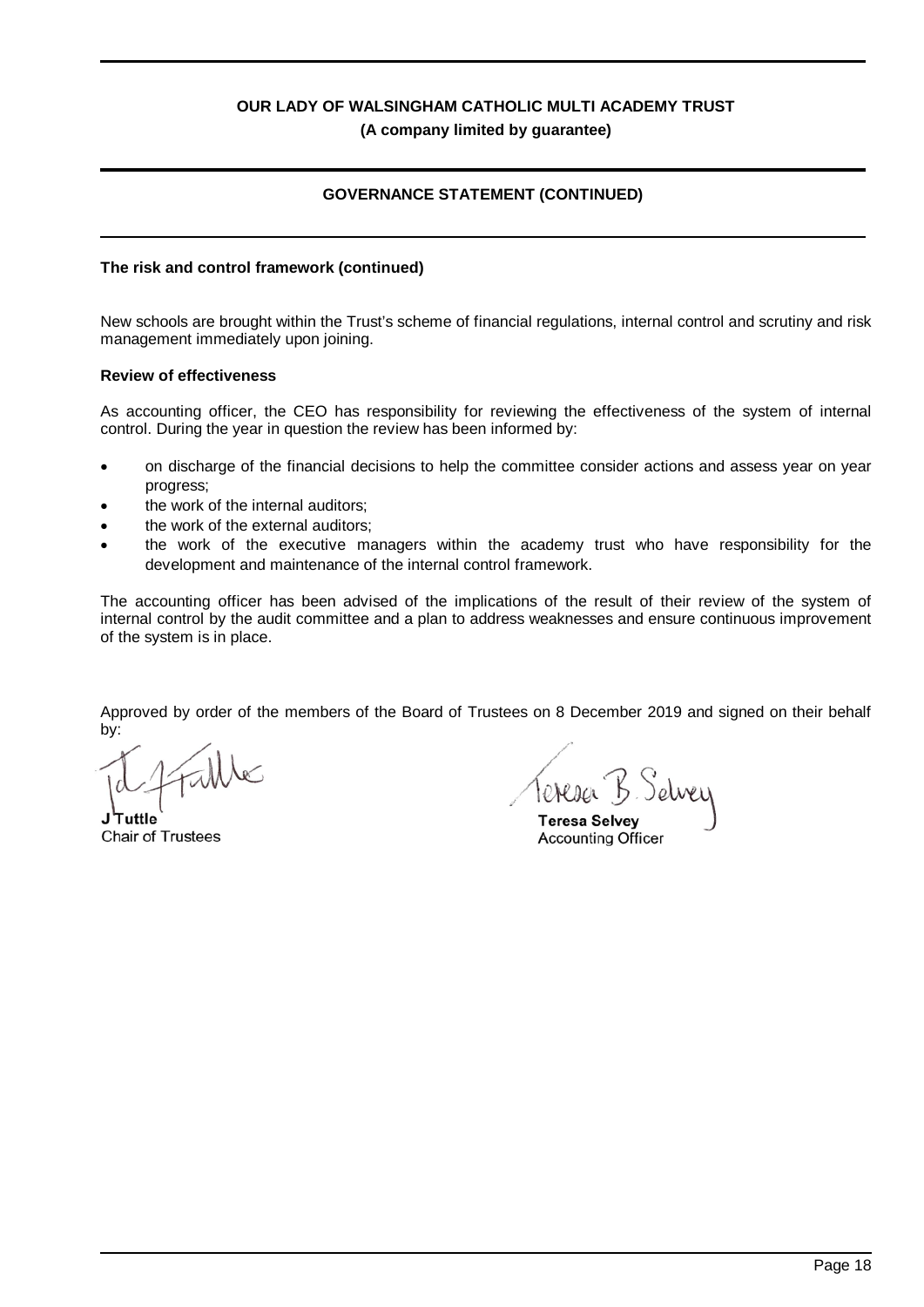# **STATEMENT ON REGULARITY, PROPRIETY AND COMPLIANCE**

As accounting officer of Our Lady of Walsingham Catholic Multi Academy Trust I have considered my responsibility to notify the academy trust Board of Trustees and the Education and Skills Funding Agency (ESFA) of material irregularity, impropriety and non-compliance with terms and conditions of all funding received by the academy trust, under the funding agreement in place between the academy trust and the Secretary of State for Education. As part of my consideration I have had due regard to the requirements of the Academies Financial Handbook 2019.

I confirm that I and the academy trust Board of Trustees are able to identify any material irregular or improper use of all funds by the academy trust, or material non-compliance with the terms and conditions of funding under the academy trust's funding agreement and the Academies Financial Handbook 2019.

I confirm that no instances of material irregularity, impropriety or funding non-compliance have been discovered to date. If any instances are identified after the date of this statement, these will be notified to the Board of Trustees and ESFA.

Teresa B. Solvey

**Teresa Selvey** Accounting Officer Date:  $11.12.20$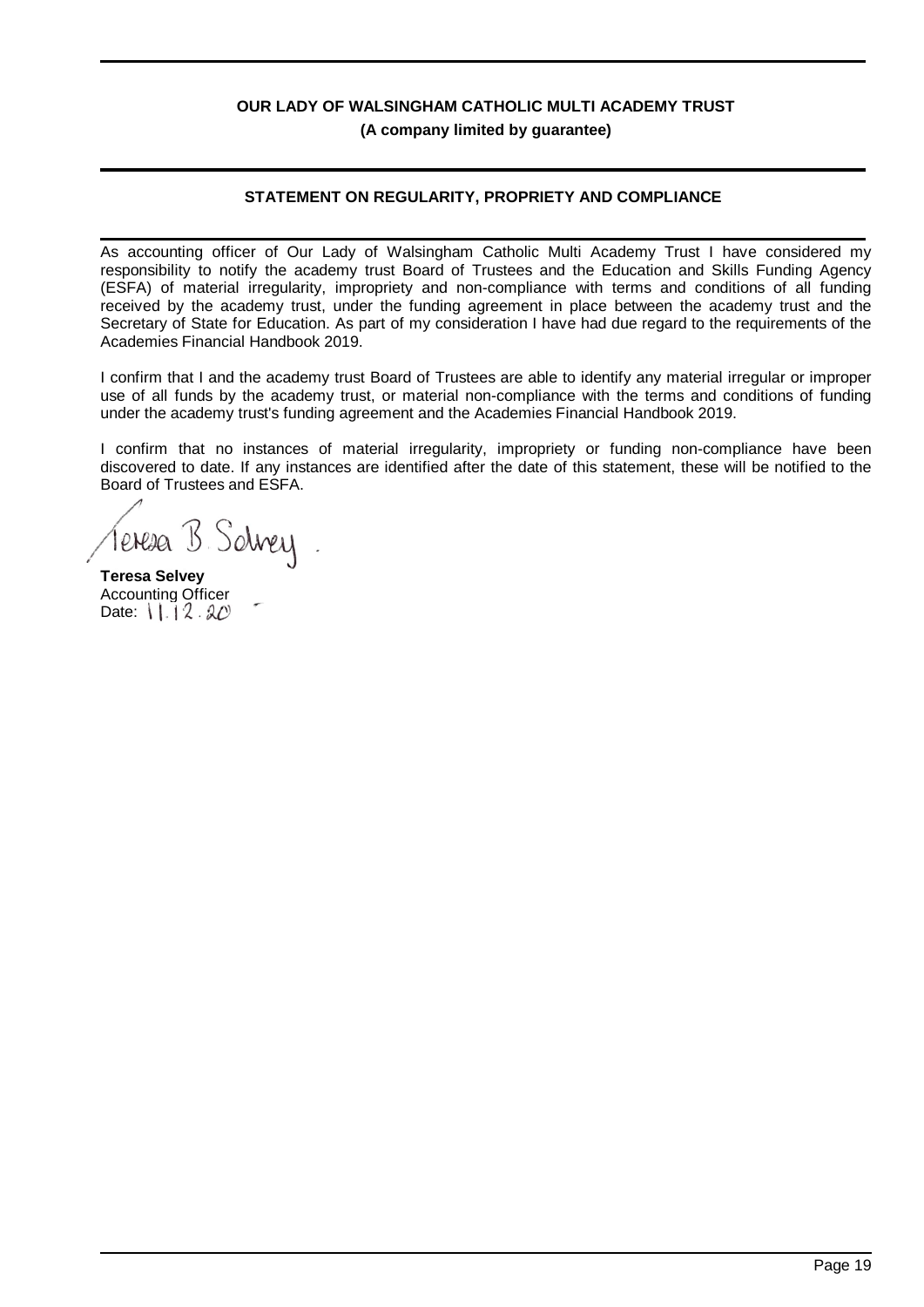### **(A company limited by guarantee)**

# **STATEMENT OF TRUSTEES' RESPONSIBILITIES FOR THE YEAR ENDED 31 AUGUST 2020**

The Trustees (who are also the directors of the charitable company for the purposes of company law) are responsible for preparing the Trustees' report and the financial statements in accordance with the Academies Accounts Direction published by the Education and Skills Funding Agency, United Kingdom Accounting Standards (United Kingdom Generally Accepted Accounting Practice) and applicable law and regulations.

Company law requires the Trustees to prepare financial statements for each financial year. Under company law, the Trustees must not approve the financial statements unless they are satisfied that they give a true and fair view of the state of affairs of the charitable company and of its incoming resources and application of resources, including its income and expenditure, for that period. In preparing these financial statements, the Trustees are required to:

- select suitable accounting policies and then apply them consistently;
- · observe the methods and principles of the Charities SORP 2019 and the Academies Accounts Direction 2019 to 2020;
- make judgments and accounting estimates that are reasonable and prudent;
- state whether applicable UK Accounting Standards have been followed, subject to any material departures disclosed and explained in the financial statements;
- · prepare the financial statements on the going concern basis unless it is inappropriate to presume that the charitable company will continue in business.

The Trustees are responsible for keeping adequate accounting records that are sufficient to show and explain the charitable company's transactions and disclose with reasonable accuracy at any time the financial position of the charitable company and enable them to ensure that the financial statements comply with the Companies Act 2006. They are also responsible for safeguarding the assets of the charitable company and hence for taking reasonable steps for the prevention and detection of fraud and other irregularities.

The Trustees are responsible for ensuring that in its conduct and operation the charitable company applies financial and other controls, which conform with the requirements both of propriety and of good financial management. They are also responsible for ensuring grants received from ESFA/DfE have been applied for the purposes intended.

The Trustees are responsible for the maintenance and integrity of the corporate and financial information included on the charitable company's website. Legislation in the United Kingdom governing the preparation and dissemination of financial statements may differ from legislation in other jurisdictions.

Approved by order of the members of the Board of Trustees on 8 December 2020 and signed on its behalf by:

**J Tuttle** (Chair of Trustees)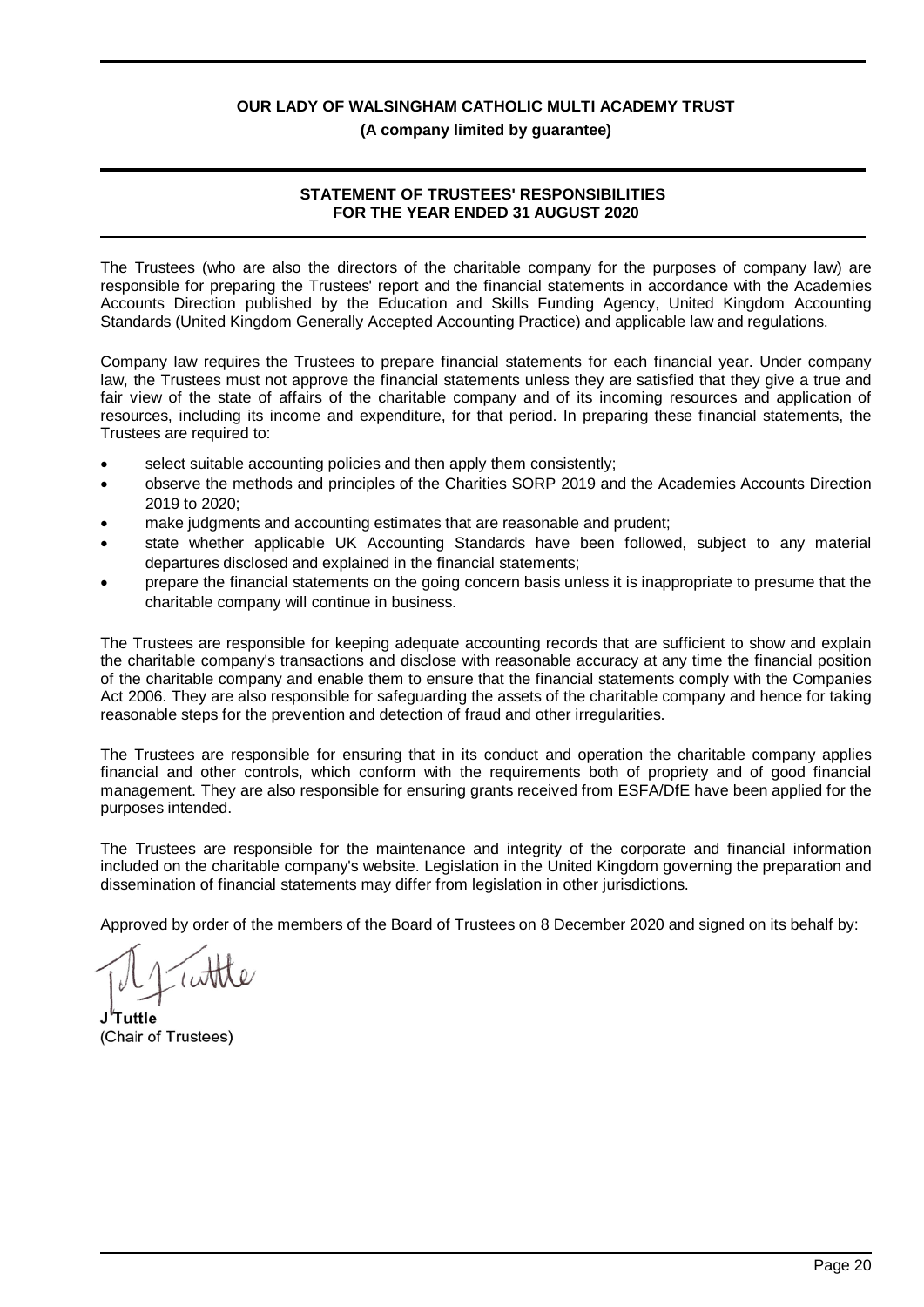### **INDEPENDENT AUDITORS' REPORT ON THE FINANCIAL STATEMENTS TO THE MEMBERS OF OUR LADY OF WALSINGHAM CATHOLIC MULTI ACADEMY TRUST**

#### **Opinion**

We have audited the financial statements of Our Lady of Walsingham Catholic Multi Academy Trust (the 'academy trust') for the year ended 31 August 2020 which comprise the Statement of financial activities, the Balance sheet, the Statement of cash flows and the related notes, including a summary of significant accounting policies. The financial reporting framework that has been applied in their preparation is applicable law, United Kingdom Accounting Standards (United Kingdom Generally Accepted Accounting Practice), including Financial Reporting Standard 102 'The Financial Reporting Standard applicable in the UK and Republic of Ireland', the Charities SORP 2019 and the Academies Accounts Direction 2019 to 2020 issued by the Education and Skills Funding Agency.

In our opinion the financial statements:

- · give a true and fair view of the state of the academy trust's affairs as at 31 August 2020 and of its incoming resources and application of resources, including its income and expenditure for the year then ended;
- have been properly prepared in accordance with United Kingdom Generally Accepted Accounting Practice; and
- have been prepared in accordance with the requirements of the Companies Act 2006, the Charities SORP 2019 and the Academies Accounts Direction 2019 to 2020 issued by the Education and Skills Funding Agency.

#### **Basis for opinion**

We conducted our audit in accordance with International Standards on Auditing (UK) (ISAs (UK)) and applicable law. Our responsibilities under those standards are further described in the Auditors' responsibilities for the audit of the financial statements section of our report. We are independent of the academy trust in accordance with the ethical requirements that are relevant to our audit of the financial statements in the United Kingdom, including the Financial Reporting Council's Ethical Standard, and we have fulfilled our other ethical responsibilities in accordance with these requirements. We believe that the audit evidence we have obtained is sufficient and appropriate to provide a basis for our opinion.

#### **Conclusions relating to going concern**

We have nothing to report in respect of the following matters in relation to which the ISAs (UK) require us to report to you where:

- · the Trustees' use of the going concern basis of accounting in the preparation of the financial statements is not appropriate; or
- · the Trustees have not disclosed in the financial statements any identified material uncertainties that may cast significant doubt about the academy trust's ability to continue to adopt the going concern basis of accounting for a period of at least twelve months from the date when the financial statements are authorised for issue.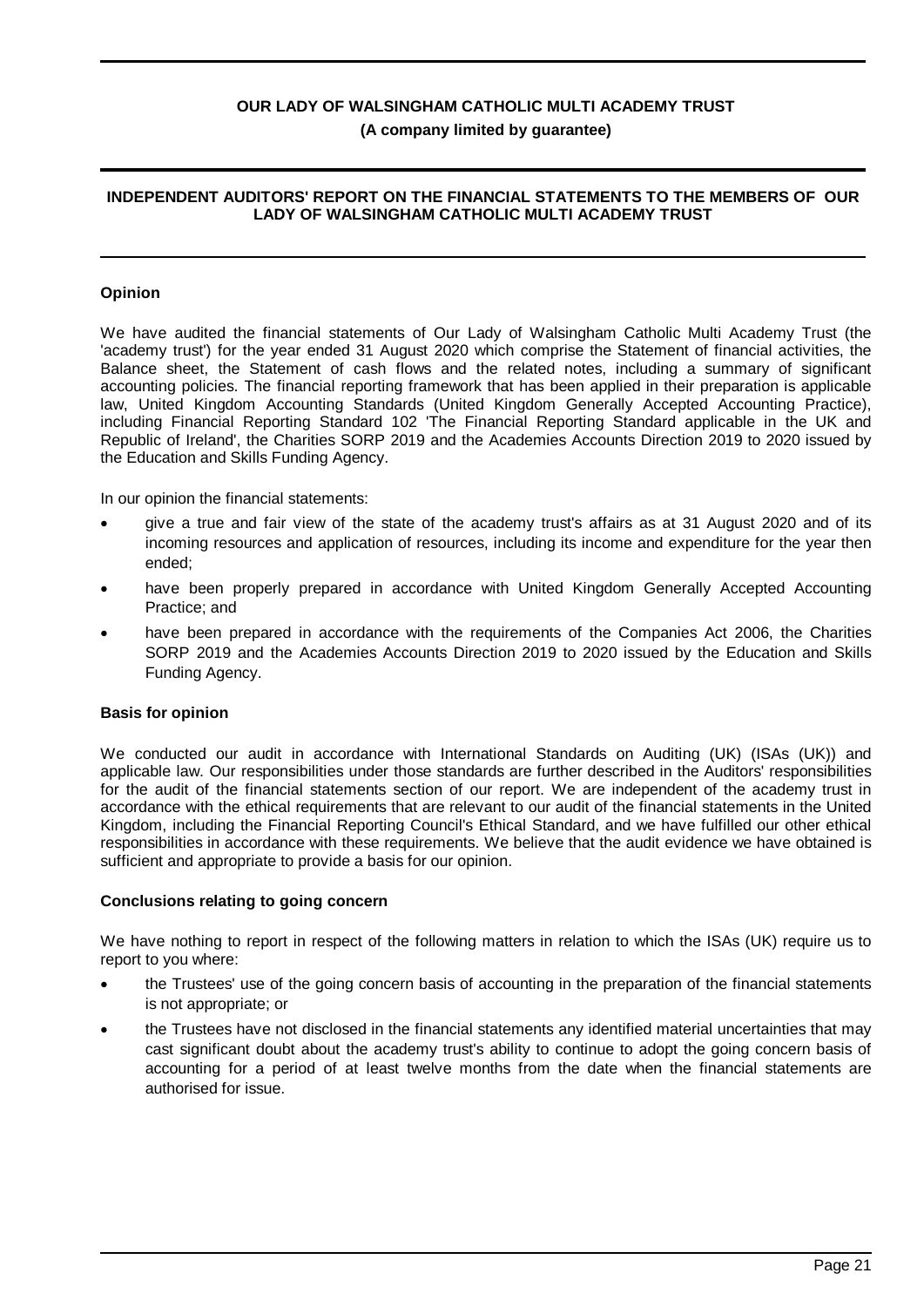### **INDEPENDENT AUDITORS' REPORT ON THE FINANCIAL STATEMENTS TO THE MEMBERS OF OUR LADY OF WALSINGHAM CATHOLIC MULTI ACADEMY TRUST (CONTINUED)**

#### **Other information**

The Trustees are responsible for the other information. The other information comprises the information included in the Annual report, other than the financial statements and our Auditors' report thereon. Other information includes the Reference and administrative details, the Trustees' report including the Strategic report, and the Governance statement. Our opinion on the financial statements does not cover the other information and, except to the extent otherwise explicitly stated in our report, we do not express any form of assurance conclusion thereon.

In connection with our audit of the financial statements, our responsibility is to read the other information and, in doing so, consider whether the other information is materially inconsistent with the financial statements or our knowledge obtained in the audit or otherwise appears to be materially misstated. If we identify such material inconsistencies or apparent material misstatements, we are required to determine whether there is a material misstatement in the financial statements or a material misstatement of the other information. If, based on the work we have performed, we conclude that there is a material misstatement of this other information, we are required to report that fact.

We have nothing to report in this regard.

#### **Opinion on other matters prescribed by the Companies Act 2006**

In our opinion, based on the work undertaken in the course of the audit:

- the information given in the Trustees' report including the Strategic report for the financial year for which the financial statements are prepared is consistent with the financial statements.
- · the Trustees' report and the Strategic report have been prepared in accordance with applicable legal requirements.

#### **Matters on which we are required to report by exception**

In the light of our knowledge and understanding of the academy trust and its environment obtained in the course of the audit, we have not identified material misstatements in the Trustees' report including the Strategic report.

We have nothing to report in respect of the following matters in relation to which the Companies Act 2006 requires us to report to you if, in our opinion:

- adequate accounting records have not been kept, or returns adequate for our audit have not been received from branches not visited by us; or
- · the financial statements are not in agreement with the accounting records and returns; or
- · certain disclosures of Trustees' remuneration specified by law are not made; or
- we have not received all the information and explanations we require for our audit.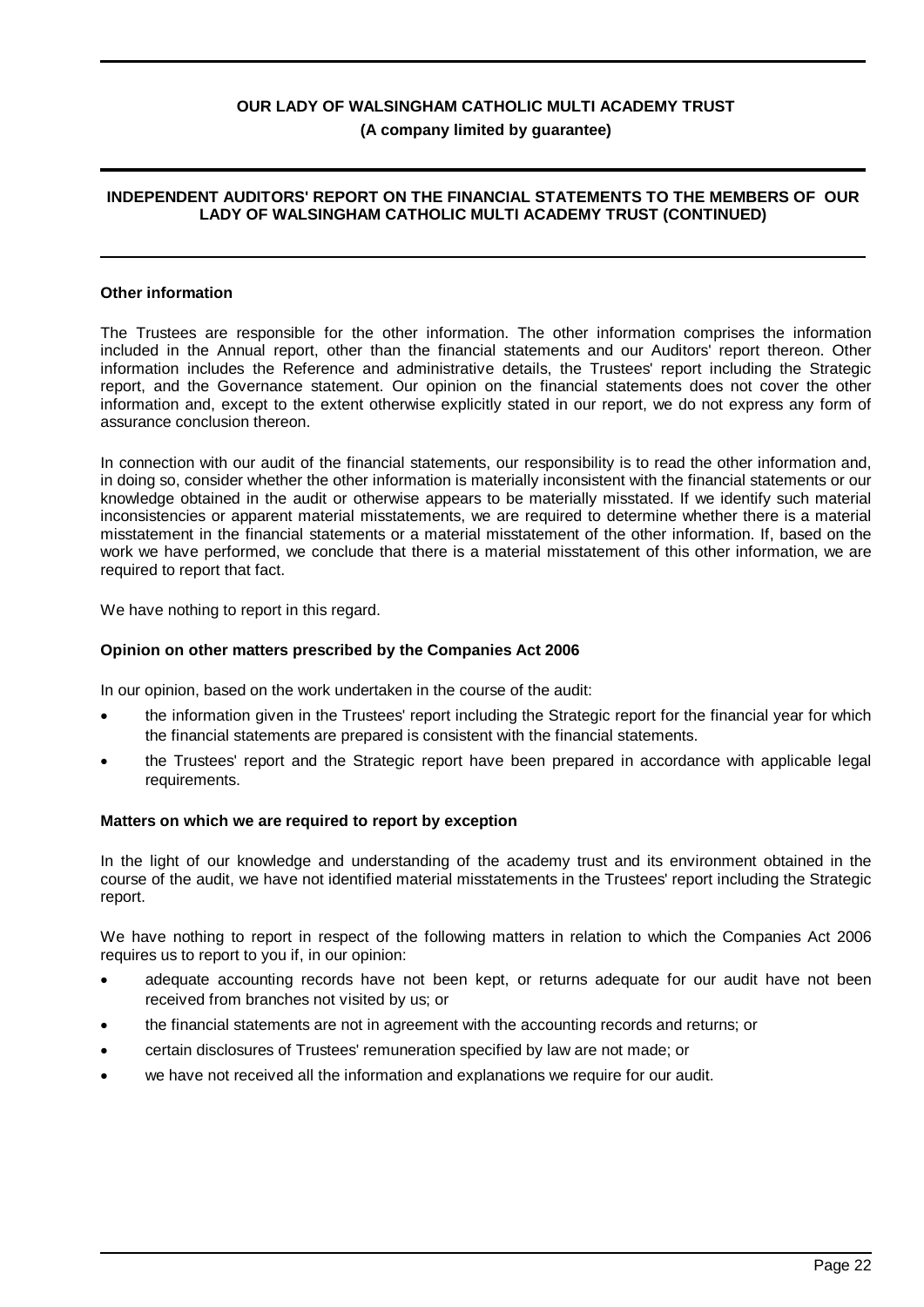### **INDEPENDENT AUDITORS' REPORT ON THE FINANCIAL STATEMENTS TO THE MEMBERS OF OUR LADY OF WALSINGHAM CATHOLIC MULTI ACADEMY TRUST (CONTINUED)**

#### **Responsibilities of trustees**

As explained more fully in the Trustees' responsibilities statement, the Trustees (who are also the directors of the academy trust for the purposes of company law) are responsible for the preparation of the financial statements and for being satisfied that they give a true and fair view, and for such internal control as the Trustees determine is necessary to enable the preparation of financial statements that are free from material misstatement, whether due to fraud or error.

In preparing the financial statements, the Trustees are responsible for assessing the academy trust's ability to continue as a going concern, disclosing, as applicable, matters related to going concern and using the going concern basis of accounting unless the Trustees either intend to liquidate the academy trust or to cease operations, or have no realistic alternative but to do so.

#### **Auditors' responsibilities for the audit of the financial statements**

Our objectives are to obtain reasonable assurance about whether the financial statements as a whole are free from material misstatement, whether due to fraud or error, and to issue an Auditors' report that includes our opinion. Reasonable assurance is a high level of assurance, but is not a guarantee that an audit conducted in accordance with ISAs (UK) will always detect a material misstatement when it exists. Misstatements can arise from fraud or error and are considered material if, individually or in the aggregate, they could reasonably be expected to influence the economic decisions of users taken on the basis of these financial statements.

A further description of our responsibilities for the audit of the financial statements is located on the Financial Reporting Council's website at: www.frc.org.uk/auditorsresponsibilities. This description forms part of our Auditors' report.

#### **Use of our report**

This report is made solely to the academy trust's members, as a body, in accordance with Chapter 3 of Part 16 of the Companies Act 2006. Our audit work has been undertaken so that we might state to the academy trust's members those matters we are required to state to them in an Auditors' report and for no other purpose. To the fullest extent permitted by law, we do not accept or assume responsibility to anyone other than the academy trust and its members, as a body, for our audit work, for this report, or for the opinions we have formed.

MHA Lali, Gower

**Giles Kerkham FCA DChA (Senior statutory auditor)**

**for and on behalf of Larking Gowen LLP**

Chartered Accountants Statutory Auditors

Norwich

Date: 14 December 2020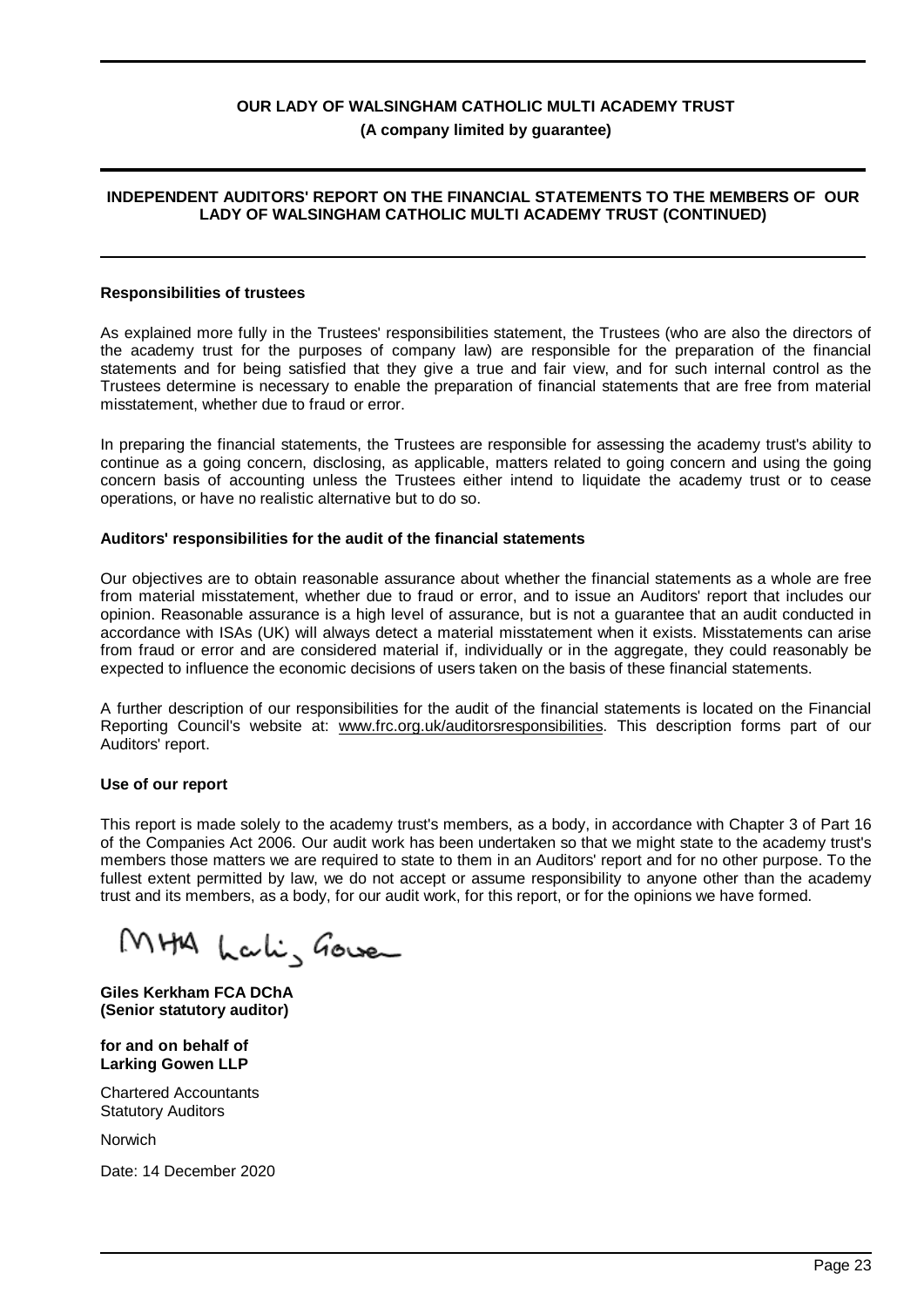#### **INDEPENDENT REPORTING ACCOUNTANT'S ASSURANCE REPORT ON REGULARITY TO OUR LADY OF WALSINGHAM CATHOLIC MULTI ACADEMY TRUST AND THE EDUCATION & SKILLS FUNDING AGENCY**

In accordance with the terms of our engagement letter dated 20 October 2020 and further to the requirements of the Education and Skills Funding Agency (ESFA) as included in the Academies Accounts Direction 2019 to 2020, we have carried out an engagement to obtain limited assurance about whether the expenditure disbursed and income received by Our Lady of Walsingham Catholic Multi Academy Trust during the year 1 September 2019 to 31 August 2020 have been applied to the purposes identified by Parliament and the financial transactions conform to the authorities which govern them.

This report is made solely to Our Lady of Walsingham Catholic Multi Academy Trust and ESFA in accordance with the terms of our engagement letter. Our work has been undertaken so that we might state to Our Lady of Walsingham Catholic Multi Academy Trust and ESFA those matters we are required to state in a report and for no other purpose. To the fullest extent permitted by law, we do not accept or assume responsibility to anyone other than Our Lady of Walsingham Catholic Multi Academy Trust and ESFA, for our work, for this report, or for the conclusion we have formed.

#### **Respective responsibilities of Our Lady of Walsingham Catholic Multi Academy Trust's accounting officer and the reporting accountant**

The accounting officer is responsible, under the requirements of Our Lady of Walsingham Catholic Multi Academy Trust's funding agreement with the Secretary of State for Education dated 27 June 2019 and the Academies Financial Handbook, extant from 1 September 2019, for ensuring that expenditure disbursed and income received is applied for the purposes intended by Parliament and the financial transactions conform to the authorities which govern them.

Our responsibilities for this engagement are established in the United Kingdom by our profession's ethical guidance and are to obtain limited assurance and report in accordance with our engagement letter and the requirements of the Academies Accounts Direction 2019 to 2020. We report to you whether anything has come to our attention in carrying out our work which suggests that in all material respects, expenditure disbursed and income received during the year 1 September 2019 to 31 August 2020 have not been applied to purposes intended by Parliament or that the financial transactions do not conform to the authorities which govern them.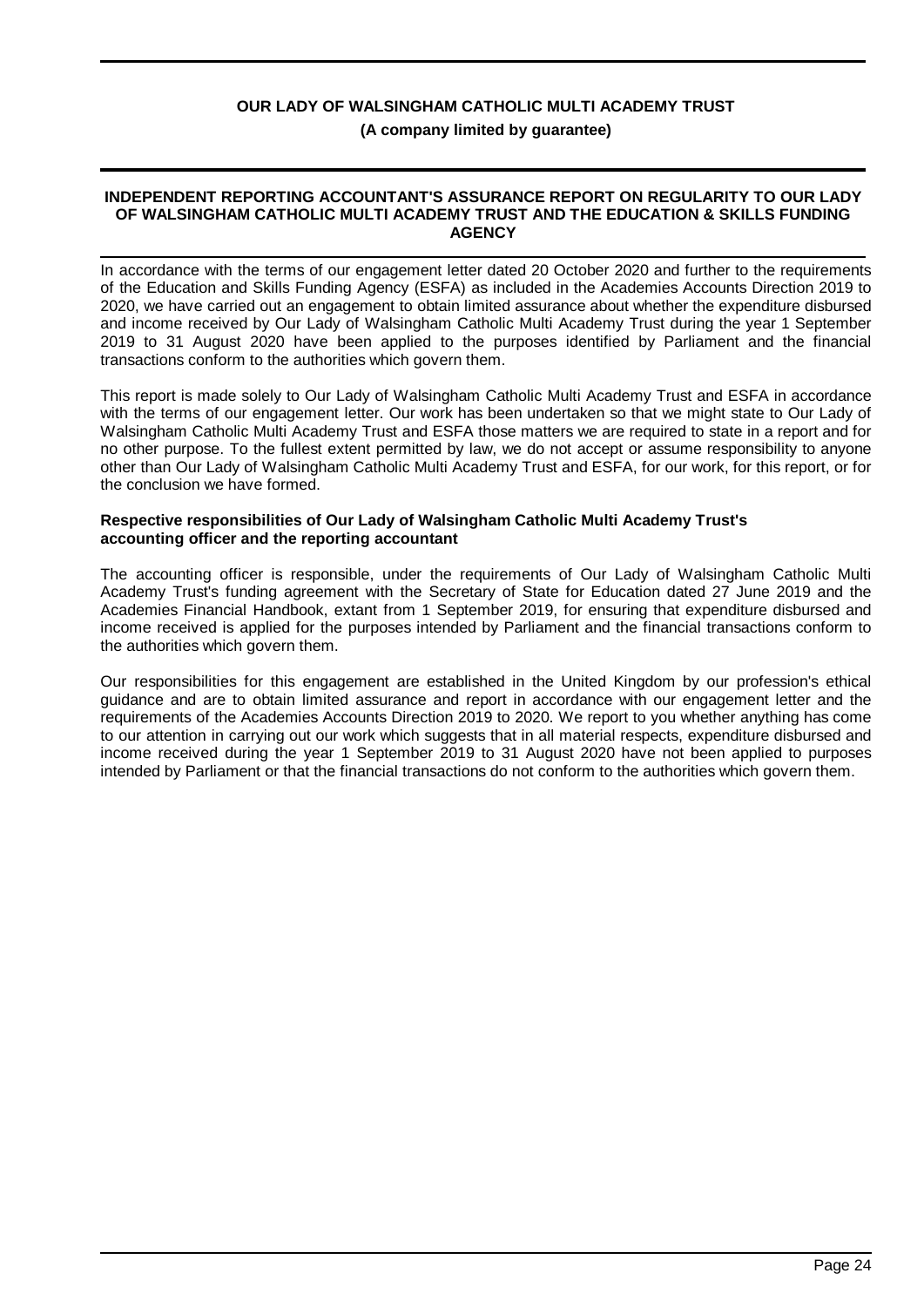#### **INDEPENDENT REPORTING ACCOUNTANT'S ASSURANCE REPORT ON REGULARITY TO OUR LADY OF WALSINGHAM CATHOLIC MULTI ACADEMY TRUST AND THE EDUCATION & SKILLS FUNDING AGENCY (CONTINUED)**

#### **Approach**

We conducted our engagement in accordance with the Academies Accounts Direction 2019 to 2020 issued by ESFA. We performed a limited assurance engagement as defined in our engagement letter.

The objective of a limited assurance engagement is to perform such procedures as to obtain information and explanations in order to provide us with sufficient appropriate evidence to express a negative conclusion on regularity.

A limited assurance engagement is more limited in scope than a reasonable assurance engagement and consequently does not enable us to obtain assurance that we would become aware of all significant matters that might be identified in a reasonable assurance engagement. Accordingly, we do not express a positive opinion.

Our engagement includes examination, on a test basis, of evidence relevant to the regularity and propriety of the academy trust's income and expenditure.

In planning and conducting our work we had due regard to professional guidance, including the Academies Accounts Direction 2019 to 2020. The work undertaken to draw our conclusion, includes, but it not limited to:

- Enquiry of senior management and the Academy Trust's trustees;
- Review of the results of the Academy Trust's process of independent checking of financial controls, systems, transactions and risks.
- Inspection and review of the accounting records, meeting minutes, internal control procedures; management representations and declarations of interest;
- Checking the application of the financial controls; and
- Review of governance arrangements.

#### **Conclusion**

In the course of our work, nothing has come to our attention which suggest in all material respects the expenditure disbursed and income received during the year 1 September 2019 to 31 August 2020 has not been applied to purposes intended by Parliament and the financial transactions do not conform to the authorities which govern them.

MHA Lakis Gower

**Larking Gowen LLP** Chartered Accountants Statutory Auditors

Norwich

Date: 14 December 2020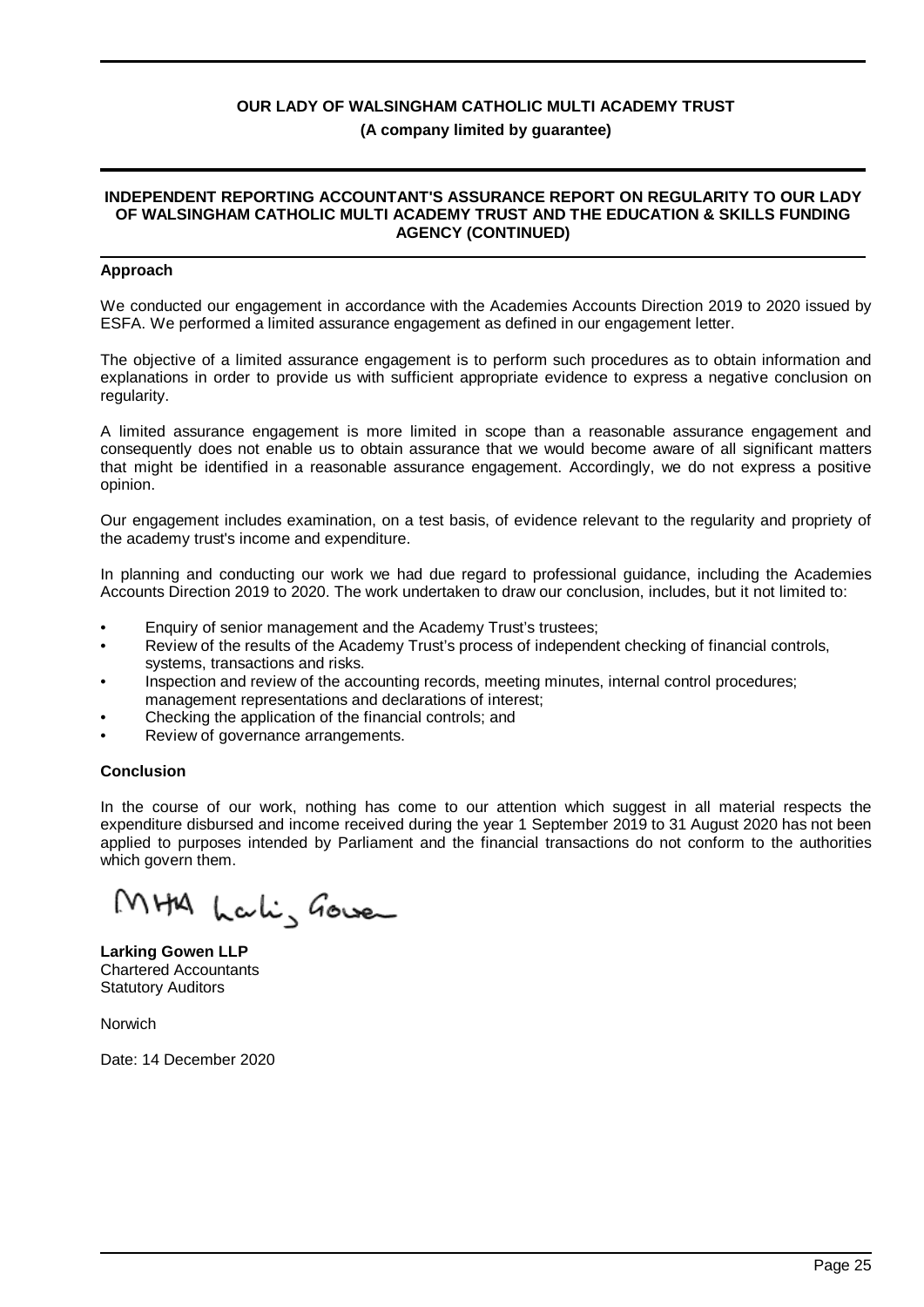**(A company limited by guarantee)**

|                                                                               | <b>Note</b> | <b>Unrestricted</b><br>funds<br>2020<br>£ | <b>Restricted</b><br>funds<br>2020<br>£ | <b>Restricted</b><br>fixed asset<br>funds<br>2020<br>£ | <b>Total</b><br>funds<br>2020<br>£ | As restated<br>Total<br>funds<br>2019<br>£ |
|-------------------------------------------------------------------------------|-------------|-------------------------------------------|-----------------------------------------|--------------------------------------------------------|------------------------------------|--------------------------------------------|
| Income from:                                                                  |             |                                           |                                         |                                                        |                                    |                                            |
| Donations and capital<br>grants:                                              | 4           |                                           |                                         |                                                        |                                    |                                            |
| <b>Transfer from local</b><br>authority on conversion                         |             |                                           |                                         |                                                        |                                    | (149, 970)                                 |
| Donations from<br>existing academies on<br>transfer into the<br>academy trust |             |                                           |                                         |                                                        |                                    | 439,811                                    |
| Other donations and<br>capital grants                                         |             | 43,804                                    |                                         | 414,415                                                | 458,219                            | 202,548                                    |
| Funding for academy<br>trust educational                                      |             |                                           |                                         |                                                        |                                    |                                            |
| operations                                                                    | 5           | 192,242                                   | 11,264,763                              |                                                        | 11,457,005                         | 4,983,802                                  |
| Other trading activities                                                      | 6           | 193,786                                   |                                         |                                                        | 193,786                            | 166,911                                    |
| Investments                                                                   | 7           | 1,140                                     |                                         |                                                        | 1,140                              | 911                                        |
| <b>Total income</b>                                                           |             | 430,972                                   | 11,264,763                              | 414,415                                                | 12,110,150                         | 5,644,013                                  |
| <b>Expenditure on:</b>                                                        |             |                                           |                                         |                                                        |                                    |                                            |
| Academy trust<br>educational operations                                       | 8,9         | 469,616                                   | 11,609,168                              | 526,818                                                | 12,605,602                         | 5,480,399                                  |
| <b>Transfer from local</b><br>authority on conversion                         | 8           | (169, 613)                                | 517,000                                 |                                                        | 347,387                            |                                            |
| <b>Total expenditure</b>                                                      |             | 300,003                                   | 12,126,168                              | 526,818                                                | 12,952,989                         | 5,480,399                                  |
| <b>Net</b><br>income/(expenditure)                                            |             | 130,969                                   | (861, 405)                              | (112, 403)                                             | (842, 839)                         | 163,614                                    |
| Transfers between<br>funds                                                    | 18          |                                           | 5,672                                   | (5,672)                                                |                                    |                                            |
| Net movement in<br>funds before other                                         |             |                                           |                                         |                                                        |                                    |                                            |
| recognised<br>(losses)/gains                                                  |             | 130,969                                   | (855, 733)                              | (118, 075)                                             | (842, 839)                         | 163,614                                    |

#### **STATEMENT OF FINANCIAL ACTIVITIES (INCORPORATING INCOME AND EXPENDITURE ACCOUNT) FOR THE YEAR ENDED 31 AUGUST 2020**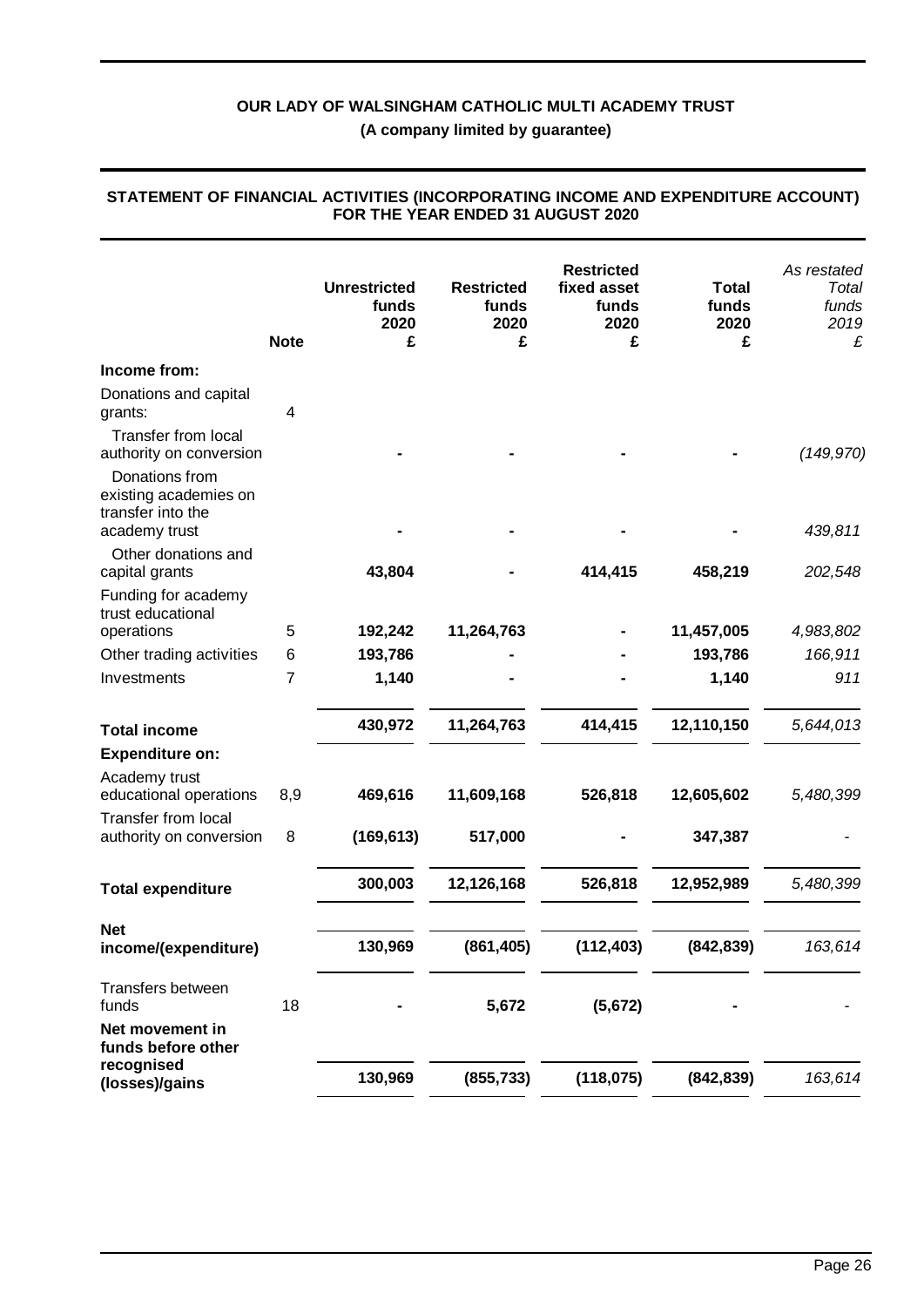|                                                                                          |    | <b>Unrestricted</b><br>funds<br>2020<br>£ | <b>Restricted</b><br>funds<br>2020<br>£ | <b>Restricted</b><br>fixed asset<br>funds<br>2020<br>£ | <b>Total</b><br>funds<br>2020<br>£ | As restated<br>Total<br>funds<br>2019<br>£ |
|------------------------------------------------------------------------------------------|----|-------------------------------------------|-----------------------------------------|--------------------------------------------------------|------------------------------------|--------------------------------------------|
| Net movement in<br>funds before other<br>recognised<br>gains/(losses)<br>brought forward |    | 130,969                                   | (855, 733)                              | (118, 075)                                             | (842, 839)                         | 163,614                                    |
| Other recognised<br>(losses)/gains:                                                      |    |                                           |                                         |                                                        |                                    |                                            |
| Actuarial losses on<br>defined benefit pension<br>schemes                                | 26 |                                           | (389,000)                               |                                                        | (389,000)                          | (936,000)                                  |
| Net movement in<br>funds                                                                 |    | 130,969                                   | (1, 244, 733)                           | (118, 075)                                             | (1, 231, 839)                      | (772, 386)                                 |
| <b>Reconciliation of</b><br>funds:                                                       |    |                                           |                                         |                                                        |                                    |                                            |
| Total funds brought<br>forward                                                           |    | 1,130,690                                 | (2,436,008)                             | 1,315,892                                              | 10,574                             | 782,960                                    |
| Net movement in funds                                                                    |    | 130,969                                   | (1, 244, 733)                           | (118, 075)                                             | (1, 231, 839)                      | (772, 386)                                 |
| <b>Total funds carried</b><br>forward                                                    |    | 1,261,659                                 | (3,680,741)                             | 1,197,817                                              | (1,221,265)                        | 10,574                                     |

#### **STATEMENT OF FINANCIAL ACTIVITIES (INCORPORATING INCOME AND EXPENDITURE ACCOUNT) (CONTINUED) FOR THE YEAR ENDED 31 AUGUST 2020**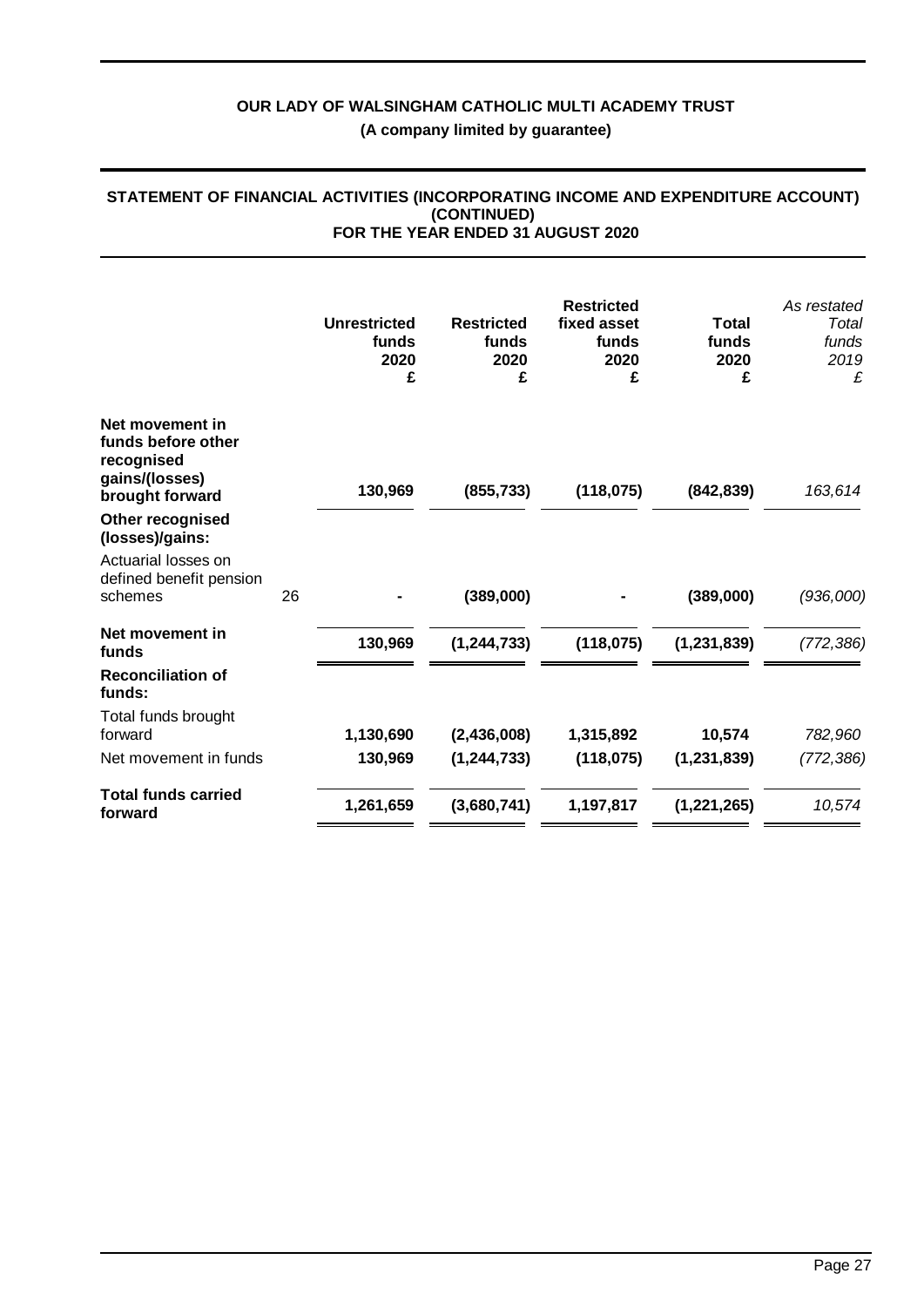|                                                        | <b>Note</b> |               | 2020<br>£     |             | 2019<br>£     |
|--------------------------------------------------------|-------------|---------------|---------------|-------------|---------------|
| <b>Fixed assets</b>                                    |             |               |               |             |               |
| Tangible assets<br><b>Current assets</b>               | 15          |               | 874,731       |             | 933,450       |
| <b>Debtors</b>                                         | 16          | 646,285       |               | 429,061     |               |
| Cash at bank and in hand                               |             | 2,215,616     |               | 2,090,920   |               |
|                                                        |             | 2,861,901     |               | 2,519,981   |               |
| Creditors: amounts falling due within one<br>year      | 17          | (829, 897)    |               | (700, 857)  |               |
| <b>Net current assets</b>                              |             |               | 2,032,004     |             | 1,819,124     |
| <b>Total assets less current liabilities</b>           |             |               | 2,906,735     |             | 2,752,574     |
| Defined benefit pension scheme liability               | 26          |               | (4, 128, 000) |             | (2,742,000)   |
| <b>Total net assets</b>                                |             |               | (1, 221, 265) |             | 10,574        |
| Funds of the academy trust<br><b>Restricted funds:</b> |             |               |               |             |               |
| Fixed asset funds                                      | 18          | 1,197,817     |               | 1,315,892   |               |
| Restricted income funds                                | 18          | 447,259       |               | 305,992     |               |
| Restricted funds excluding pension asset               | 18          | 1,645,076     |               | 1,621,884   |               |
| Pension reserve                                        | 18          | (4, 128, 000) |               | (2,742,000) |               |
| <b>Total restricted funds</b>                          | 18          |               | (2,482,924)   |             | (1, 120, 116) |
| <b>Unrestricted income funds</b>                       | 18          |               | 1,261,659     |             | 1,130,690     |
| <b>Total funds</b>                                     |             |               | (1, 221, 265) |             | 10,574        |

The financial statements have been prepared in accordance with the provisions applicable to entities subject to the small companies regime.

The financial statements on pages 26 to 62 were approved by the Trustees, and authorised for issue on 8 December 2020 and are signed on their behalf, by:

 $1.11111...$ **J Tuttle** (Chair of Trustees)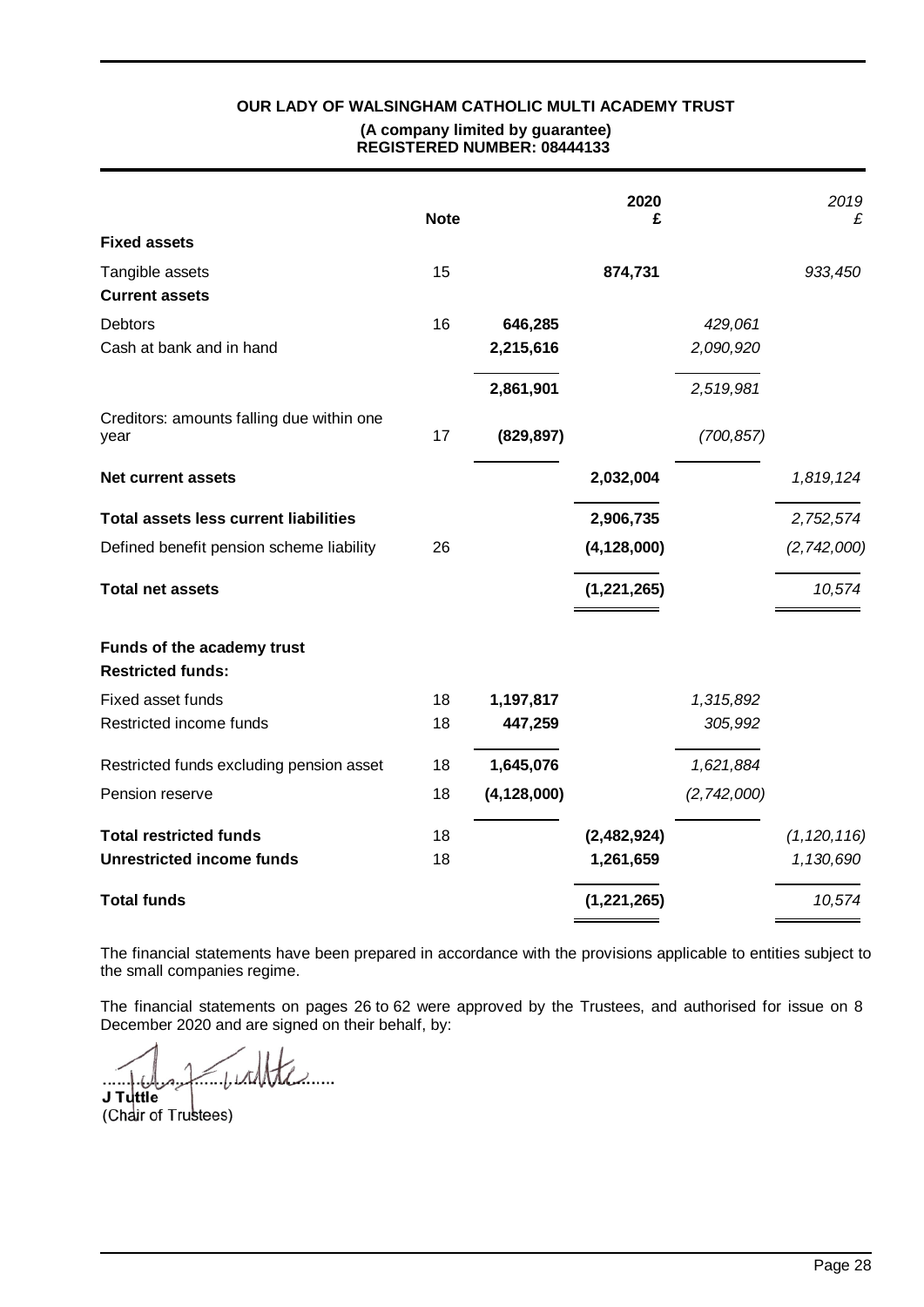# **STATEMENT OF CASH FLOWS FOR THE YEAR ENDED 31 AUGUST 2020**

| Cash flows from operating activities                   | <b>Note</b> | 2020<br>£  | 2019<br>£ |
|--------------------------------------------------------|-------------|------------|-----------|
| Net cash (used in)/provided by operating activities    | 20          | (421, 692) | 1,247,088 |
| Cash flows from investing activities                   | 21          | 546,388    | 120,066   |
| Change in cash and cash equivalents in the year        |             | 124,696    | 1.367.154 |
| Cash and cash equivalents at the beginning of the year |             | 2,090,920  | 723,766   |
| Cash and cash equivalents at the end of the year       | 22, 23      | 2,215,616  | 2,090,920 |

The notes on pages 30 to 62 form part of these financial statements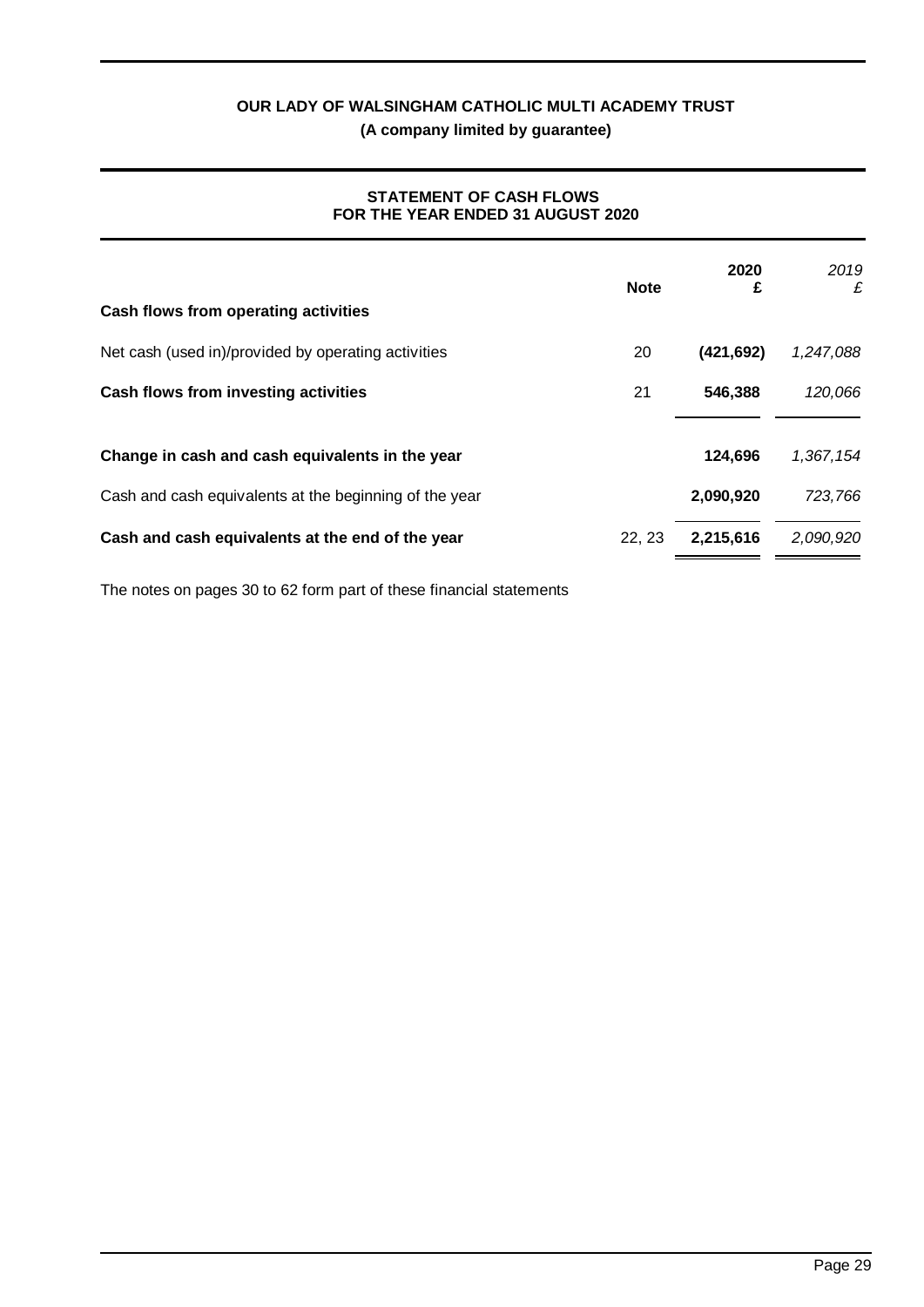### **NOTES TO THE FINANCIAL STATEMENTS FOR THE YEAR ENDED 31 AUGUST 2020**

#### **1. General information**

Our Lady of Walshingham Catholic Multi Academy Trust is a company incorporated in England and Wales, registered number 08444133, limited by guarantee. The registered office is Fordham Road, Newmarket, Suffolk, CB8 7AA.

#### **2. Accounting policies**

A summary of the principal accounting policies adopted (which have been applied consistently, except where noted), judgments and key sources of estimation uncertainty, is set out below.

#### **2.1 Basis of preparation of financial statements**

The financial statements of the academy trust, which is a public benefit entity under FRS 102, have been prepared under the historic cost convention in accordance with the Financial Reporting Standard Applicable in the UK and Republic of Ireland (FRS 102), the Accounting and Reporting by Charities: Statement of Recommended Practice applicable to charities preparing their accounts in accordance with the Financial Reporting Standard applicable in the UK and Republic of Ireland (FRS 102) (Charities SORP (FRS 102)), the Academies Accounts Direction 2019 to 2020 issued by ESFA, the Charities Act 2011 and the Companies Act 2006.

Our Lady of Walsingham Catholic Multi Academy Trust meets the definition of a public benefit entity under FRS 102.

The financial statements are presented in Sterling  $(E)$ .

#### **2.2 Going concern**

The directors assess whether the use of going concern is appropriate i.e. whether there are any material uncertainties related to events or conditions that may cast significant doubt on the ability of the academy trust to continue as a going concern. They make this assessment in respect of a period of at least one year from the date of authorisation for issue of the financial statements.

In making this assessment, the directors note the current balance sheet deficit of £1,221,265. They consider that there are two key factors determining this position:

- the directors have concluded not to recognise the Diocesan land and buildings from which the trust undertakes its activities in the balance sheet, in accordance with the Accounts **Direction**
- the impact of the pension deficit, which, in keeping with the rest of the sector, now stands at a significant liability in relation to the rest of the balance sheet, (now at £4,128,000). The directors acknowledge that this constitutes an estimate of the future liability which will require settlement in due course, but consider that the period over which this will take place means that it does not cause them to doubt their current assessment of the trust as a going concern at this time.

The trustees have concluded that the academy trust has adequate resources to continue in operational existence for the foreseeable future and there are no material uncertainties about the academy trust's ability to continue as a going concern, thus they continue to adopt the going concern basis of accounting in preparing the financial statements.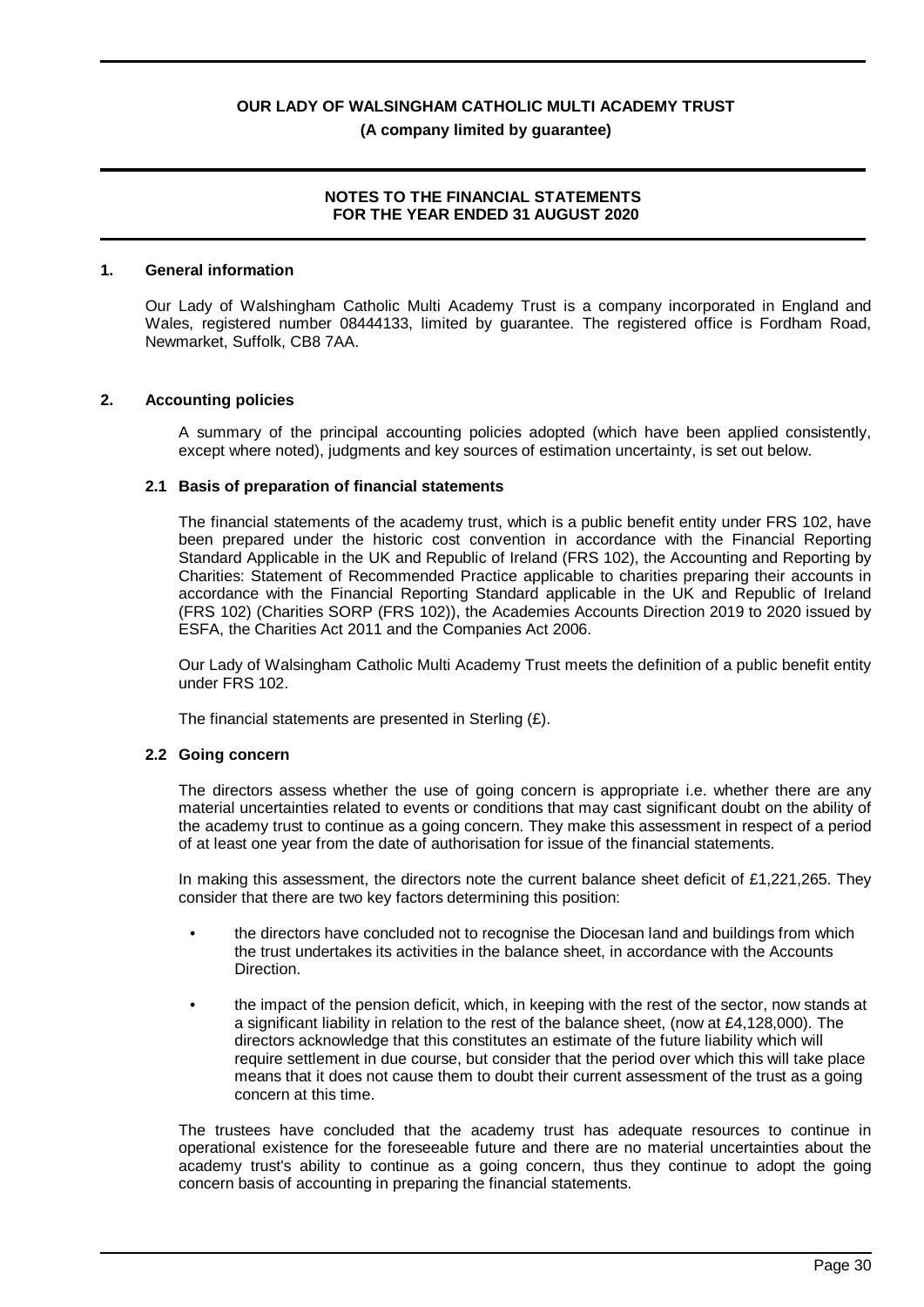# **NOTES TO THE FINANCIAL STATEMENTS FOR THE YEAR ENDED 31 AUGUST 2020**

#### **2. Accounting policies (continued)**

#### **2.3 Income**

All incoming resources are recognised when the academy trust has entitlement to the funds, the receipt is probable and the amount can be measured reliably.

#### · **Grants**

Grants are included in the Statement of financial activities on a receivable basis. The balance of income received for specific purposes but not expended during the period is shown in the relevant funds on the Balance sheet. Where income is received in advance of meeting any performancerelated conditions there is not unconditional entitlement to the income and its recognition is deferred and included in creditors as deferred income until the performance-related conditions are met. Where entitlement occurs before income is received, the income is accrued.

General Annual Grant is recognised in full in the Statement of financial activities in the year for which it is receivable and any abatement in respect of the year is deducted from income and recognised as a liability.

Capital grants are recognised in full when there is an unconditional entitlement to the grant. Unspent amounts of capital grants are reflected in the Balance sheet in the restricted fixed asset fund. Capital grants are recognised when there is entitlement and are not deferred over the life of the asset on which they are expended.

#### · **Donations**

Donations are recognised on a receivable basis (where there are no performance-related conditions) where the receipt is probable and the amount can be reliably measured.

#### **Other income**

Other income, including the hire of facilities, is recognised in the year it is receivable and to the extent the academy trust has provided the goods or services.

#### · **Transfer on conversion**

Where assets and liabilities are received by the academy trust on conversion to an academy, the transferred assets are measured at fair value and recognised in the Balance sheet at the point when the risks and rewards of ownership pass to the academy trust. Where, for transfers into the trust of existing academies and academy conversions, the aggregate of transferred assets exceed transferred liabilities, the transfers are recognised within "Income from donations and capital grants". Where transferred liabilities exceed net assets, the transfers are recognised within charitable expenditure

#### **2.4 Expenditure**

Expenditure is recognised once there is a legal or constructive obligation to transfer economic benefit to a third party, it is probable that a transfer of economic benefits will be required in settlement and the amount of the obligation can be measured reliably. Expenditure is classified by activity. The costs of each activity are made up of the total of direct costs and shared costs, including support costs involved in undertaking each activity. Direct costs attributable to a single activity are allocated directly to that activity. Shared costs which contribute to more than one activity and support costs which are not attributable to a single activity are apportioned between those activities on a basis consistent with the use of resources. Central staff costs are allocated on the basis of time spent, and depreciation charges allocated on the portion of the asset's use.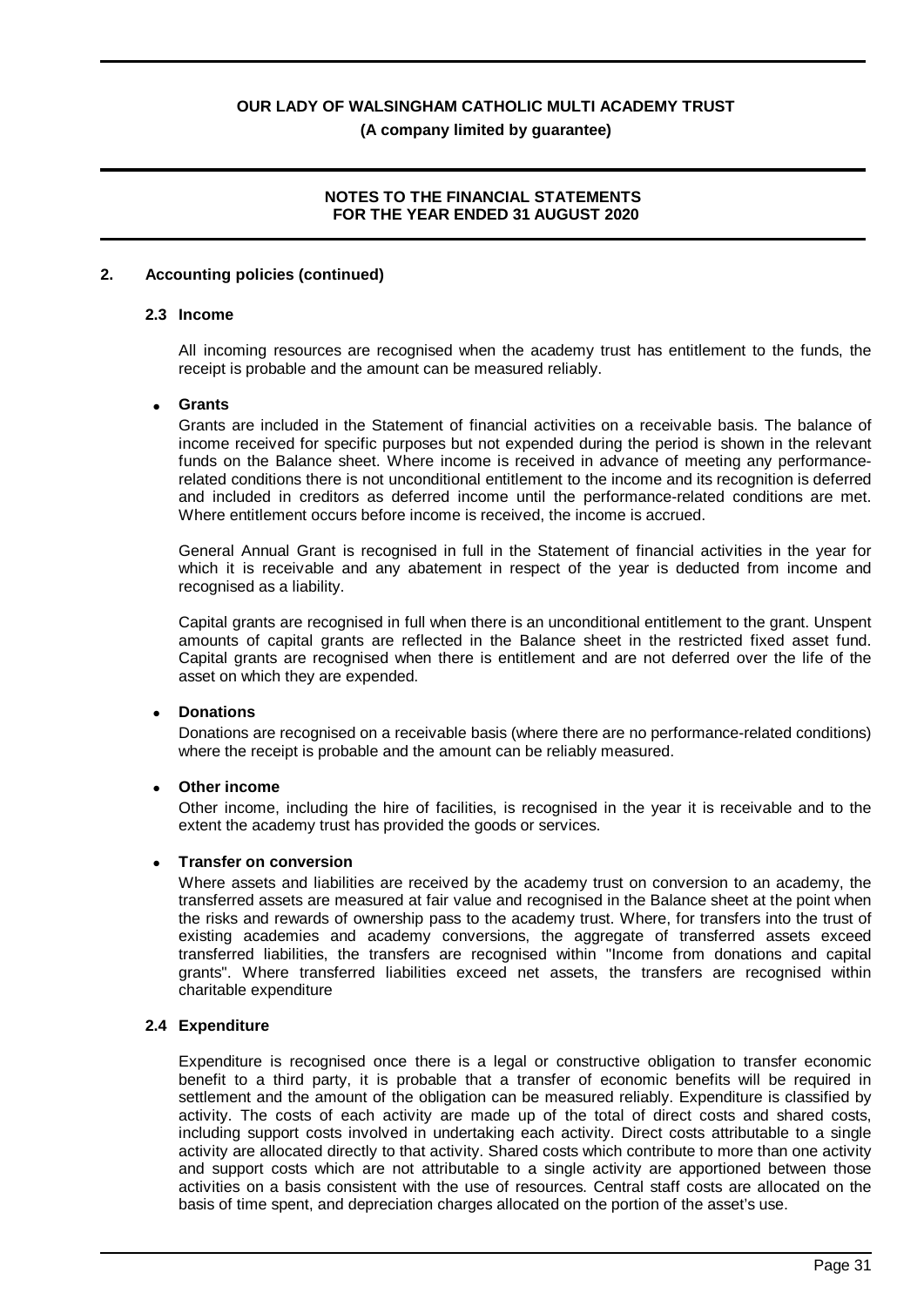# **NOTES TO THE FINANCIAL STATEMENTS FOR THE YEAR ENDED 31 AUGUST 2020**

#### **2. Accounting policies (continued)**

#### **2.4 Expenditure (continued)**

#### · **Charitable activities**

These are costs incurred on the academy trust's educational operations, including support costs and costs relating to the governance of the academy trust apportioned to charitable activities.

All resources expended are inclusive of irrecoverable VAT.

#### **2.5 Interest receivable**

Interest on funds held on deposit is included when receivable and the amount can be measured reliably by the academy trust; this is normally upon notification of the interest paid or payable by the institution with whom the funds are deposited.

#### **2.6 Taxation**

The academy trust is considered to pass the tests set out in Paragraph 1 Schedule 6 of the Finance Act 2010 and therefore it meets the definition of a charitable company for UK corporation tax purposes.

Accordingly, the academy trust is potentially exempt from taxation in respect of income or capital gains received within categories covered by Part 11, chapter 3 of the Corporation Tax Act 2010 or Section 256 of the Taxation of Chargeable Gains Act 1992, to the extent that such income or gains are applied exclusively to charitable purposes.

#### **2.7 Tangible fixed assets**

Assets costing £1,000 or more are capitalised as tangible fixed assets and are carried at cost, net of depreciation and any provision for impairment.

Where tangible fixed assets have been acquired with the aid of specific grants, either from the government or from the private sector, they are included in the Balance sheet at cost and depreciated over their expected useful economic life. Where there are specific conditions attached to the funding requiring the continued use of the asset, the related grants are credited to a restricted fixed asset fund in the Statement of financial activities and carried forward in the Balance sheet. Depreciation on the relevant assets is charged directly to the restricted fixed asset fund in the Statement of financial activities. Where tangible fixed assets have been acquired with unrestricted funds, depreciation on such assets is charged to the unrestricted fund.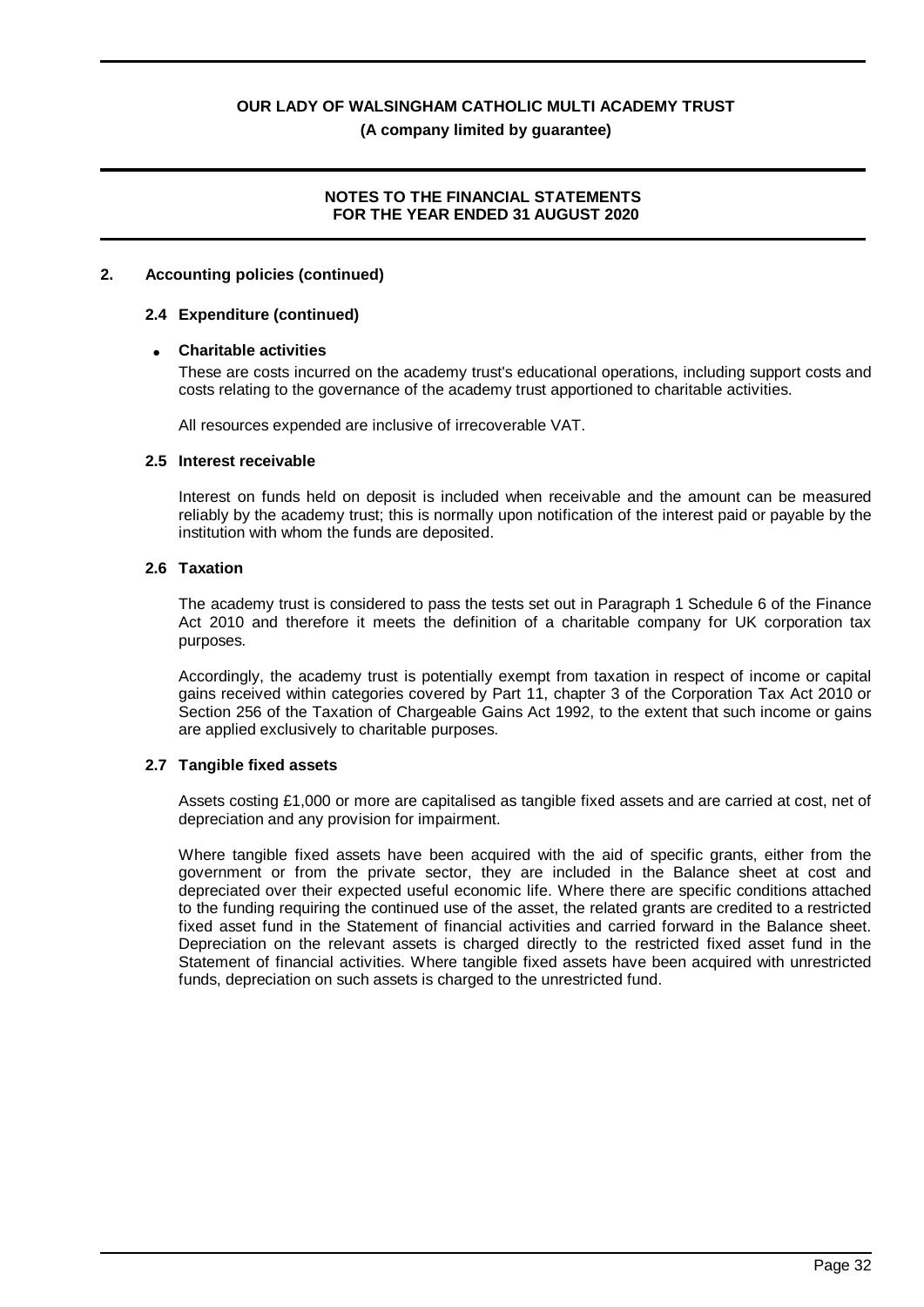**(A company limited by guarantee)**

# **NOTES TO THE FINANCIAL STATEMENTS FOR THE YEAR ENDED 31 AUGUST 2020**

# **2. Accounting policies (continued)**

### **2.7 Tangible fixed assets (continued)**

Depreciation is provided on the following bases:

| Long-term leasehold land | - 125 years straight line |
|--------------------------|---------------------------|
| Furniture and equipment  | - 20% straight line       |
| Computer equipment       | - 33.33% straight line    |
| Motor vehicles           | - 20% straight line       |

Assets in the course of construction are included at cost. Depreciation on these assets is not charged until they are brought into use and reclassified to freehold or leasehold land and buildings.

A review for impairment of a fixed asset is carried out if events or changes in circumstances indicate that the carrying value of any fixed asset may not be recoverable. Shortfalls between the carrying value of fixed assets and their recoverable amounts are recognised as impairments. Impairment losses are recognised in the Statement of financial activities.

As described in note 15, the trust occupies school buildings under licence agreements with the East Anglia Roman Catholic Diocese Trustee and playing fields under a 125 year lease with the Suffolk County Council.

The directors have considered. the licence 'arrangement for the school buildings in the context of the accounting requirement sat out in the Academies Accounts Direction 2019 to 2020 and have determined that the conditions required to conclude that the trust has control over the properties are not met and consequently the buildings are not recognised in the financial statements. Cost incurred improving the properties are not capitalised but included in expenditure. The licence arrangement allows the trust to occupy the buildings free of charge. No Income or expenditure is recognised for the rent free occupation because the trustees do not consider that a reliable measure of the amount the trust would otherwise have to pay to secure the premises can be made.

Playing fields occupied under a lease of 125 years are capitalised within tangible fixed assets to reflect the trust's right to use the land over the long term.

#### **2.8 Debtors**

Trade and other debtors are recognised at the settlement amount after any trade discount offered. Prepayments are valued at the amount prepaid net of any trade discounts due.

#### **2.9 Cash at bank and in hand**

Cash at bank and in hand includes cash and short-term highly liquid investments with a short maturity of three months or less from the date of acquisition or opening of the deposit or similar account.

#### **2.10 Liabilities**

Liabilities are recognised when there is an obligation at the Balance sheet date as a result of a past event, it is probable that a transfer of economic benefit will be required in settlement, and the amount of the settlement can be estimated reliably. Liabilities are recognised at the amount that the academy trust anticipates it will pay to settle the debt or the amount it has received as advanced payments for the goods or services it must provide.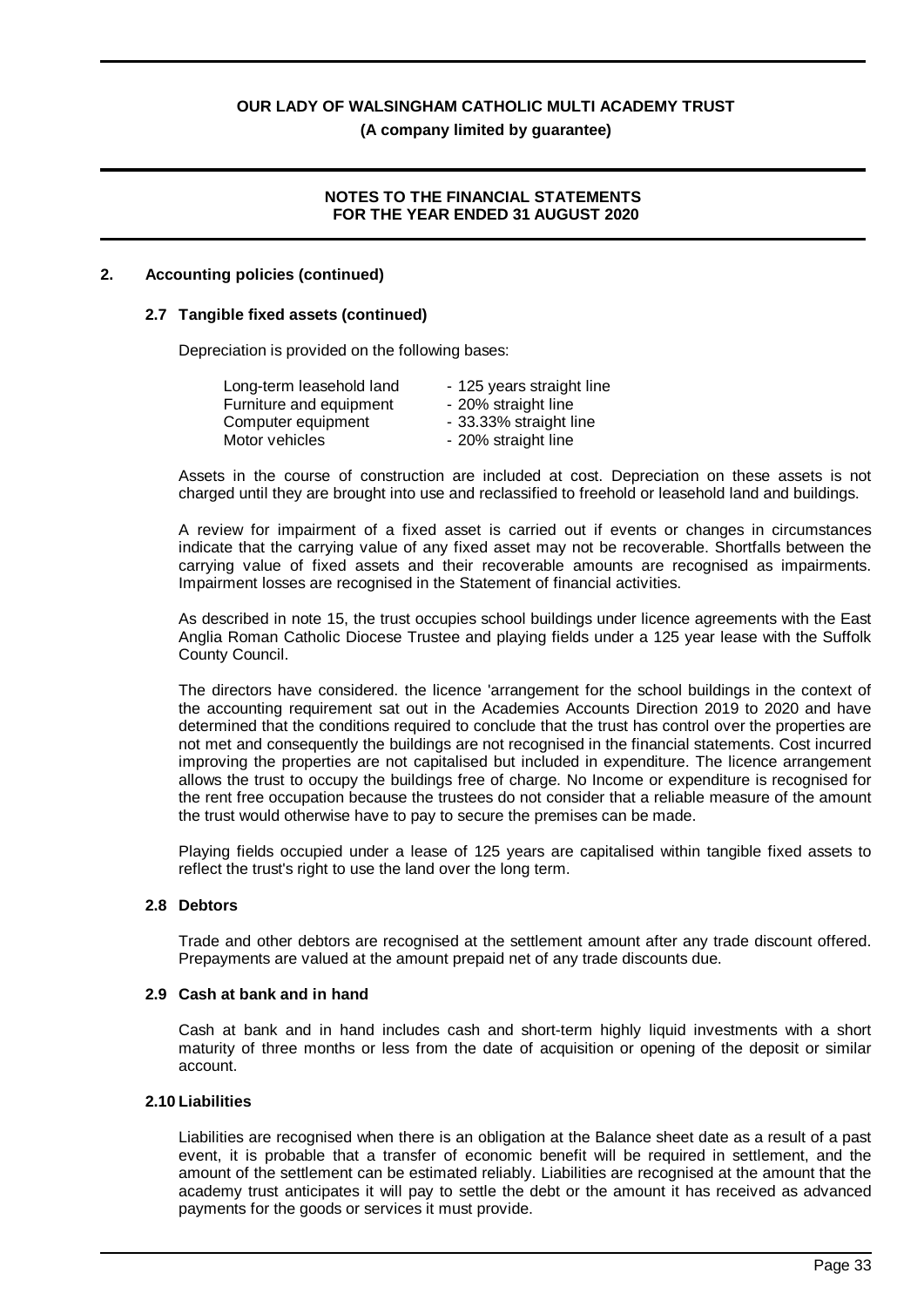# **NOTES TO THE FINANCIAL STATEMENTS FOR THE YEAR ENDED 31 AUGUST 2020**

#### **2. Accounting policies (continued)**

#### **2.11 Provisions**

Provisions are recognised when the academy trust has an obligation at the reporting date as a result of a past event which it is probable will result in the transfer of economic benefits and the obligation can be estimated reliably.

Provisions are measured at the best estimate of the amounts required to settle the obligation. Where the effect of the time value of money is material, the provision is based on the present value of those amounts, discounted at the pre-tax discount rate that reflects the risks specific to the liability. The unwinding of the discount is recognised within interest payable and similar charges.

#### **2.12 Financial instruments**

The academy trust only has financial assets and financial liabilities of a kind that qualify as basic financial instruments. Basic financial instruments are initially recognised at transaction value and subsequently measured at their settlement value with the exception of bank loans which are subsequently measured at amortised cost using the effective interest method.

#### **2.13 Operating leases**

Rentals paid under operating leases are charged to the Statement of financial activities on a straight line basis over the lease term.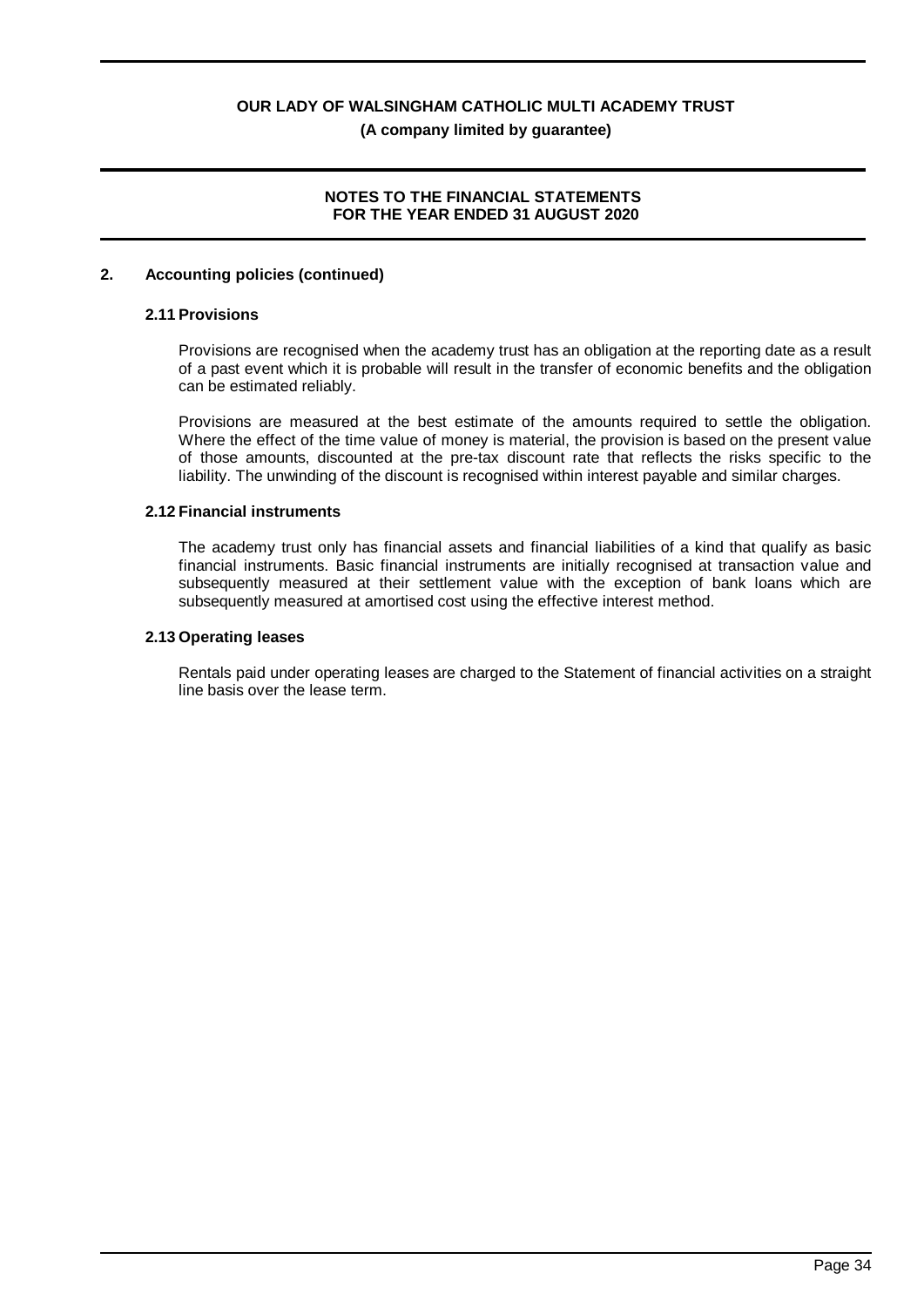# **NOTES TO THE FINANCIAL STATEMENTS FOR THE YEAR ENDED 31 AUGUST 2020**

#### **2. Accounting policies (continued)**

#### **2.14 Pensions**

Retirement benefits to employees of the academy trust are provided by the Teachers' Pension Scheme ("TPS") and the Local Government Pension Schemes ("LGPS"). These are defined benefit schemes.

The TPS is an unfunded scheme and contributions are calculated so as to spread the cost of pensions over employees' working lives with the academy trust in such a way that the pension cost is a substantially level percentage of current and future pensionable payroll. The contributions are determined by the Government Actuary on the basis of quadrennial valuations using a prospective unit credit method. TPS is an unfunded multi-employer scheme with no underlying assets to assign between employers. Consequently, the TPS is treated as a defined contribution scheme for accounting purposes and the contributions recognised in the period to which they relate.

The LGPS are funded multi-employer schemes and the assets are held separately from those of the academy trust in separate trustee administered funds. Pension schemes assets are measured at fair value and liabilities are measured on an actuarial basis using the projected unit credit method and discounted at a rate equivalent to the current rate of return on a high quality corporate bond of equivalent term and currency to the liabilities. The actuarial valuations are obtained at least triennially and are updated at each Balance sheet date. The amounts charged to operating surplus are the current service costs and the costs of scheme introductions, benefit changes, settlements and curtailments. They are included as part of staff costs as incurred. Net interest on the net defined benefit liability/asset is also recognised in the Statement of financial activities and comprises the interest cost on the defined benefit obligation and interest income on the scheme assets, calculated by multiplying the fair value of the scheme assets at the beginning of the period by the rate used to discount the benefit obligations. The difference between the interest income on the scheme assets and the actual return on the scheme assets is recognised in other recognised gains and losses.

Actuarial gains and losses are recognised immediately in other recognised gains and losses.

#### **2.15 Agency arrangements**

The Academy Trust acts as an agent in the administering of 16-19 Bursary Funds from ESFA. Related payments received from the ESFA and subsequent disbursements to students are excluded from the statement of financial activities to the extent that the Academy Trust does not have a beneficial interest in the individual transactions. Where funds have not been fully applied in the year then an amount will be included in amounts due to the ESFA.

#### **2.16 Fund accounting**

Unrestricted income funds represent those resources which may be used towards meeting any of the charitable objects of the academy trust at the discretion of the Trustees.

Restricted fixed asset funds are resources which are to be applied to specific capital purposes imposed by the funders where the asset acquired or created is held for a specific purpose.

Restricted general funds comprise all other restricted funds received with restrictions imposed by the funder/donor and include grants from the Department for Education Group.

Investment income, gains and losses are allocated to the appropriate fund.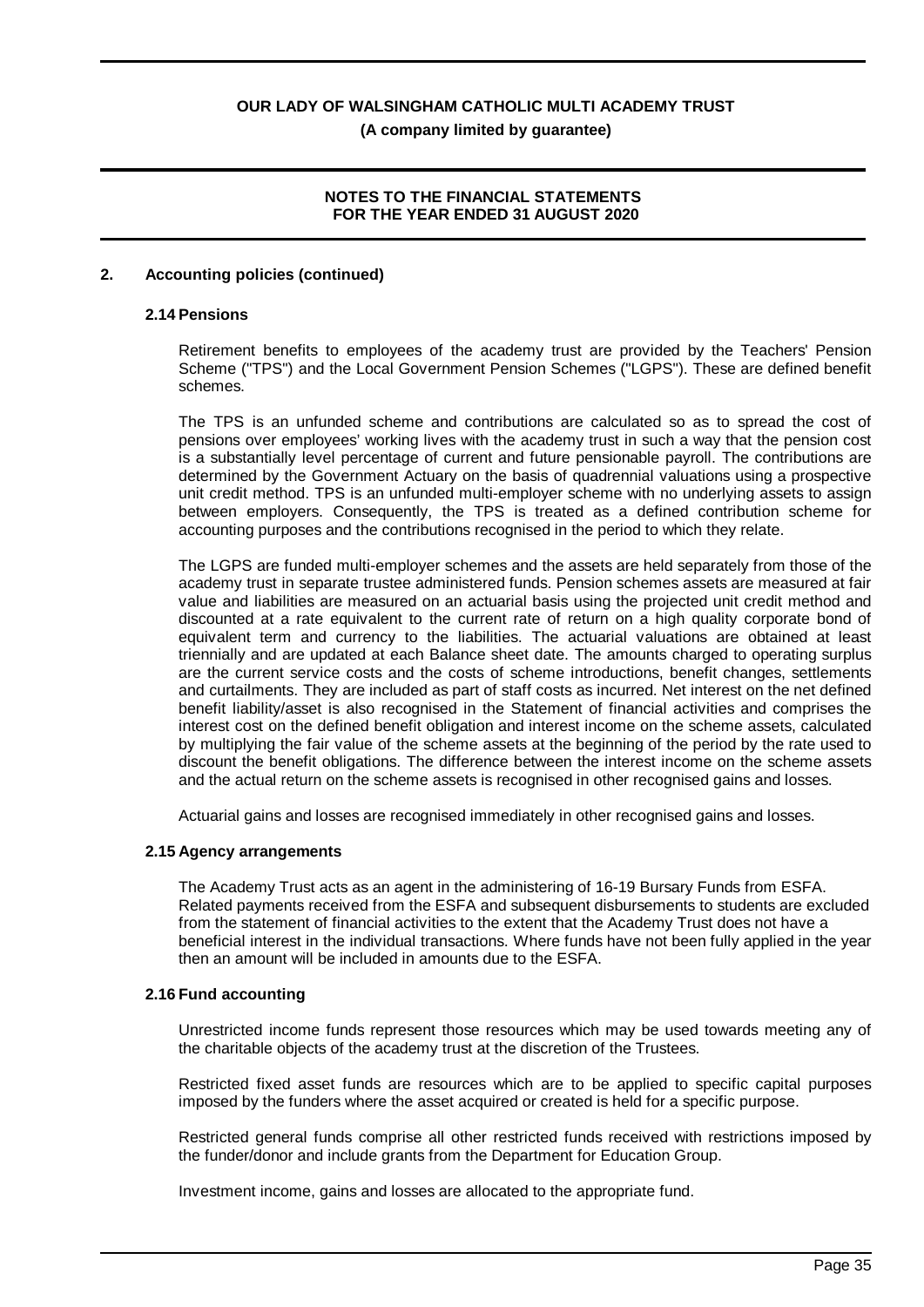**(A company limited by guarantee)**

### **NOTES TO THE FINANCIAL STATEMENTS FOR THE YEAR ENDED 31 AUGUST 2020**

#### **3. Critical accounting estimates and areas of judgment**

Estimates and judgments are continually evaluated and are based on historical experience and other factors, including expectations of future events that are believed to be reasonable under the circumstances.

Critical accounting estimates and assumptions:

The academy trust makes estimates and assumptions concerning the future. The resulting accounting estimates and assumptions will, by definition, seldom equal the related actual results. The estimates and assumptions that have a significant risk of causing a material adjustment to the carrying amounts of assets and liabilities within the next financial year are discussed below.

The present value of the Local Government Pension Schemes defined benefit liability depends on a number of factors that are determined on an actuarial basis using a variety of assumptions. The assumptions used in determining the net cost or income for pensions include the discount rate. Any changes in these assumptions, which are disclosed in note 26, will impact the carrying amount of the pension liability. Furthermore a roll forward approach which projects results from the latest full actuarial valuation performed at 31 March 2016 has been used by the actuary in valuing the pensions liability at 31 August 2020. Any differences between the figures derived from the roll forward approach and a full actuarial valuation would impact on the carrying amount of the pension liability.

#### Critical areas of judgment:

As described in note 2.7, the directors have determined that a reliable estimate of the amount the trust would otherwise have to pay to occupy its rent free premises can not be made.

#### **4. Income from donations and capital grants**

| <b>Donations</b>                                                                     | <b>Unrestricted</b><br>funds<br>2020<br>£ | <b>Restricted</b><br>funds<br>2020<br>£ | <b>Restricted</b><br>fixed asset<br>funds<br>2020<br>£ | Total<br>funds<br>2020<br>£ |
|--------------------------------------------------------------------------------------|-------------------------------------------|-----------------------------------------|--------------------------------------------------------|-----------------------------|
| Transfer from local authority on conversion                                          |                                           |                                         |                                                        |                             |
| Donations from existing academies on<br>transfer into the academy trust<br>Donations | 43,804                                    |                                         |                                                        | 43,804                      |
|                                                                                      |                                           |                                         |                                                        |                             |
| <b>Subtotal detailed disclosure</b>                                                  | 43,804                                    |                                         |                                                        | 43,804                      |
| <b>Capital Grants</b>                                                                |                                           |                                         | 414,415                                                | 414,415                     |
|                                                                                      | 43,804                                    |                                         | 414,415                                                | 458,219                     |
|                                                                                      |                                           |                                         |                                                        |                             |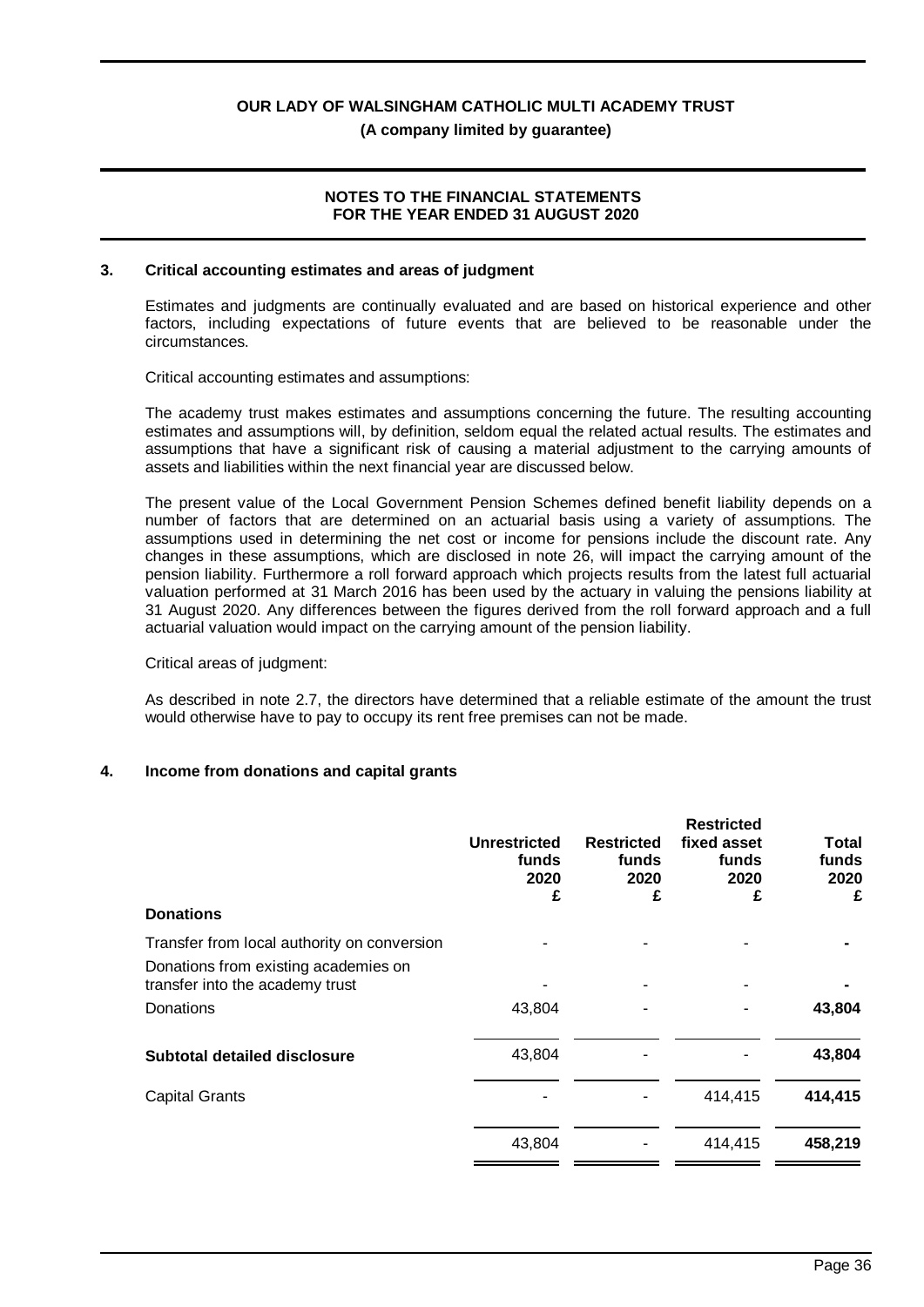# **NOTES TO THE FINANCIAL STATEMENTS FOR THE YEAR ENDED 31 AUGUST 2020**

# **4. Income from donations and capital grants (continued)**

|                                             |              |             | Restricted  |            |
|---------------------------------------------|--------------|-------------|-------------|------------|
|                                             | Unrestricted | Restricted  | fixed asset | Total      |
|                                             | funds        | funds       | funds       | funds      |
|                                             | 2019         | 2019        | 2019        | 2019       |
|                                             | £            | £           | £           | £          |
| <b>Donations</b>                            |              |             |             |            |
| Transfer from local authority on conversion | (7,970)      | (142,000)   |             | (149, 970) |
| Donations from existing academies on        |              |             |             |            |
| transfer into the academy trust             | 706,743      | (867, 353)  | 600,421     | 439,811    |
| Donations                                   | 27,821       |             |             | 27,821     |
| <b>Subtotal detailed disclosure</b>         | 726,594      | (1,009,353) | 600,421     | 317,662    |
|                                             |              |             |             |            |
| <b>Capital Grants</b>                       |              |             | 174,727     | 174,727    |
| <b>Subtotal</b>                             |              |             | 174,727     | 174,727    |
|                                             |              |             |             |            |
|                                             | 726,594      | (1,009,353) | 775, 148    | 492,389    |
|                                             |              |             |             |            |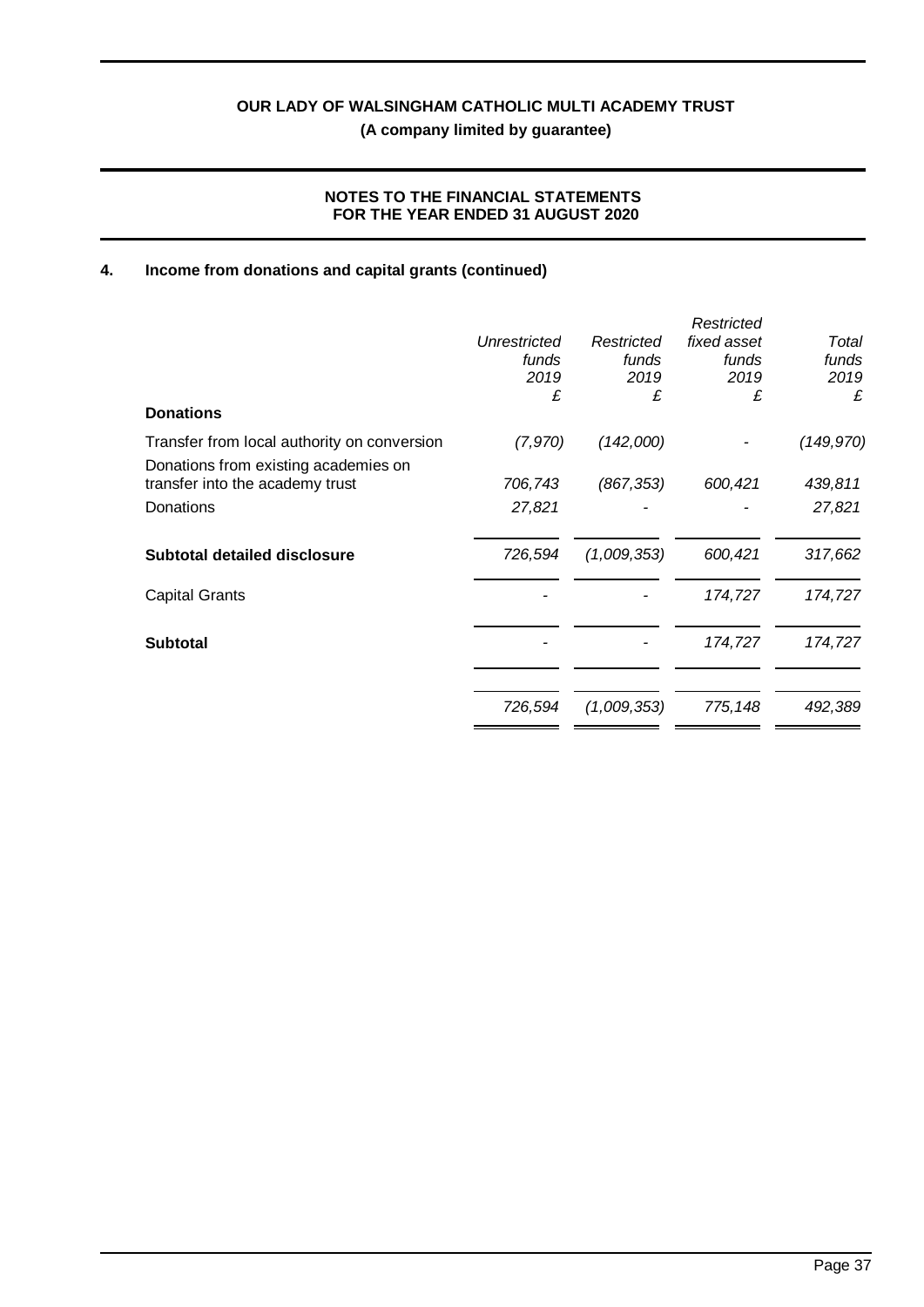# **NOTES TO THE FINANCIAL STATEMENTS FOR THE YEAR ENDED 31 AUGUST 2020**

#### **5. Funding for the academy trust's academy's educational operations**

|                                       | <b>Unrestricted</b><br>funds<br>2020<br>£ | <b>Restricted</b><br>funds<br>2020<br>£ | <b>Total</b><br>funds<br>2020<br>£ |
|---------------------------------------|-------------------------------------------|-----------------------------------------|------------------------------------|
| DfE/ESFA grants                       |                                           |                                         |                                    |
| General Annual Grant (GAG)            |                                           | 9,478,451                               | 9,478,451                          |
| <b>GAG - Rates Relief</b>             |                                           | 53,719                                  | 53,719                             |
| GAG - Pupil Premium                   |                                           | 374,305                                 | 374,305                            |
| Universal Infant School Meals         |                                           | 182,493                                 | 182,493                            |
| PE and Sports Funding Premium         |                                           | 91,230                                  | 91,230                             |
| Teachers Pay & Pension Grant          |                                           | 493,992                                 | 493,992                            |
| Other ESFA grants                     |                                           | 24,425                                  | 24,425                             |
|                                       |                                           | 10,698,615                              | 10,698,615                         |
| <b>Exceptional government funding</b> |                                           |                                         |                                    |
| Covid-19 grant                        |                                           | 15,451                                  | 15,451                             |
|                                       |                                           | 15,451                                  | 15,451                             |
| Other government grants               |                                           |                                         |                                    |
| <b>High Tariff Needs Funding</b>      |                                           | 228,694                                 | 228,694                            |
| Early Years Funding                   |                                           | 168,209                                 | 168,209                            |
| Other government funding              |                                           | 1,662                                   | 1,662                              |
|                                       |                                           | 398,565                                 | 398,565                            |
| <b>Other funding</b>                  |                                           |                                         |                                    |
| Academy trips                         | 61,026                                    |                                         | 61,026                             |
| Catering income                       | 80,979                                    |                                         | 80,979                             |
| Other income                          | 50,237                                    | 152,132                                 | 202,369                            |
|                                       | 192,242                                   | 11,264,763                              | 11,457,005                         |

The academy trust has been eligible to claim additional funding in year from government support schemes in response to the coronavirus outbreak. The funding received is shown above under 'exceptional government funding'.

The funding received for coronavirus exceptional support covers £15,451 of meal voucher costs and additional cleaning costs. These costs are included in notes 8 and 9 below as appropriate.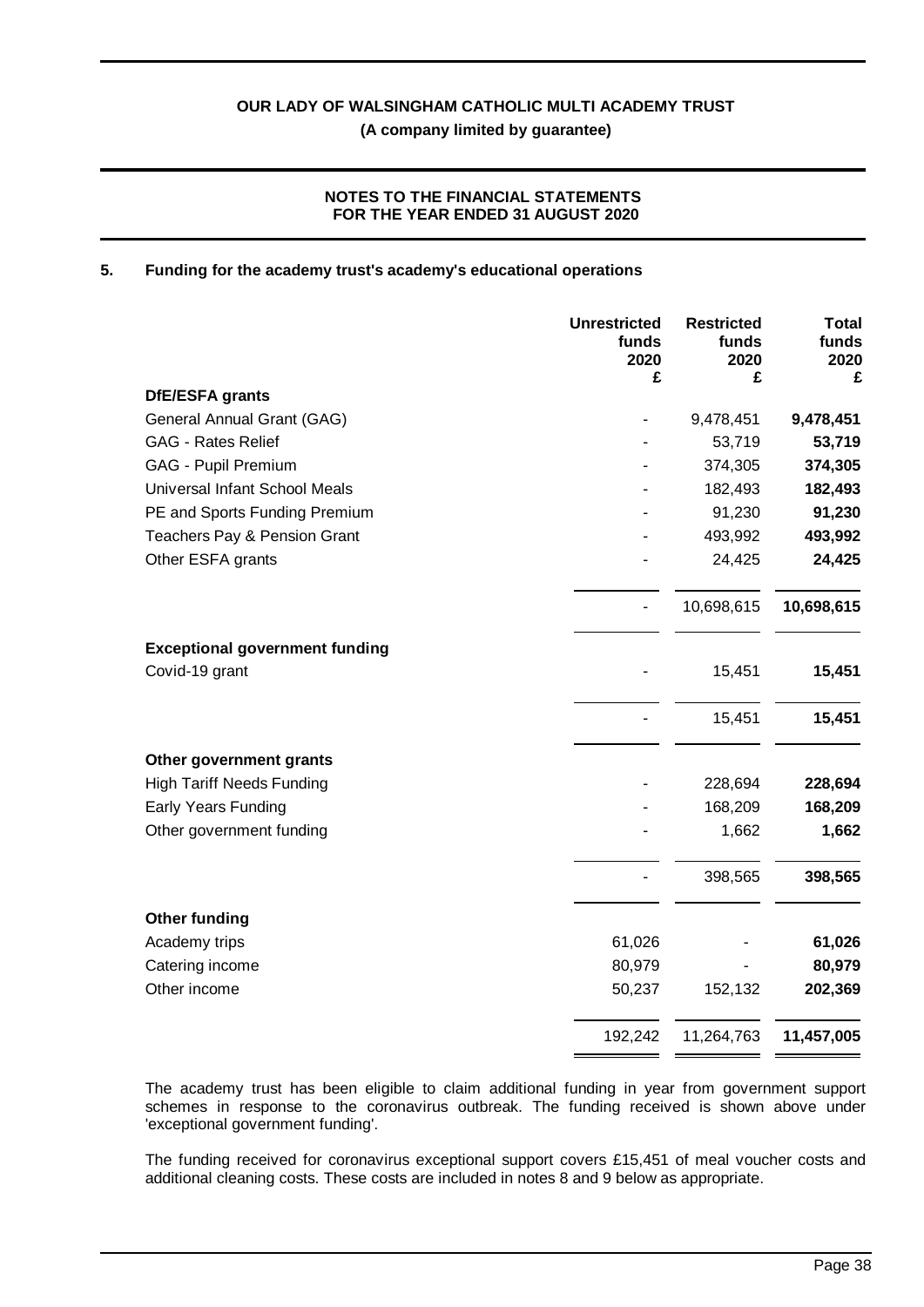# **NOTES TO THE FINANCIAL STATEMENTS FOR THE YEAR ENDED 31 AUGUST 2020**

### **5. Funding for the academy trust's academy's educational operations (continued)**

|                                  |              |            | As restated |
|----------------------------------|--------------|------------|-------------|
|                                  | Unrestricted | Restricted | Total       |
|                                  | funds        | funds      | funds       |
|                                  | 2019<br>£    | 2019<br>£  | 2019<br>£   |
| DfE/ESFA grants                  |              |            |             |
| General Annual Grant (GAG)       |              | 4,055,447  | 4,055,447   |
| <b>GAG - Rates Relief</b>        |              | 24,557     | 24,557      |
| GAG - Pupil Premium              |              | 166,605    | 166,605     |
| Universal Infant School Meals    |              | 140,575    | 140,575     |
| PE and Sports Funding Premium    |              | 62,491     | 62,491      |
| Conversion grants                |              | 50,000     | 50,000      |
| <b>Teachers Pay Grant</b>        |              | 30,159     | 30,159      |
|                                  |              | 4,529,834  | 4,529,834   |
| Other government grants          |              |            |             |
| <b>High Tariff Needs Funding</b> |              | 49,946     | 49,946      |
| Early Years Funding              |              | 127,879    | 127,879     |
|                                  |              | 177,825    | 177,825     |
| <b>Other funding</b>             |              |            |             |
| Academy trips                    | 184,601      |            | 184,601     |
| Catering income                  | 91,542       |            | 91,542      |
|                                  | 276,143      | 4,707,659  | 4,983,802   |
|                                  |              |            |             |

Other funding has been restated for the year ended 31 August 2019 to reclassify amounts to other trading activities (note 6) to be comparable with the classification for the year ended 31 August 2020.

The 2019 reported total expenditure and net income are unaffected.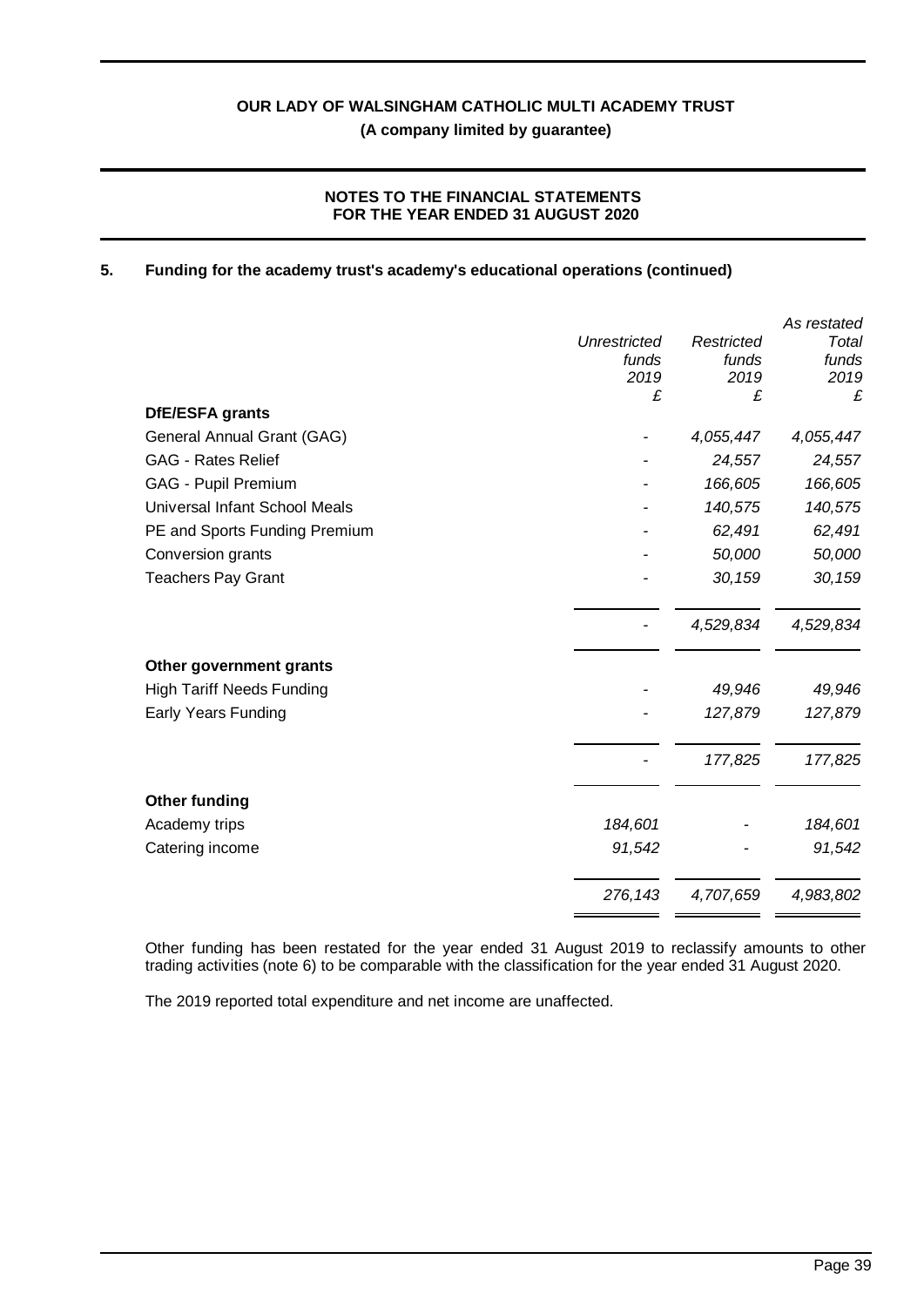# **NOTES TO THE FINANCIAL STATEMENTS FOR THE YEAR ENDED 31 AUGUST 2020**

# **6. Income from other trading activities**

|                               | <b>Unrestricted</b><br>funds<br>2020<br>£ | <b>Total</b><br>funds<br>2020<br>£ |
|-------------------------------|-------------------------------------------|------------------------------------|
| Items sold                    | 1,236                                     | 1,236                              |
| Insurance claims              | 34,735                                    | 34,735                             |
| Income from services provided | 157,815                                   | 157,815                            |
|                               | 193,786                                   | 193,786                            |
|                               | <b>Unrestricted</b><br>funds              | As restated<br>Total<br>funds      |
|                               | 2019<br>£                                 | 2019<br>£                          |
| Items sold                    | 4,641                                     | 4,641                              |
| Insurance claims              | 3,342                                     | 3,342                              |
| Income from services provided | 158,928                                   | 158,928                            |
|                               | 166,911                                   | 166,911                            |
|                               |                                           |                                    |

# **7. Investment income**

|                      | <b>Unrestricted</b><br>funds<br>2020<br>£ | <b>Total</b><br>funds<br>2020<br>£ |
|----------------------|-------------------------------------------|------------------------------------|
| <b>Bank interest</b> | 1,140                                     | 1,140                              |
|                      | <b>Unrestricted</b><br>funds<br>2019<br>£ | Total<br>funds<br>2019<br>£        |
| <b>Bank interest</b> | 911                                       | 911                                |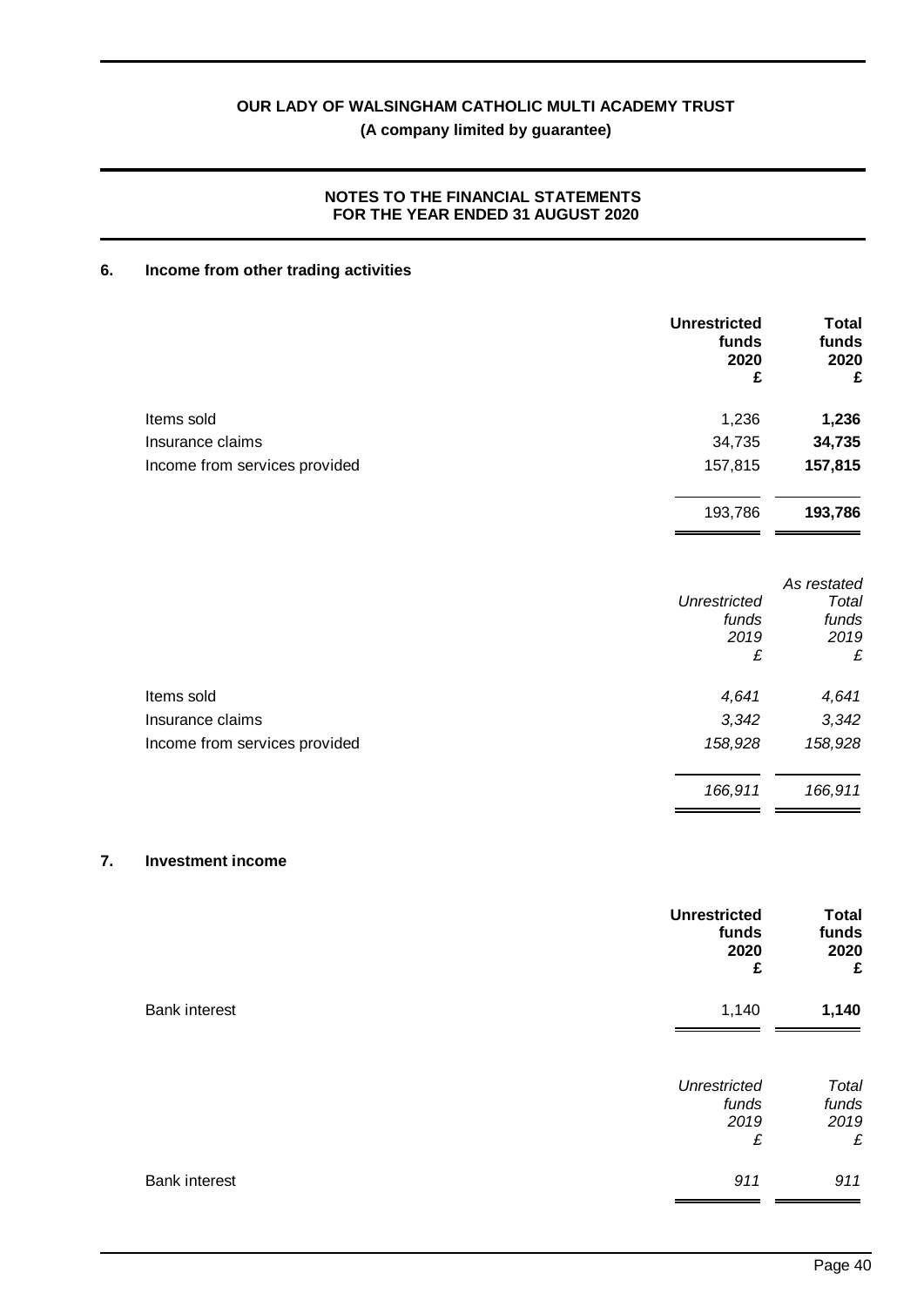# **NOTES TO THE FINANCIAL STATEMENTS FOR THE YEAR ENDED 31 AUGUST 2020**

# **8. Expenditure**

|                                             | <b>Staff Costs</b><br>2020<br>£ | <b>Premises</b><br>2020<br>£ | <b>Other</b><br>2020<br>£ | Total<br>2020<br>£ |
|---------------------------------------------|---------------------------------|------------------------------|---------------------------|--------------------|
| Academy's Educational Operations:           |                                 |                              |                           |                    |
| Direct costs                                | 8,347,813                       | 102,388                      | 561,858                   | 9,012,059          |
| Allocated support costs                     | 1,539,162                       | 1,102,593                    | 951,788                   | 3,593,543          |
| Transfer from local authority on conversion |                                 |                              | 347,387                   | 347,387            |
|                                             | 9,886,975                       | 1,204,981                    | 1,861,033                 | 12,952,989         |
|                                             | <b>Staff Costs</b><br>2019<br>£ | Premises<br>2019<br>£        | Other<br>2019<br>£        | Total<br>2019<br>£ |
| Academy's Educational Operations:           |                                 |                              |                           |                    |
| Direct costs                                | 3,062,320                       | 59,784                       | 375,745                   | 3,497,849          |
| Allocated support costs                     | 787,543                         | 607,106                      | 587,901                   | 1,982,550          |
|                                             | 3,849,863                       | 666,890                      | 963,646                   | 5,480,399          |

# **9. Analysis of expenditure by activities**

|                                  | <b>Activities</b> | <b>Support</b> | Total      |
|----------------------------------|-------------------|----------------|------------|
|                                  | undertaken        | costs          | funds      |
|                                  | directly          | 2020           | 2020       |
|                                  | 2020              | £              | £          |
| Academy's Educational Operations | 9,012,059         | 3,593,543      | 12,605,602 |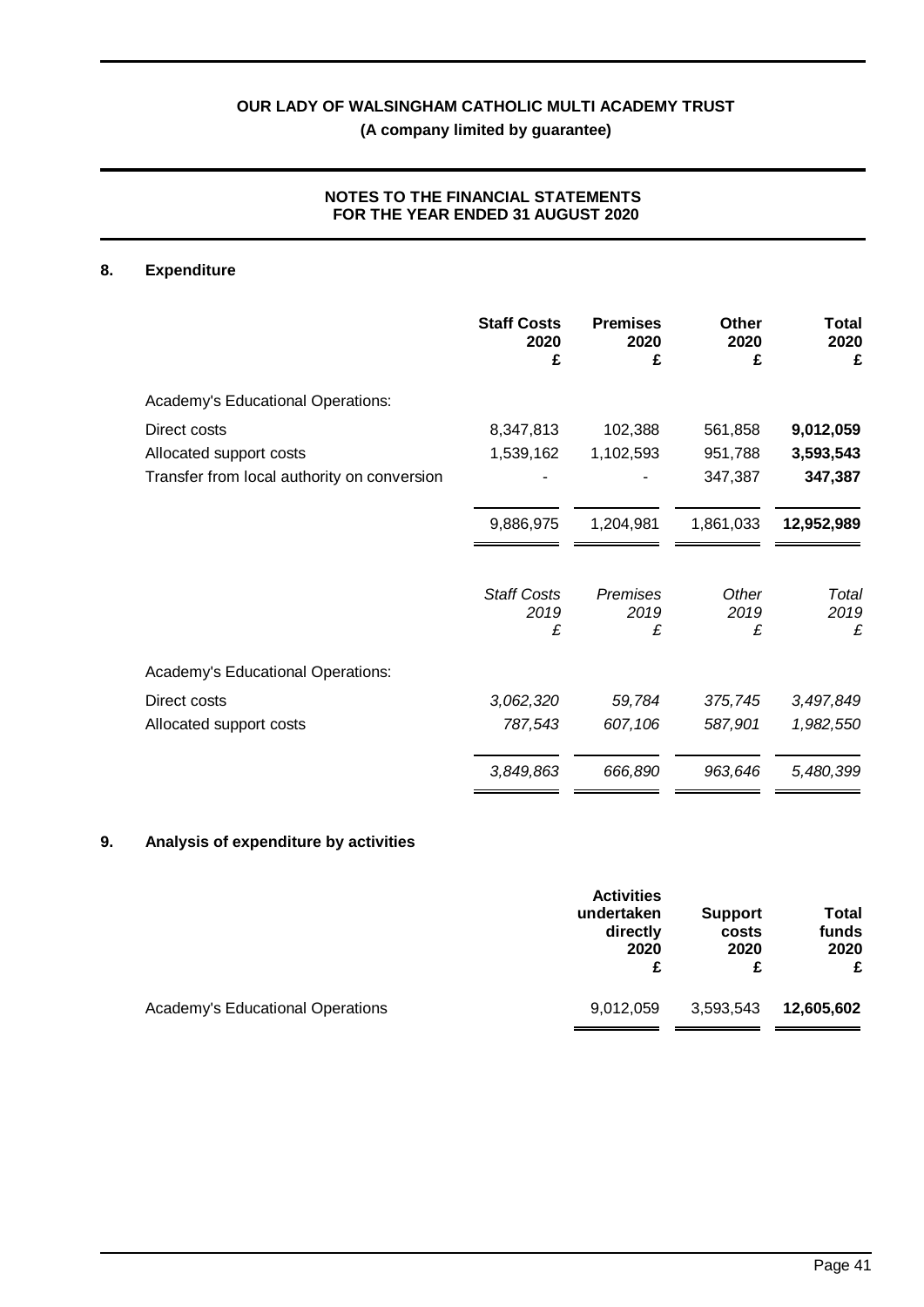# **NOTES TO THE FINANCIAL STATEMENTS FOR THE YEAR ENDED 31 AUGUST 2020**

# **9. Analysis of expenditure by activities (continued)**

|                                  | Activities | Support   | Total     |
|----------------------------------|------------|-----------|-----------|
|                                  | undertaken | costs     | funds     |
|                                  | directly   | 2019      | 2019      |
|                                  | 2019       | £         | £         |
| Academy's Educational Operations | 3,497,849  | 1,982,550 | 5,480,399 |

# **Analysis of support costs**

|                              | <b>Total</b><br>funds<br>2020<br>£ | Total<br>funds<br>2019<br>£ |
|------------------------------|------------------------------------|-----------------------------|
| Staff costs                  | 1,539,162                          | 772,201                     |
| Technology costs             | 135,988                            | 118,950                     |
| Property costs and equipment | 745,538                            | 491,326                     |
| Cleaning                     | 157,201                            | 41,496                      |
| Rent, rates and water        | 80,884                             | 31,336                      |
| Energy costs                 | 118,970                            | 55,628                      |
| Insurance                    | 51,591                             | 45,905                      |
| Travel and subsistence       | 5,212                              | 26,482                      |
| Catering                     | 257,538                            | 172,237                     |
| Bank interest and charges    | 5,160                              | 1,636                       |
| Other support costs          | 470,241                            | 180,530                     |
| Governance costs             | 20,150                             | 27,155                      |
| Legal costs - conversion     | 3,758                              | 13,118                      |
| Legal costs - other          | 2,150                              | 4,550                       |
|                              | 3,593,543                          | 1,982,550                   |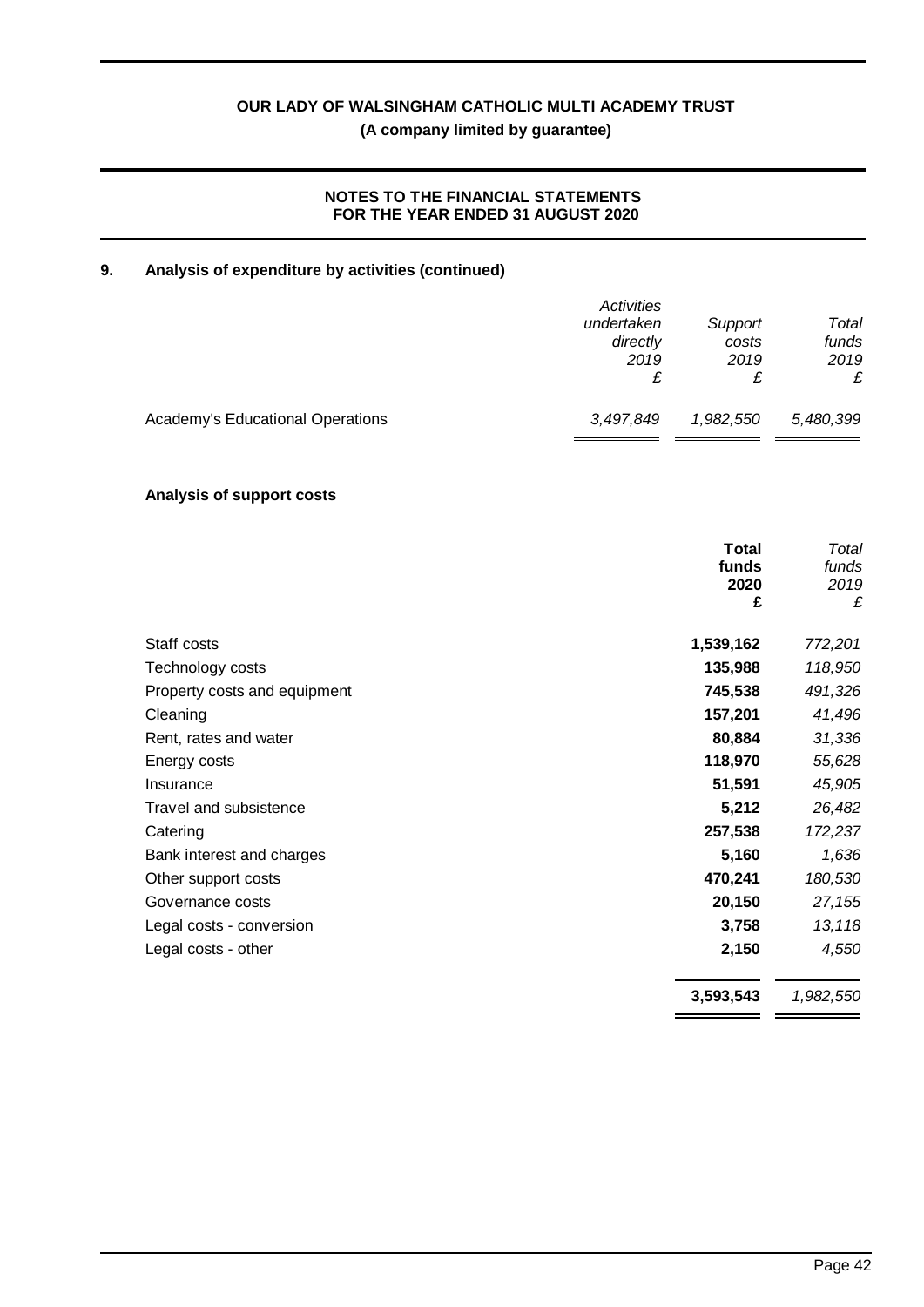**(A company limited by guarantee)**

# **NOTES TO THE FINANCIAL STATEMENTS FOR THE YEAR ENDED 31 AUGUST 2020**

# **10. Net income/(expenditure)**

Net income/(expenditure) for the year includes:

|                                       | 2020    | 2019   |
|---------------------------------------|---------|--------|
|                                       | £       | £      |
| Operating lease rentals               | 9,230   | 3,600  |
| Depreciation of tangible fixed assets | 102,388 | 59,784 |
| Fees paid to auditors for:            |         |        |
| - audit                               | 13,375  | 12,250 |
| - other services                      | 6,325   | 5,350  |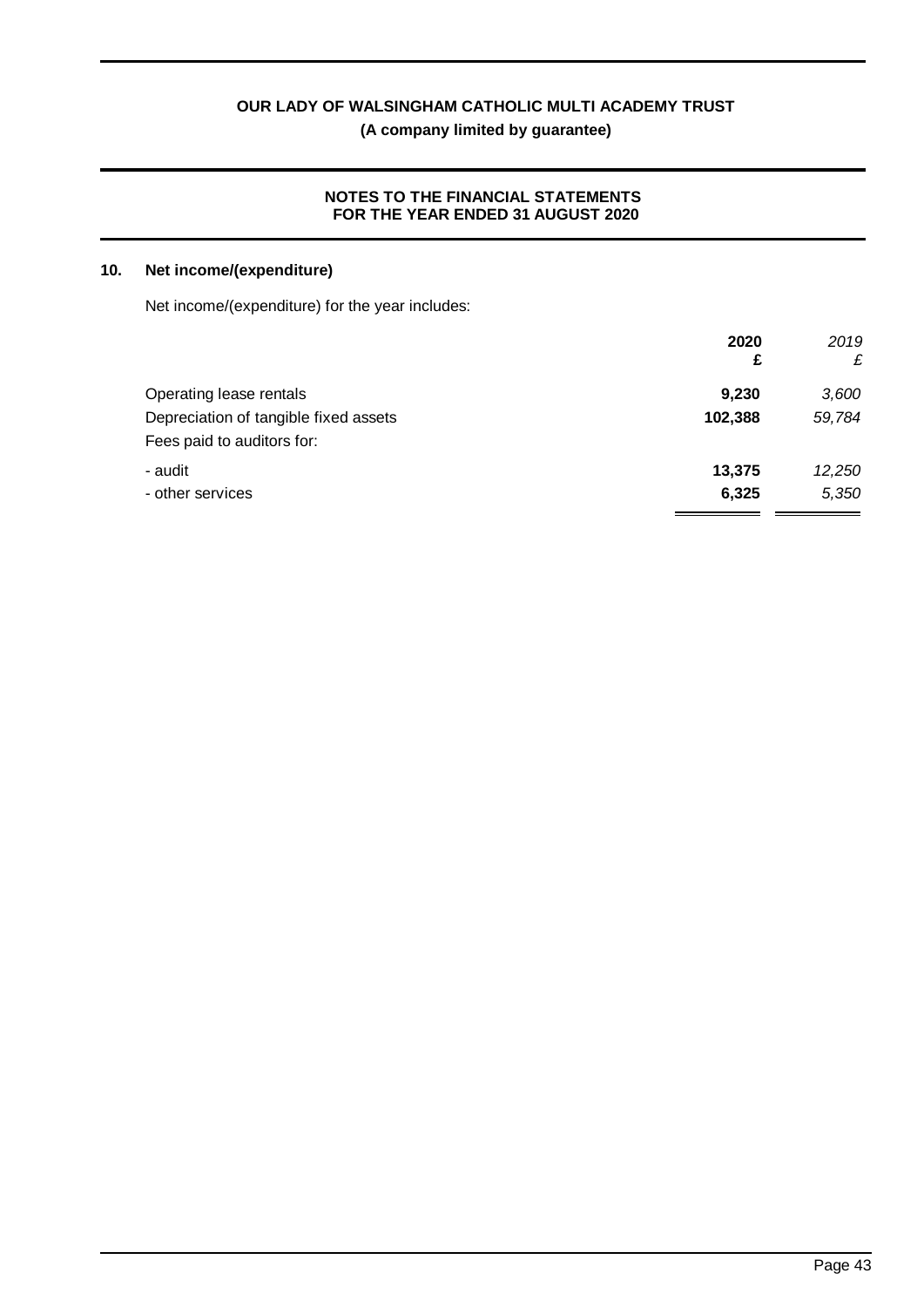# **NOTES TO THE FINANCIAL STATEMENTS FOR THE YEAR ENDED 31 AUGUST 2020**

#### **11. Staff**

#### **a. Staff costs**

Staff costs during the year were as follows:

|                           | 2020<br>£ | 2019<br>£ |
|---------------------------|-----------|-----------|
| Wages and salaries        | 7,030,630 | 2,928,798 |
| Social security costs     | 637,409   | 251,058   |
| Pension costs             | 1,995,056 | 634,431   |
|                           | 9,663,095 | 3,814,287 |
| Agency staff costs        | 185,398   | 15,342    |
| Staff restructuring costs | 38,482    | 20,234    |
|                           | 9,886,975 | 3,849,863 |

Included in the above pension costs is an adjustment for the LGPS defined benefit pension scheme (note 26) of £414,000 *(2019 - £114,000)*.

#### **b. Non-statutory/non-contractual staff severance payments**

Included in staff restructuring costs are non statutory severance payments totalling £38,482 (*2019 - £20,234*). Individually, the payments were: £30,082 and £8,400 (*2019 - £20,234*).

#### **c. Staff numbers**

The average number of persons employed by the academy trust during the year was as follows:

|                          | 2020<br>No. | 2019<br>No. |
|--------------------------|-------------|-------------|
| <b>Teachers</b>          | 133         | 61          |
| Administration & support | 180         | 109         |
| Management               | 12          | 6           |
|                          | 325         | 176         |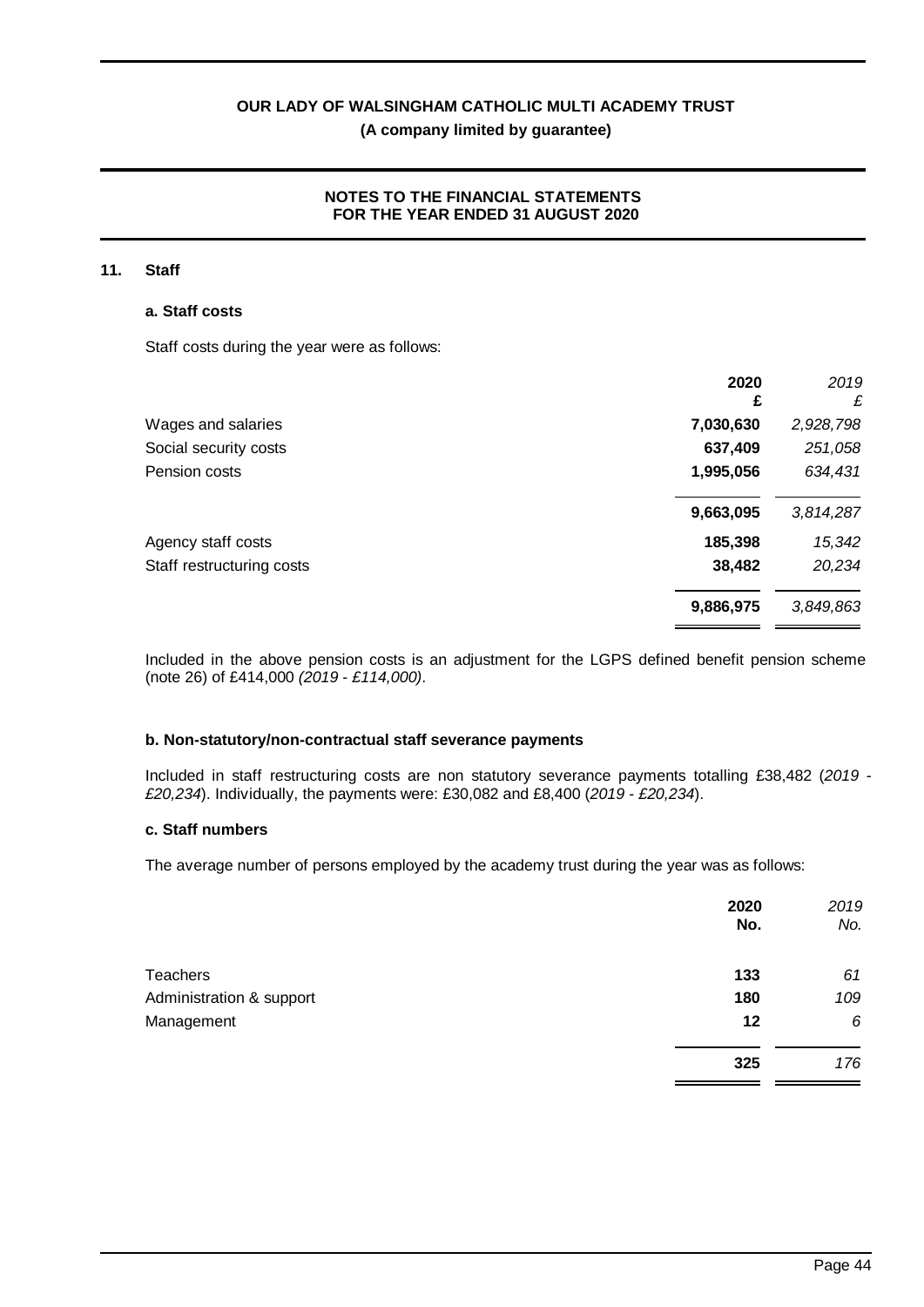### **NOTES TO THE FINANCIAL STATEMENTS FOR THE YEAR ENDED 31 AUGUST 2020**

#### **11. Staff (continued)**

#### **d. Higher paid staff**

The number of employees whose employee benefits (excluding employer pension costs) exceeded £60,000 was:

|                                | 2020<br>No. | 2019<br>No. |
|--------------------------------|-------------|-------------|
| In the band £60,001 - £70,000  |             |             |
| In the band £70,001 - £80,000  | Δ           |             |
| In the band £80,001 - £90,000  |             |             |
| In the band £90,001 - £100,000 |             |             |

#### **e. Key management personnel**

The key management personnel of the academy trust comprise the Trustees and the senior management team as listed on page 1. The total amount of employee benefits (including employer pension contributions and employer national insurance contributions) received by key management personnel for their services to the academy trust was £221,658 *(*2019 - *£173,080)*.

#### **12. Central services**

The academy trust has provided the following central services to its academies during the year:

- · Accounting and audit
- · HR
- **Payroll**
- Governor services
- Data protection / DPO
- **Executive**
- **Legal**
- School Improvement support
- Health and safety consultancy
- **Trade Union Facilities time**
- Governor Hub

The academy trust charges for these services on the following basis:

The academy trust charges all its schools 3.9% of GAG.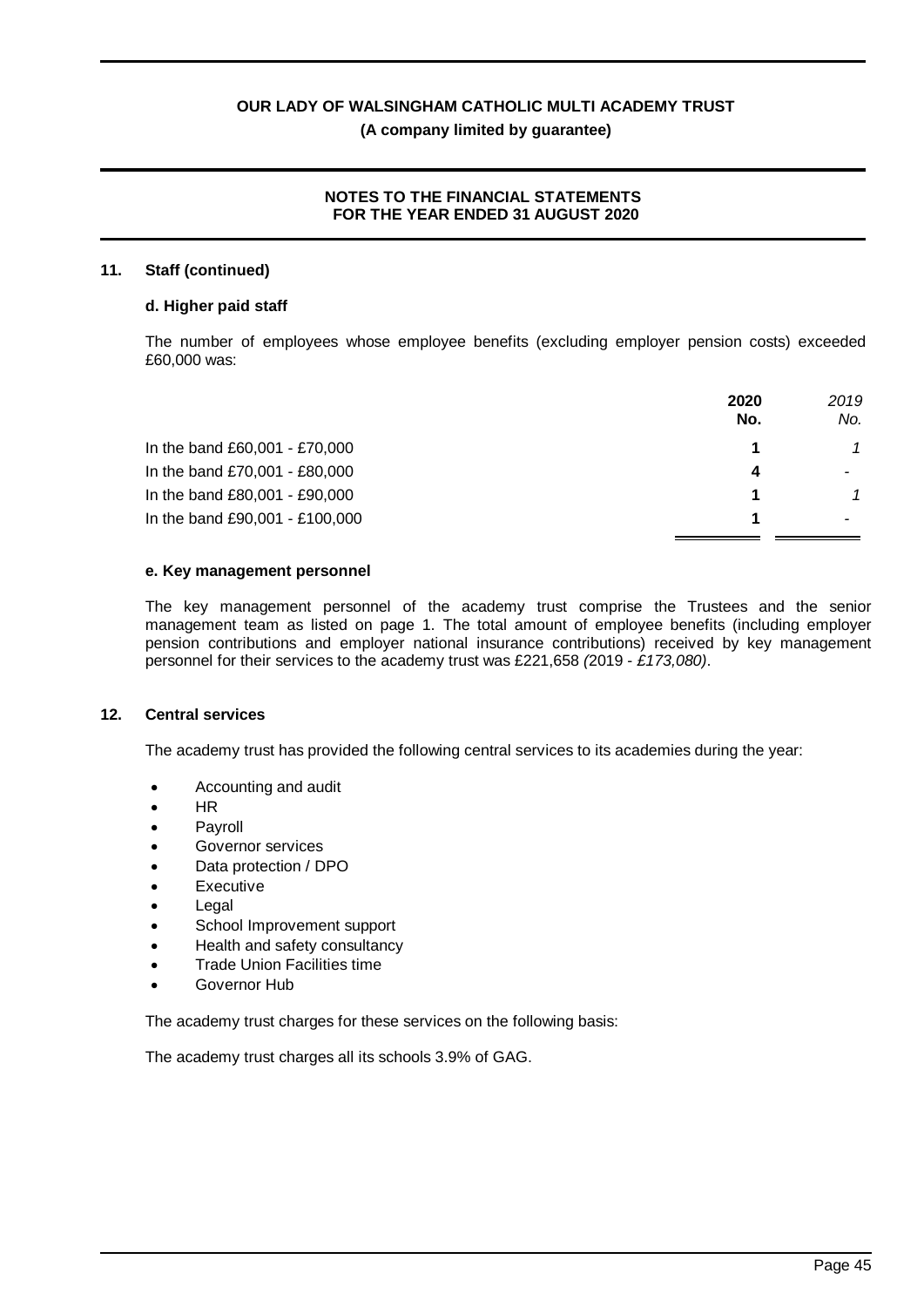#### **NOTES TO THE FINANCIAL STATEMENTS FOR THE YEAR ENDED 31 AUGUST 2020**

### **12. Central services (continued)**

The actual amounts charged during the year were as follows:

|                                        | 2020<br>£ | 2019<br>£ |
|----------------------------------------|-----------|-----------|
| St Louis Catholic Academy              | 43,700    | 43,612    |
| St Felix Roman Catholic Primary School | 40,600    | 42,943    |
| St Mary's Catholic Primary School      | 30,700    | 30,552    |
| St Pancras Catholic Primary School     | 33,100    | 12,386    |
| St Alban's Catholic High School        | 178,400   | 29,600    |
| St Laurence Catholic Primary School    | 43,900    |           |
| <b>Total</b>                           | 370,400   | 159,093   |

#### **13. Trustees' remuneration and expenses**

One or more Trustees has been paid remuneration or has received other benefits from an employment with the academy trust. The principal and other staff Trustees only receive remuneration in respect of services they provide undertaking the roles of principal and staff members under their contracts of employment. The value of Trustees' remuneration and other benefits was as follows:

|                           |                            | 2020       | 2019     |
|---------------------------|----------------------------|------------|----------|
|                           |                            |            |          |
| T Selvey, Chief Executive | Remuneration               | $90,000 -$ | 80.000 - |
|                           |                            | 95,000     | 85.000   |
|                           | Pension contributions paid | $20.000 -$ | 10.000 - |
|                           |                            | 25,000     | 15,000   |

During the year ended 31 August 2020, expenses totalling £452 were reimbursed or paid directly to 3 Trustees *(2019 - £*nil)

# **14. Trustees' and Officers' insurance**

In accordance with normal commercial practice, the academy trust has purchased insurance to protect Trustees and officers from claims arising from negligent acts, errors or omissions occurring whilst on academy business. The insurance provides cover up to £1,000,000. It is not possible to quantify the trustees and officers indemnity element from the overall cost of the RPA scheme.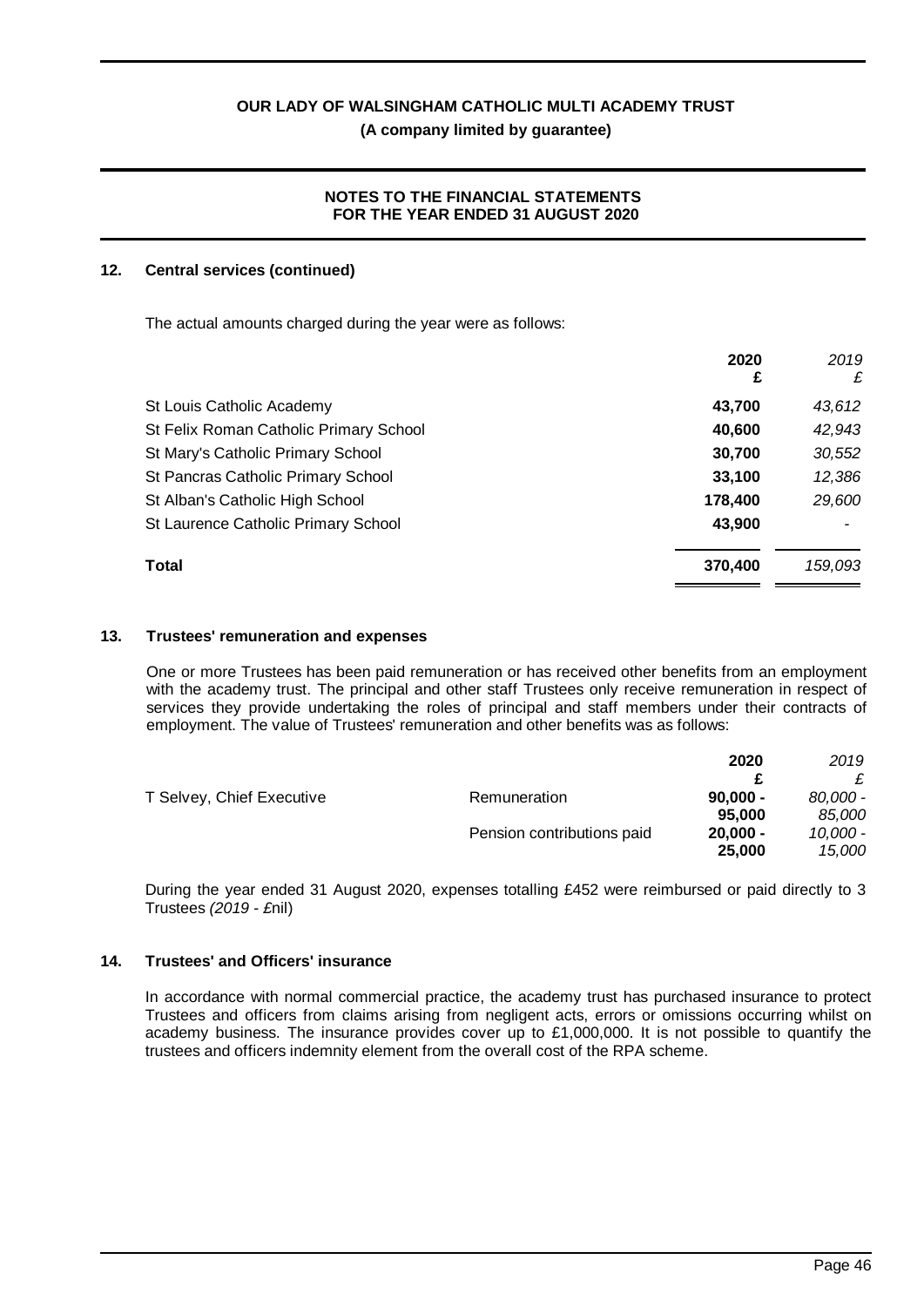# **NOTES TO THE FINANCIAL STATEMENTS FOR THE YEAR ENDED 31 AUGUST 2020**

#### **15. Tangible fixed assets**

|                          | Long-term<br>leasehold<br>property<br>£ | <b>Furniture</b><br>and<br>equipment<br>£ | <b>Computer</b><br>equipment<br>£ | <b>Motor</b><br>vehicles<br>£ | <b>Total</b><br>£ |
|--------------------------|-----------------------------------------|-------------------------------------------|-----------------------------------|-------------------------------|-------------------|
| <b>Cost or valuation</b> |                                         |                                           |                                   |                               |                   |
| At 1 September 2019      | 726,660                                 | 161,436                                   | 107,482                           |                               | 995,578           |
| <b>Additions</b>         |                                         | 8,412                                     | 3,023                             | 27,345                        | 38,780            |
| At 31 August 2020        | 726,660                                 | 169,848                                   | 110,505                           | 27,345                        | 1,034,358         |
| <b>Depreciation</b>      |                                         |                                           |                                   |                               |                   |
| At 1 September 2019      | 413                                     | 28,391                                    | 33,324                            |                               | 62,128            |
| Charge for the year      | 2,480                                   | 48,401                                    | 41,149                            | 5,469                         | 97,499            |
| At 31 August 2020        | 2,893                                   | 76,792                                    | 74,473                            | 5,469                         | 159,627           |
| Net book value           |                                         |                                           |                                   |                               |                   |
| At 31 August 2020        | 723,767                                 | 93,056                                    | 36,032                            | 21,876                        | 874,731           |
| At 31 August 2019        | 726,247                                 | 133,045                                   | 74,158                            |                               | 933,450           |

#### **Terms of occupation of premises**

| <b>Academy Name</b>                 | <b>Playing fields</b>                      |
|-------------------------------------|--------------------------------------------|
| St Louis Catholic Academy           | n/a                                        |
| St Felix RC Primary School          | 125 year lease with Suffolk County Council |
| St Mary's Catholic Primary School   | 125 year lease with Suffolk County Council |
| St Alban's Catholic High School     | 125 year lease with Suffolk County Council |
| St Pancras Catholic Primary School  | n/a                                        |
| St Laurence Catholic Primary School | n/a                                        |

School buildings are owned by the East Anglia Roman Catholic Diocese Trustee and are occupied by the trust under licence arrangements. The licences include a 2 year notice period. The accounting policy for buildings is described in note 2.7.

Included in support costs are improvements to the St Louis school buildings of £22,381 (2019 - £21,678), improvements to the St Felix school buildings of £nil (2019 - £260,030), improvements to the St Alban's school buildings of £372,799 (2019 - £118,877), and improvements to the St Pancreas' school buildings of £118,264 (2019 - £nil).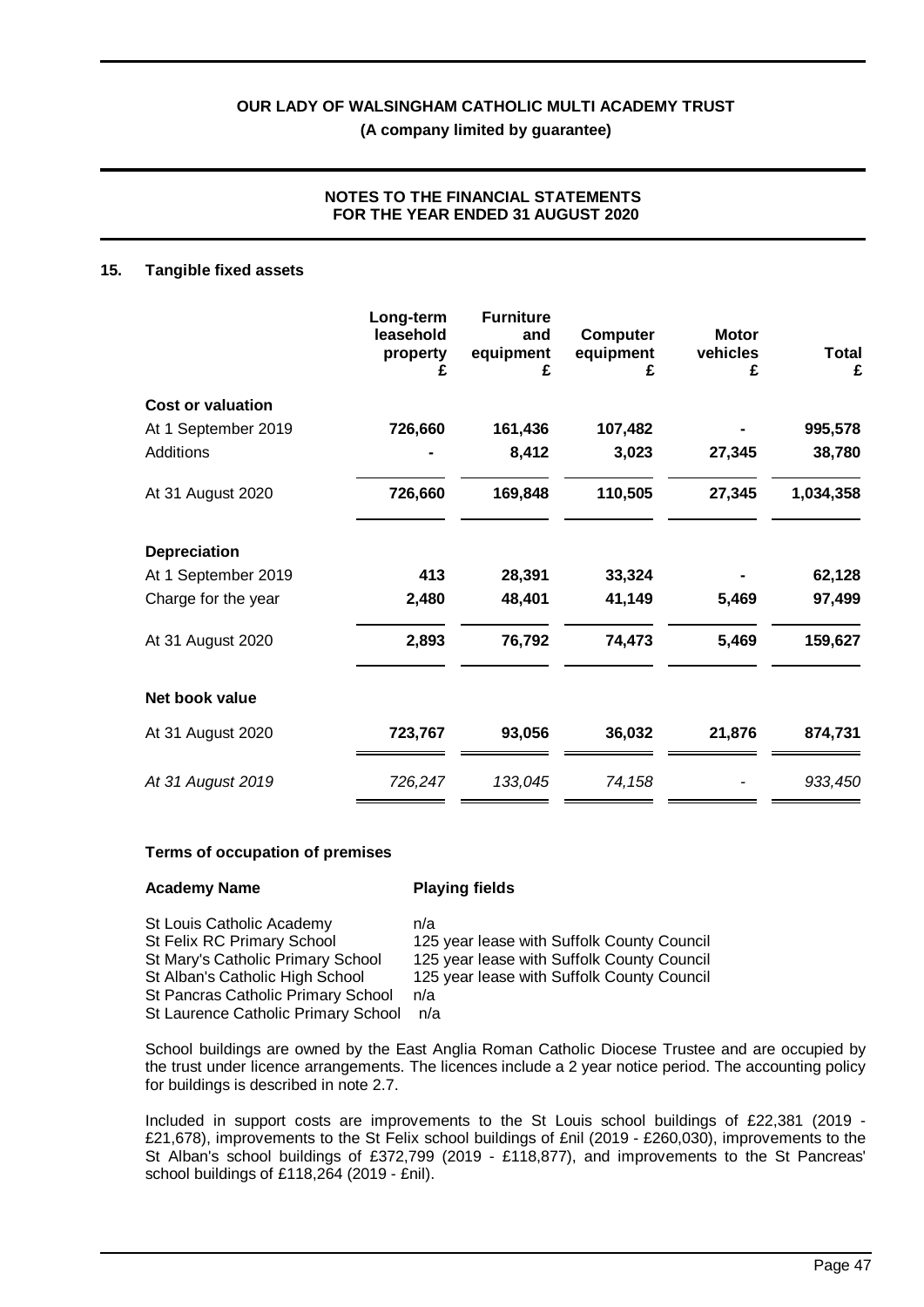# **NOTES TO THE FINANCIAL STATEMENTS FOR THE YEAR ENDED 31 AUGUST 2020**

#### **16. Debtors**

|     |                                                | 2020<br>£  | 2019<br>£ |
|-----|------------------------------------------------|------------|-----------|
|     |                                                |            |           |
|     | Trade debtors                                  | 1,774      | 9,127     |
|     | Other debtors                                  | 54,478     | 94,989    |
|     | Prepayments and accrued income                 | 590,033    | 324,945   |
|     |                                                | 646,285    | 429,061   |
| 17. | Creditors: Amounts falling due within one year |            |           |
|     |                                                | 2020<br>£  | 2019<br>£ |
|     | <b>Trade creditors</b>                         | 193,800    | 299,874   |
|     | Other taxation and social security             | 274,647    | 144,266   |
|     | Other creditors                                | 36,755     | 22,487    |
|     | Accruals and deferred income                   | 324,695    | 234,230   |
|     |                                                | 829,897    | 700,857   |
|     |                                                | 2020<br>£  | 2019<br>£ |
|     | <b>Deferred Income</b>                         |            |           |
|     | Deferred income at 1 September 2019            | 165,365    | 81,371    |
|     | Resources deferred during the year             | 183,918    | 165,365   |
|     | Amounts released from previous periods         | (165, 365) | (81, 371) |
|     |                                                | 183,918    | 165,365   |

Deferred income held at 31 August 2020 comprised academy trip income advance receipts, Universal Infant Free School Meals receipts, rates relief receipts and Early Years funding receipts.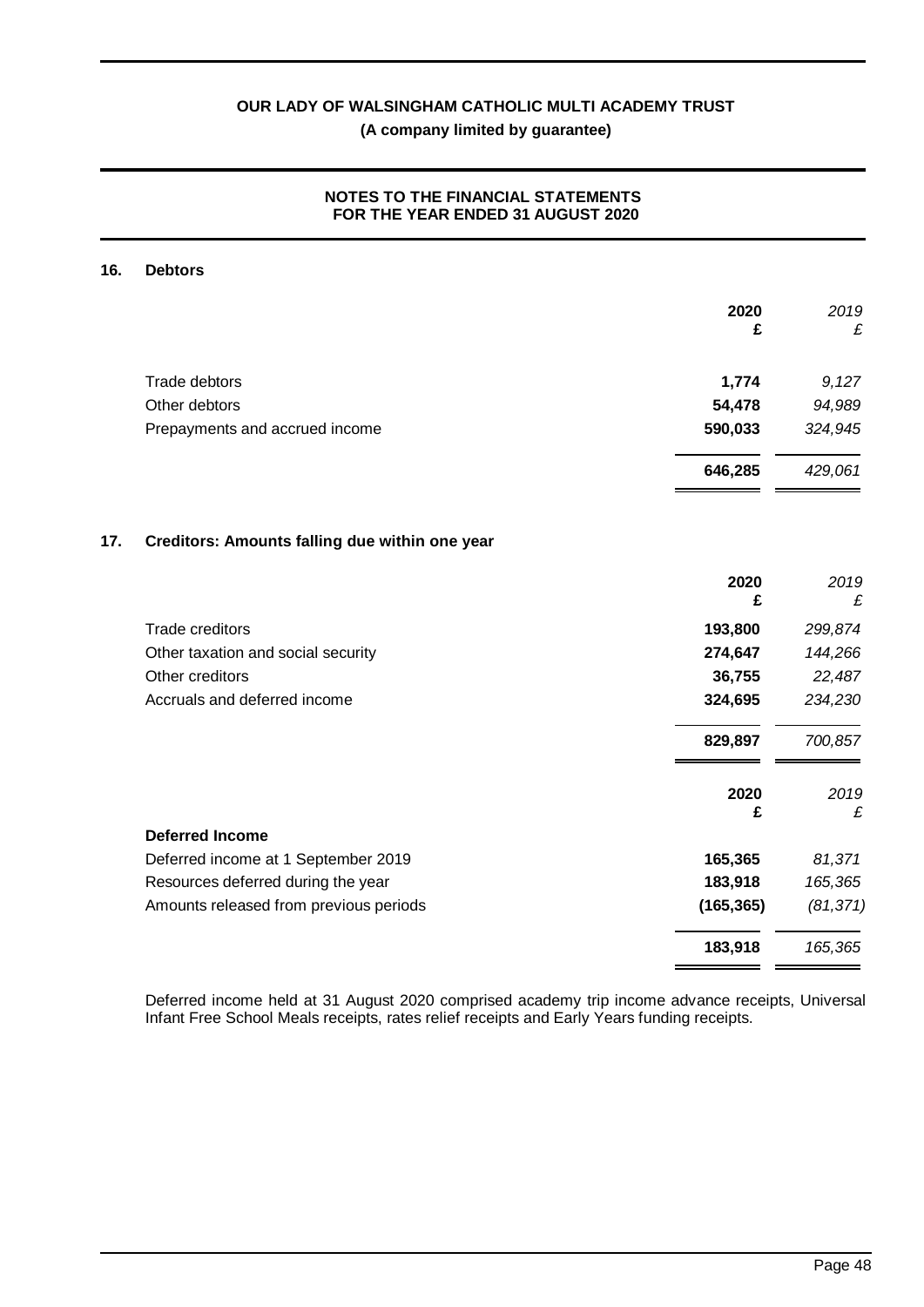# **NOTES TO THE FINANCIAL STATEMENTS FOR THE YEAR ENDED 31 AUGUST 2020**

#### **18. Statement of funds**

|                                            | <b>Balance at 1</b><br><b>September</b><br>2019<br>£ | £          | <b>Income Expenditure</b><br>£ | <b>Transfers</b><br>in/out<br>£ | Gains/<br>(Losses)<br>£ | <b>Balance at</b><br>31 August<br>2020<br>£ |
|--------------------------------------------|------------------------------------------------------|------------|--------------------------------|---------------------------------|-------------------------|---------------------------------------------|
| <b>Unrestricted</b><br>funds               |                                                      |            |                                |                                 |                         |                                             |
| Unrestricted<br>funds                      | 1,130,690                                            | 430,972    | (300, 003)                     |                                 |                         | 1,261,659                                   |
| <b>Restricted</b><br>general funds         |                                                      |            |                                |                                 |                         |                                             |
| <b>General Annual</b><br>Grant (GAG)       | 243,490                                              | 9,478,451  | (9,346,931)                    | 5,672                           |                         | 380,682                                     |
| Pupil premium                              |                                                      | 374,305    | (374, 305)                     |                                 |                         |                                             |
| Other DfE/ESFA                             |                                                      | 861,312    | (853, 312)                     |                                 |                         | 8,000                                       |
| Other restricted                           |                                                      |            |                                |                                 |                         |                                             |
| funds                                      | 62,502                                               | 550,695    | (554, 620)                     |                                 |                         | 58,577                                      |
| Pension reserve                            | (2,742,000)                                          |            | (997,000)                      |                                 | (389,000)               | (4, 128, 000)                               |
|                                            | (2,436,008)                                          | 11,264,763 | (12, 126, 168)                 | 5,672                           | (389,000)               | (3,680,741)                                 |
| <b>Restricted fixed</b><br>asset funds     |                                                      |            |                                |                                 |                         |                                             |
| DfE/ESFA                                   |                                                      |            |                                |                                 |                         |                                             |
| <b>Capital Grants</b><br>Capital           | 108,227                                              | 55,635     | (41, 956)                      | 6,497                           |                         | 128,403                                     |
| expenditure                                |                                                      |            |                                |                                 |                         |                                             |
| from GAG                                   | 443                                                  |            | (443)                          |                                 |                         |                                             |
| Donated assets                             | 840,859                                              |            | (87, 471)                      |                                 |                         | 753,388                                     |
| Other sources                              | 36,574                                               |            | (3,805)                        |                                 |                         | 32,769                                      |
| Conditions<br>improvement                  |                                                      |            |                                |                                 |                         |                                             |
| grant                                      | 329,789                                              | 358,780    | (393, 143)                     | (12, 169)                       |                         | 283,257                                     |
|                                            | 1,315,892                                            | 414,415    | (526, 818)                     | (5,672)                         |                         | 1,197,817                                   |
| <b>Total</b><br><b>Restricted</b><br>funds | (1, 120, 116)                                        | 11,679,178 | (12,652,986)                   |                                 | (389,000)               | (2,482,924)                                 |
| <b>Total funds</b>                         | 10,574                                               | 12,110,150 | (12, 952, 989)                 |                                 | (389,000)               | (1, 221, 265)                               |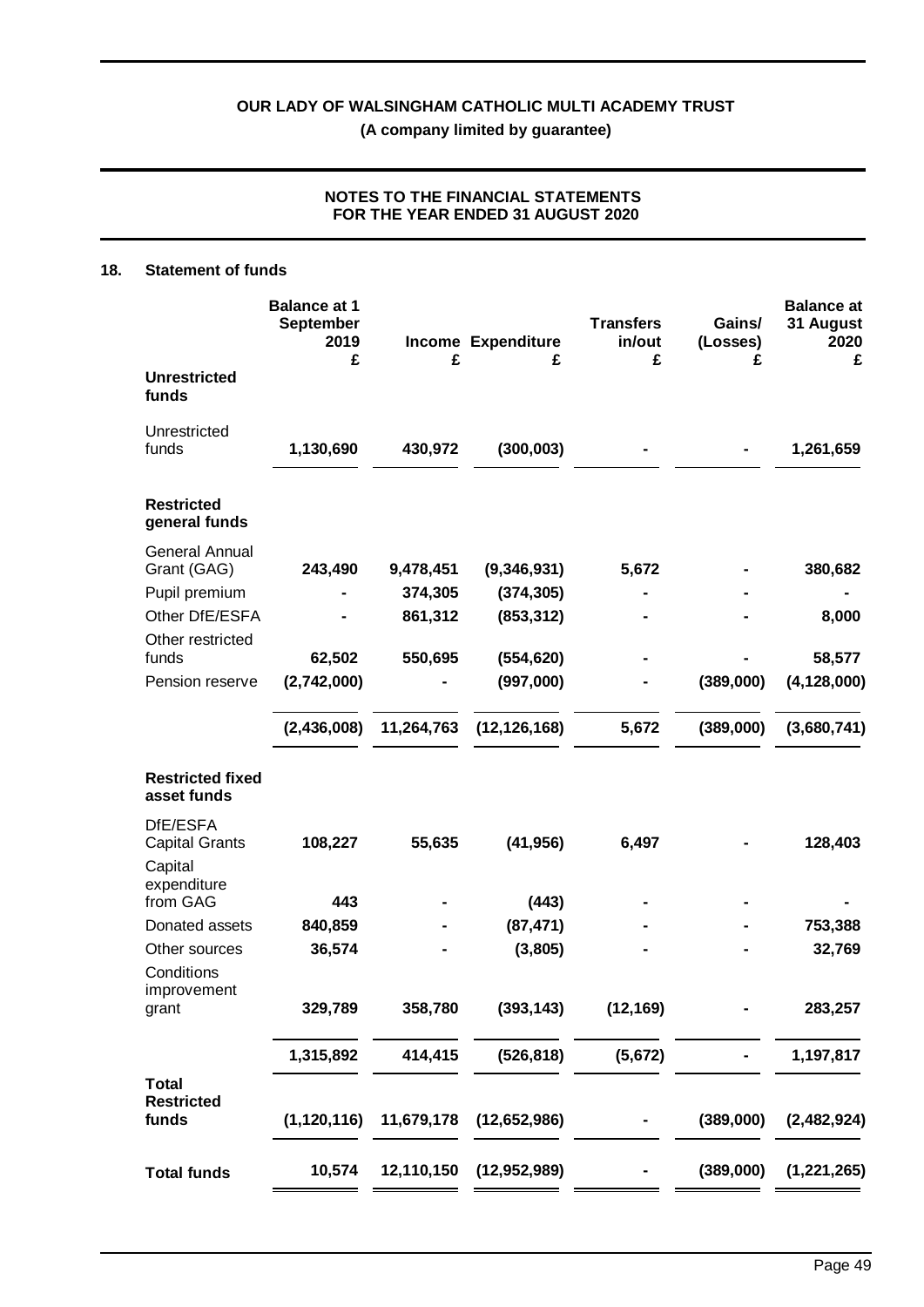# **NOTES TO THE FINANCIAL STATEMENTS FOR THE YEAR ENDED 31 AUGUST 2020**

#### **18. Statement of funds (continued)**

The specific purposes for which the funds are to be applied are as follows:

Restricted General Funds: These relate to the trust's development and operational activities.

Restricted Fixed Asset Funds: These funds relate to capital funding to carry out works of a capital nature.

Pension Reserve: The pension reserve relates to the trust's share of the deficit in the Pension Scheme.

Transfer of excess funding, totalling £12,169, allocated for a CIF project by the Trust. The unspent allocated capital funding has been transferred back to GAG.

Transfer of £6,497 from GAG to restricted fixed asset fund to contribute towards capital expenditure in excess of the DFE Capital Grants available.

Under the funding agreement with the Secretary of State, the academy trust was not subject to a limit on the amount of GAG it could carry forward at 31 August 2020.

#### **Total funds analysis by academy**

Fund balances at 31 August 2020 were allocated as follows:

|                                                     | 2020<br>£     | 2019<br>£   |
|-----------------------------------------------------|---------------|-------------|
| St Louis Catholic Academy                           | 412,689       | 264,650     |
| St Felix RC Primary School                          | 195,938       | 176,394     |
| St Mary's Catholic Primary School                   | 125,728       | 56,911      |
| St Laurence Catholic Primary School                 | 228,571       |             |
| St Pancras Catholic Primary School                  | 63,885        | (7, 355)    |
| St Alban's Catholic High School                     | 747,950       | 995,933     |
| Our Lady of Walsingham Catholic Multi Academy Trust | (65, 843)     | (49, 851)   |
| Total before fixed asset funds and pension reserve  | 1,708,918     | 1,436,682   |
| Restricted fixed asset fund                         | 1,197,817     | 1,315,892   |
| Pension reserve                                     | (4, 128, 000) | (2,742,000) |
| Total                                               | (1,221,265)   | 10,574      |

The following academy is carrying a net deficit on its portion of the funds as follows:

|                                                                          | <b>Deficit</b> |
|--------------------------------------------------------------------------|----------------|
| Our Lady of Walsingham Catholic Multi Academy Trust (Central Department) | 65.843         |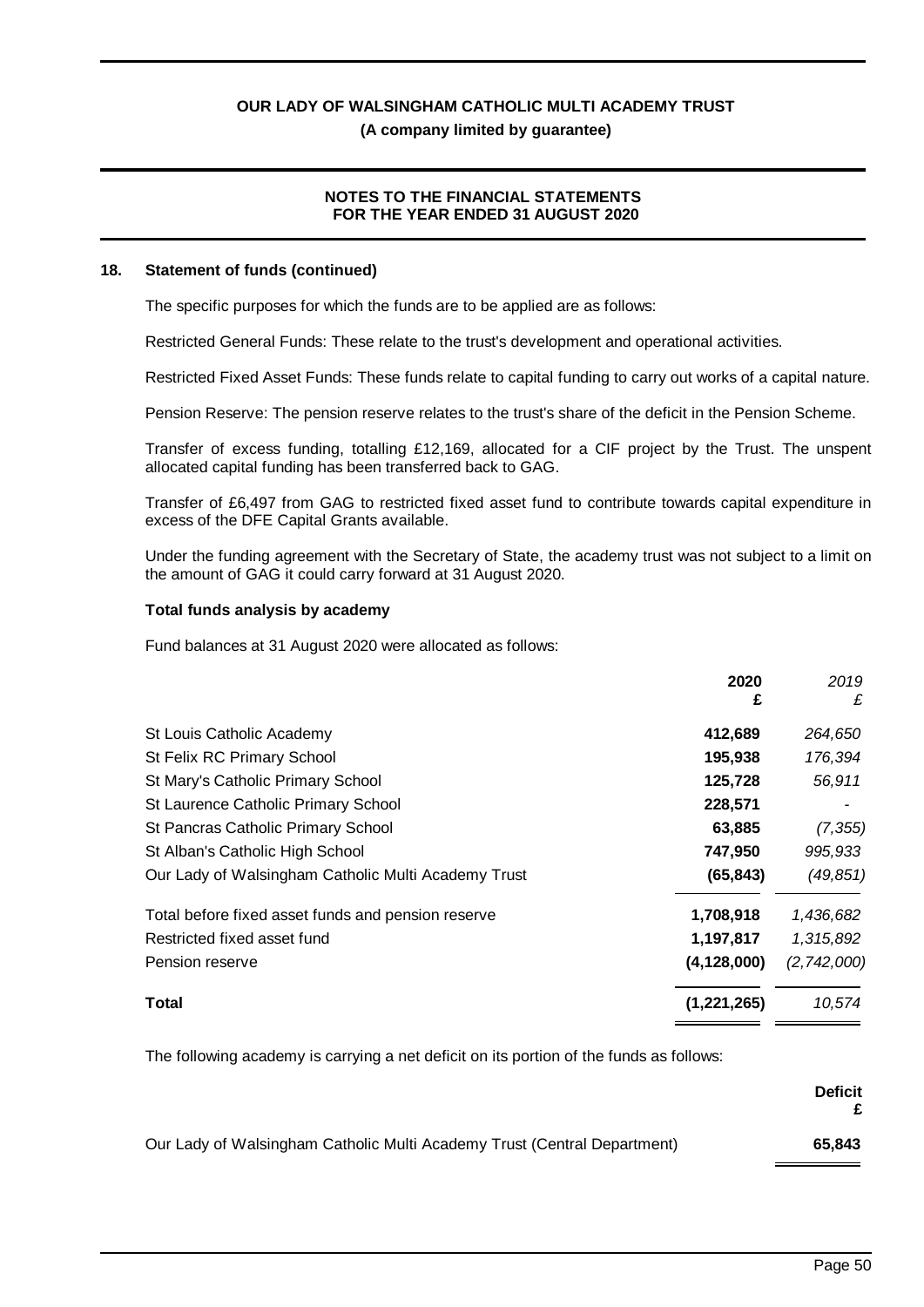#### **NOTES TO THE FINANCIAL STATEMENTS FOR THE YEAR ENDED 31 AUGUST 2020**

#### **18. Statement of funds (continued)**

The Our Lady of Walsingham Multi Academy Trust central department has a deficit of £65,843 at 31 August 2020. The Bishop's directive in 2016 was that all 11 schools in the area join the MAT in due course. Until such time as they do, some costs of establishing the MAT are being carried forward for all schools to bear proportionately rather than discriminate against those schools who joined the MAT early on. The MAT central department will show a deficit until such time as all 11 schools join the MAT. Directors are cognisant of the issues and review the balance regularly to ensure it is reasonable.

#### **Total cost analysis by academy**

Expenditure incurred by each academy during the year was as follows:

|                                                        | <b>Teaching</b><br>and<br>educational<br>support<br>staff costs<br>£ | Other<br>support<br>staff costs<br>£ | <b>Educational</b><br>£ | <b>Other costs</b><br>excluding<br>supplies depreciation<br>£ | Total<br>2020<br>£ |
|--------------------------------------------------------|----------------------------------------------------------------------|--------------------------------------|-------------------------|---------------------------------------------------------------|--------------------|
| St Louis Catholic Academy                              | 967,231                                                              | 222,998                              | 77,141                  | 186,193                                                       | 1,453,563          |
| St Felix RC Primary School                             | 997,943                                                              | 96,914                               | 84,829                  | 147,453                                                       | 1,327,139          |
| St Mary's Catholic Primary<br>School                   | 634,783                                                              | 97,666                               | 61,593                  | 118,034                                                       | 912,076            |
| St Pancras Catholic Primary<br>School                  | 721,196                                                              | 86,193                               | 63,375                  | 234,022                                                       | 1,104,786          |
| St Alban's Catholic High<br>School                     | 3,873,230                                                            | 777,361                              | 416,732                 | 851,818                                                       | 5,919,141          |
| St Laurence Catholic Primary<br>School                 | 1,010,348                                                            | 124,340                              | 77,322                  | 531,659                                                       | 1,743,669          |
| Our Lady of Walsingham<br>Catholic Multi Academy Trust | 143,082                                                              | 133,690                              | 1,468                   | 116,876                                                       | 395,116            |
|                                                        | 8,347,813                                                            | 1,539,162                            | 782,460                 | 2,186,055                                                     | 12,855,490         |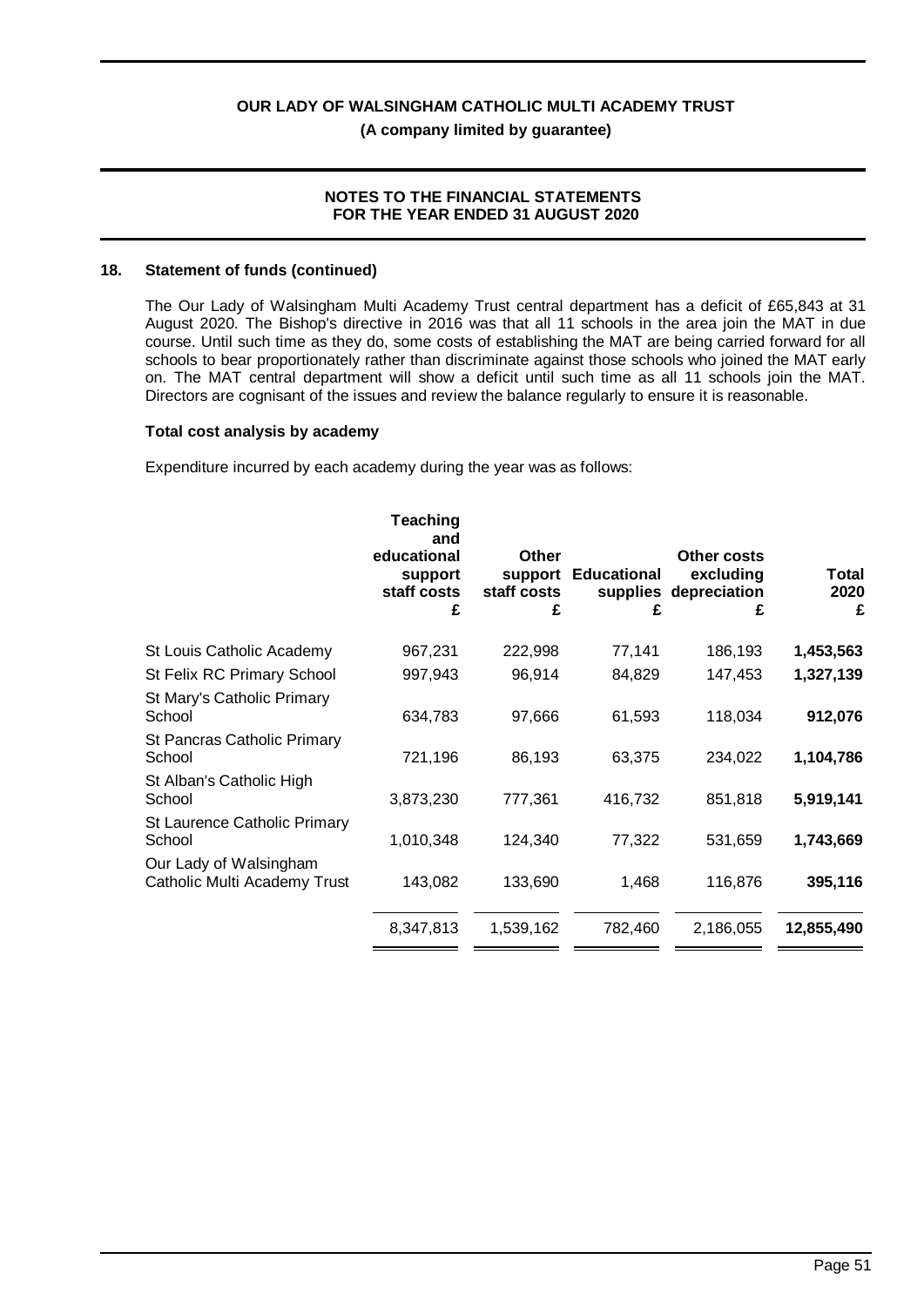# **NOTES TO THE FINANCIAL STATEMENTS FOR THE YEAR ENDED 31 AUGUST 2020**

# **18. Statement of funds (continued)**

Comparative information in respect of the preceding year is as follows:

|                                                        | Teaching<br>and<br>educational<br>support staff<br>costs<br>£ | Other<br>support staff<br>costs<br>£ | Educational<br>supplies<br>£ | Other costs<br>excluding<br>depreciation<br>£ | Total<br>2019<br>£ |
|--------------------------------------------------------|---------------------------------------------------------------|--------------------------------------|------------------------------|-----------------------------------------------|--------------------|
| St Louis Catholic Academy                              | 917,494                                                       | 245,738                              | 35,866                       | 232,251                                       | 1,431,349          |
| St Felix RC Primary School                             | 869,326                                                       | 89,332                               | 30,642                       | 484,088                                       | 1,473,388          |
| St Mary's Catholic Primary<br>School                   | 630,888                                                       | 93,360                               | 37,817                       | 201,417                                       | 963,482            |
| St Pancras Catholic Primary<br>School                  | 321,070                                                       | 37,773                               | 20,166                       | 65,790                                        | 444,799            |
| St Alban's Catholic High<br>School                     | 323,542                                                       | 140,503                              | 104,622                      | 230,289                                       | 798,956            |
| Our Lady of Walsingham<br>Catholic Multi Academy Trust |                                                               | 180,837                              |                              | 127,804                                       | 308,641            |
| <b>Academy trust</b>                                   | 3,062,320                                                     | 787,543                              | 229,113                      | 1,341,639                                     | 5,420,615          |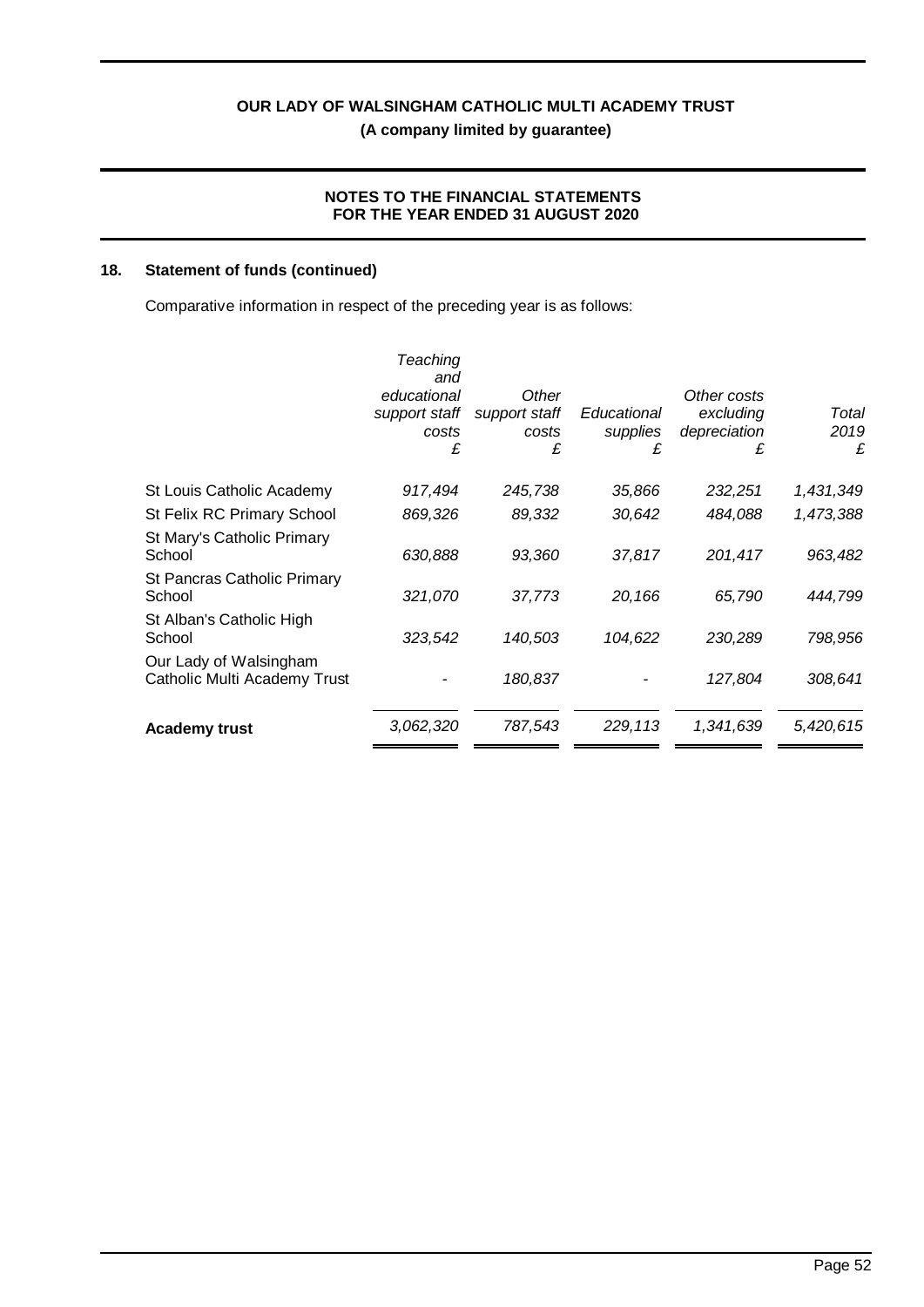# **NOTES TO THE FINANCIAL STATEMENTS FOR THE YEAR ENDED 31 AUGUST 2020**

# **18. Statement of funds (continued)**

Comparative information in respect of the preceding year is as follows:

|                                     | <b>Balance</b> at<br>1 September<br>2018<br>£ | <b>Income</b><br>£ | Expenditure<br>£ | Gains/<br>(Losses)<br>£ | <b>Balance</b> at<br>31 August<br>2019<br>£ |
|-------------------------------------|-----------------------------------------------|--------------------|------------------|-------------------------|---------------------------------------------|
| <b>Unrestricted funds</b>           |                                               |                    |                  |                         |                                             |
| Unrestricted funds                  | 388,016                                       | 1,170,559          | (427, 885)       |                         | 1,130,690                                   |
| <b>Restricted general funds</b>     |                                               |                    |                  |                         |                                             |
| General Annual Grant (GAG)          | 16,048                                        | 4,055,447          | (3,828,005)      |                         | 243,490                                     |
| Pupil premium                       |                                               | 180,817            | (180, 817)       |                         |                                             |
| Other DfE/ESFA                      |                                               | 323,553            | (323, 553)       |                         |                                             |
| Other restricted funds              |                                               | 241,489            | (178, 987)       |                         | 62,502                                      |
| Pension reserve                     | (567,000)                                     | (1, 103, 000)      | (136,000)        | (936,000)               | (2, 742, 000)                               |
|                                     | (550, 952)                                    | 3,698,306          | (4,647,362)      | (936,000)               | (2, 436, 008)                               |
| <b>Restricted fixed asset funds</b> |                                               |                    |                  |                         |                                             |
| DfE/ESFA Capital Grants             | 21,767                                        | 171,798            | (85, 338)        |                         | 108,227                                     |
| Capital expenditure from GAG        | 486                                           |                    | (43)             |                         | 443                                         |
| Donated assets                      | 638,257                                       | 258,811            | (56, 209)        |                         | 840,859                                     |
| Other sources                       | 40,106                                        |                    | (3, 532)         |                         | 36,574                                      |
| Conditions improvement grant        | 245,280                                       | 344,539            | (260, 030)       |                         | 329,789                                     |
|                                     | 945,896                                       | 775,148            | (405, 152)       |                         | 1,315,892                                   |
| <b>Total Restricted funds</b>       | 394,944                                       | 4,473,454          | (5,052,514)      | (936,000)               | (1, 120, 116)                               |
| <b>Total funds</b>                  | 782,960                                       | 5,644,013          | (5,480,399)      | (936,000)               | 10,574                                      |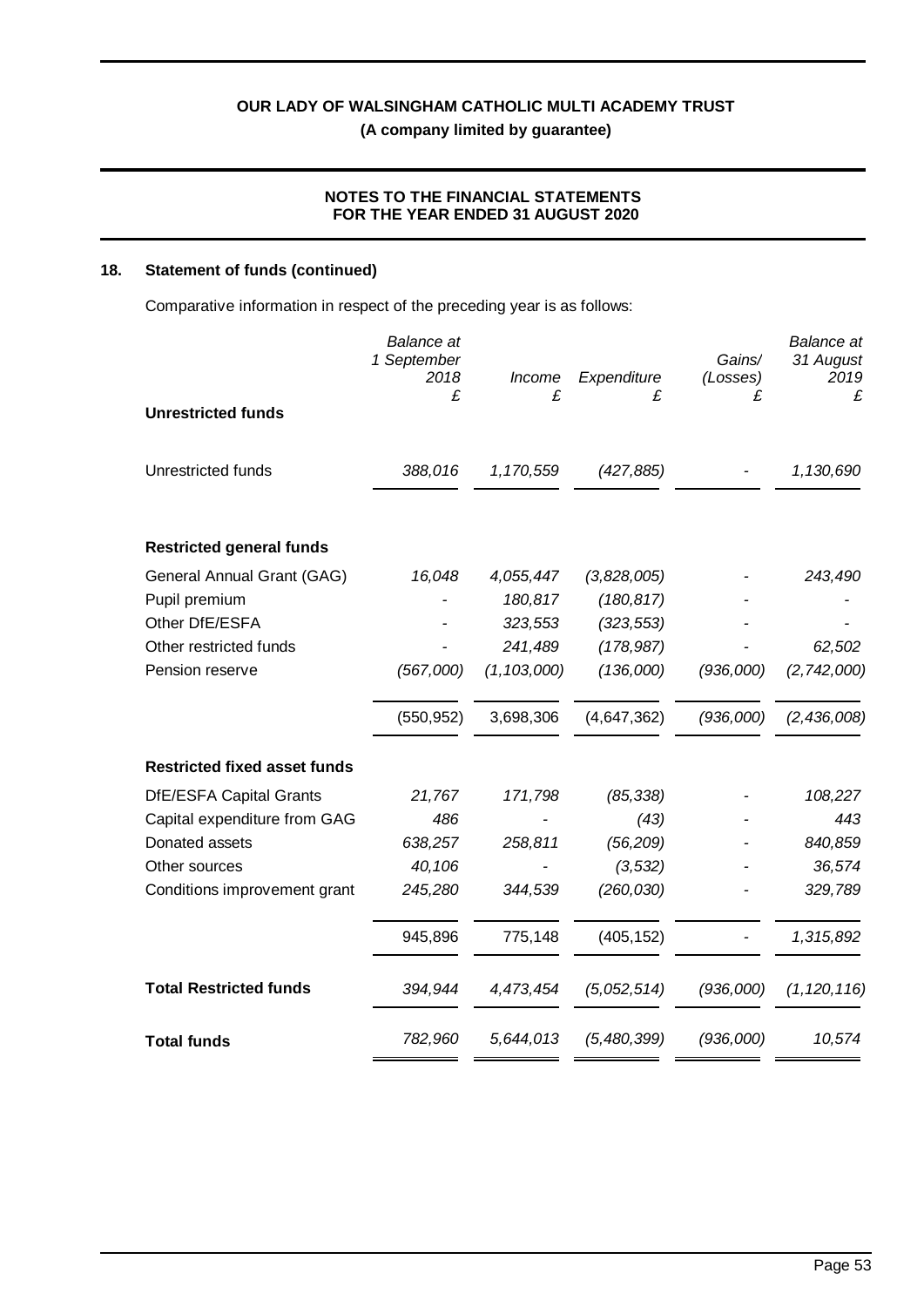**(A company limited by guarantee)**

# **NOTES TO THE FINANCIAL STATEMENTS FOR THE YEAR ENDED 31 AUGUST 2020**

# **19. Analysis of net assets between funds**

# **Analysis of net assets between funds - current period**

|                                        | Unrestricted<br>funds<br>2020<br>£ | <b>Restricted</b><br>funds<br>2020<br>£ | <b>Restricted</b><br>fixed asset<br>funds<br>2020<br>£ | <b>Total</b><br>funds<br>2020<br>£ |
|----------------------------------------|------------------------------------|-----------------------------------------|--------------------------------------------------------|------------------------------------|
| Tangible fixed assets                  |                                    |                                         | 874,731                                                | 874,731                            |
| Current assets                         | 1,862,245                          | 676,570                                 | 323,086                                                | 2,861,901                          |
| Creditors due within one year          | (600, 586)                         | (229, 311)                              | ۰                                                      | (829, 897)                         |
| Provisions for liabilities and charges |                                    | (4, 128, 000)                           | ٠                                                      | (4, 128, 000)                      |
| <b>Total</b>                           | 1,261,659                          | (3,680,741)                             | 1,197,817                                              | (1,221,265)                        |

# **Analysis of net assets between funds - prior period**

|                                        |              |             | Restricted  |               |
|----------------------------------------|--------------|-------------|-------------|---------------|
|                                        | Unrestricted | Restricted  | fixed asset | Total         |
|                                        | funds        | funds       | funds       | funds         |
|                                        | 2019         | 2019        | 2019        | 2019          |
|                                        | £            | £           | £           | £             |
| Tangible fixed assets                  |              |             | 933,450     | 933,450       |
| Current assets                         | 1,144,839    | 992,700     | 382,442     | 2,519,981     |
| Creditors due within one year          | (14, 149)    | (686, 708)  | ۰           | (700, 857)    |
| Provisions for liabilities and charges |              | (2,742,000) |             | (2, 742, 000) |
| Total                                  | 1,130,690    | (2,436,008) | 1,315,892   | 10,574        |
|                                        |              |             |             |               |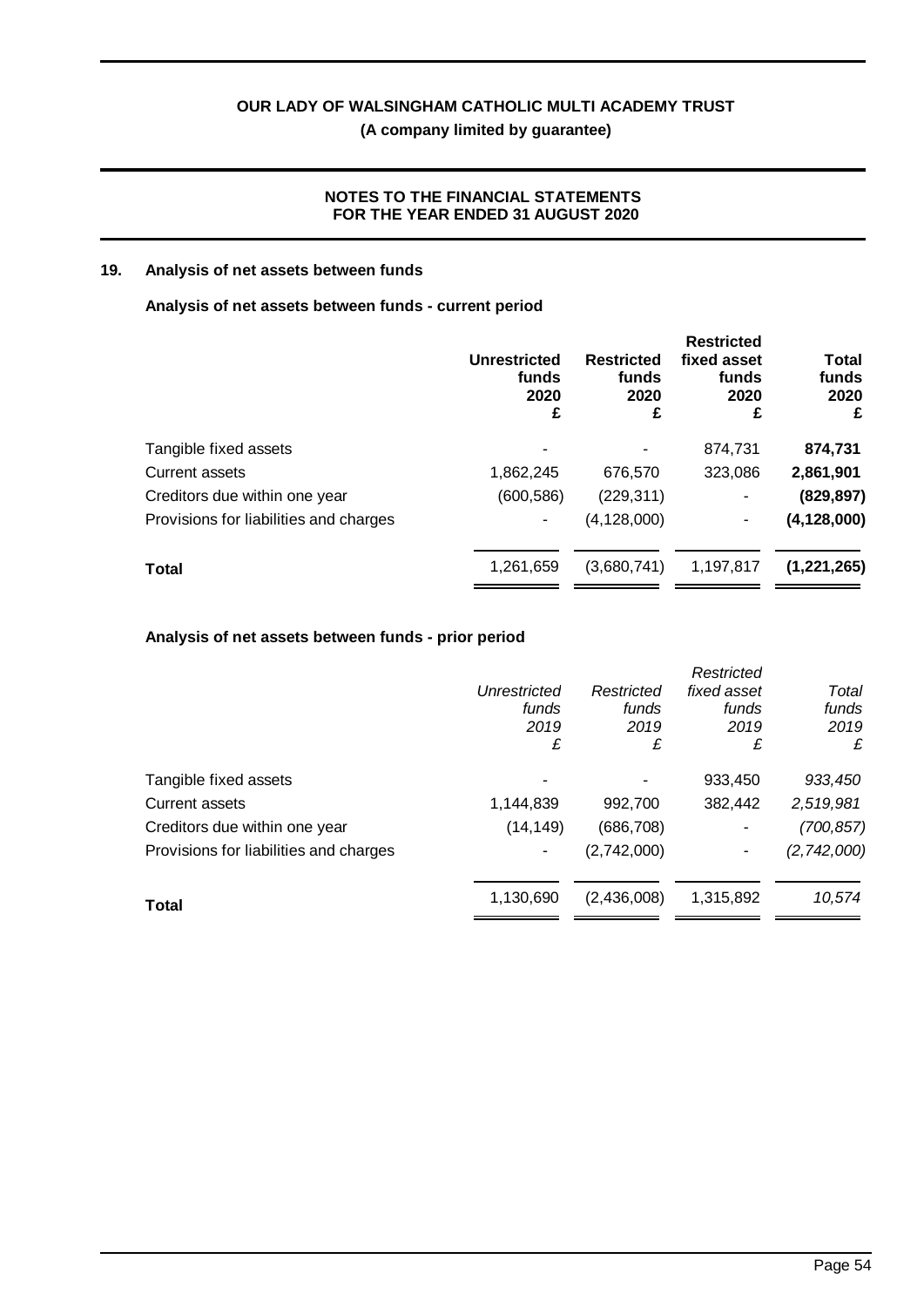# **NOTES TO THE FINANCIAL STATEMENTS FOR THE YEAR ENDED 31 AUGUST 2020**

#### **20. Reconciliation of net (expenditure)/income to net cash flow from operating activities**

|     |                                                                                       | 2020<br>£  | 2019<br>£  |
|-----|---------------------------------------------------------------------------------------|------------|------------|
|     | Net (expenditure)/income for the period (as per Statement of financial<br>activities) | (842, 839) | 163,614    |
|     | <b>Adjustments for:</b>                                                               |            |            |
|     | Depreciation                                                                          | 97,499     | 59,784     |
|     | Fixed assets transferred upon schools joining the trust                               |            | (258, 811) |
|     | Defined benefit pension scheme obligation inherited                                   | 517,000    | 1,103,000  |
|     | Defined benefit pension scheme cost less contributions payable                        | 414,000    | 114,000    |
|     | Defined benefit pension scheme finance cost                                           | 66,000     | 22,000     |
|     | Decrease in stocks                                                                    |            | 7,244      |
|     | Increase in debtors                                                                   | (217, 224) | (229, 200) |
|     | Increase in creditors                                                                 | 129,040    | 441,095    |
|     | Dividends, interest and rents from investments                                        | (1, 140)   | (911)      |
|     | Capital grants from DfE and other capital income                                      | (414, 415) | (174, 727) |
|     | Cash transferred upon schools joining the trust                                       | (169, 613) |            |
|     | Net cash (used in)/provided by operating activities                                   | (421, 692) | 1,247,088  |
| 21. | Cash flows from investing activities                                                  |            |            |
|     |                                                                                       | 2020<br>£  | 2019<br>£  |
|     | Dividends, interest and rents from investments                                        | 1,140      | 911        |
|     | Purchase of tangible fixed assets                                                     | (38, 780)  | (55, 572)  |
|     | Capital grants from DfE Group                                                         | 414,415    | 174,727    |
|     | Cash transferred upon schools joining the trust                                       | 169,613    |            |
|     | Net cash provided by investing activities                                             | 546,388    | 120,066    |
| 22. | Analysis of cash and cash equivalents                                                 |            |            |
|     |                                                                                       | 2020       | 2019       |
|     |                                                                                       |            |            |

**£** *£* Cash in hand **2,215,616** *2,090,920* **Total cash and cash equivalents 2,215,616** *2,090,920*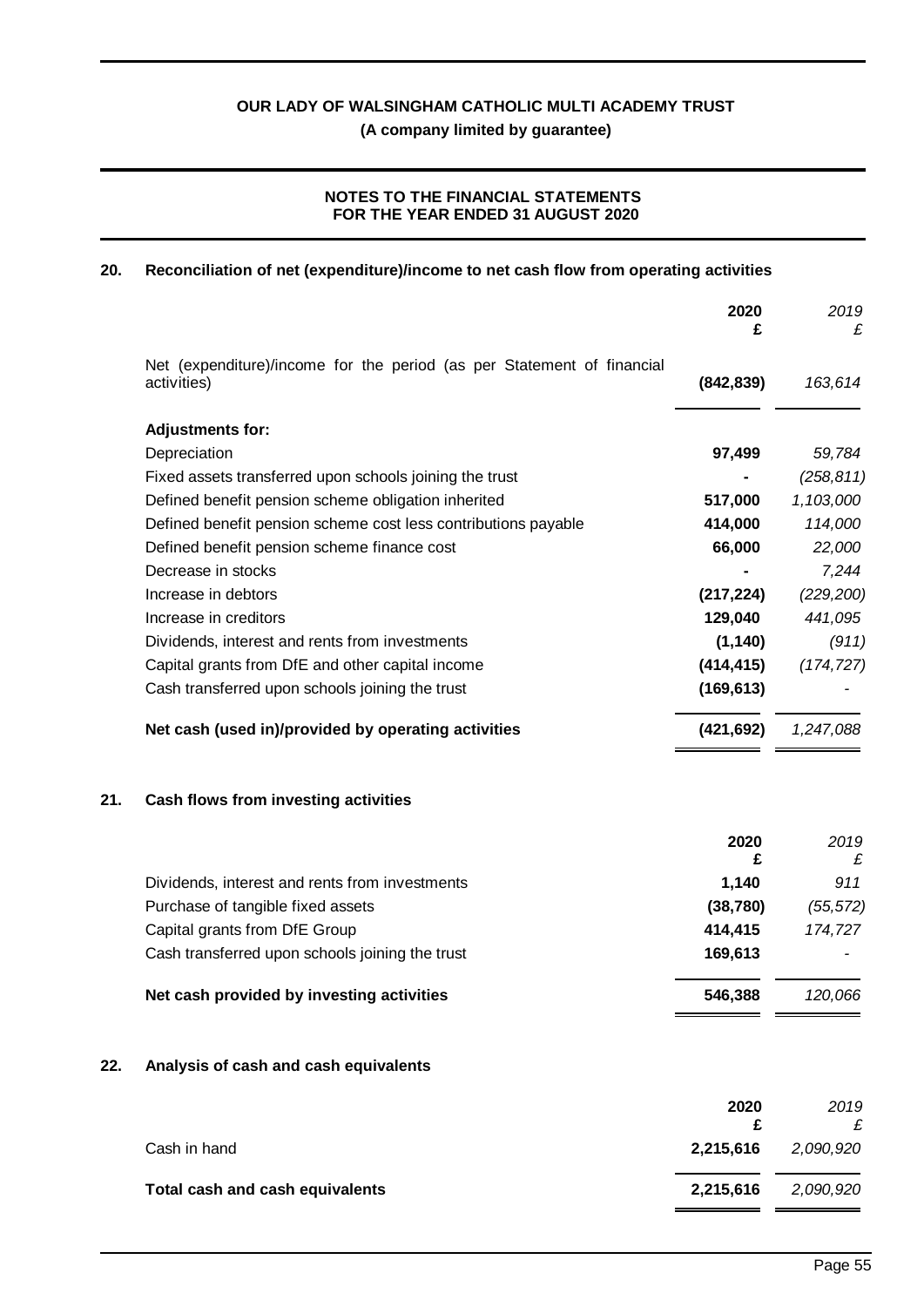# **NOTES TO THE FINANCIAL STATEMENTS FOR THE YEAR ENDED 31 AUGUST 2020**

#### **23. Analysis of changes in net debt**

| At 1<br><b>September</b><br>2019<br>£ | <b>Cash flows</b><br>£ | At 31<br><b>August</b><br>2020<br>£ |
|---------------------------------------|------------------------|-------------------------------------|
| 2,090,920                             | 124,696                | 2,215,616                           |
| 2,090,920                             | 124,696                | 2,215,616                           |
|                                       |                        |                                     |

#### **24. Conversion to an academy trust**

On 1 September 2019 St Laurence Catholic Primary School converted to academy trust status under the Academies Act 2010 and all the operations and assets and liabilities were transferred to Our Lady of Walsingham Catholic Multi Academy Trust from Cambridge County Council for £NIL consideration.

The transfer has been accounted for as a combination that is in substance a gift. The assets and liabilities transferred were valued at their fair value and recognised in the Balance sheet under the appropriate heading with a corresponding net amount recognised as a net loss in the Statement of financial activities as Expenditure on Charitable activities - transfer from local authority on conversion.

The following table sets out the fair values of the identifiable assets and liabilities transferred and an analysis of their recognition in the Statement of financial activities.

|     |                                                                                  | <b>Unrestricted</b><br>funds<br>£ | <b>Restricted</b><br>funds<br>£ | Total<br>funds<br>£ |
|-----|----------------------------------------------------------------------------------|-----------------------------------|---------------------------------|---------------------|
|     | <b>Current assets</b>                                                            |                                   |                                 |                     |
|     | Cash - representing budget surplus on LA funds<br><b>Non-current liabilities</b> | 169,613                           |                                 | 169,613             |
|     | LGPS Pension surplus/(deficit)                                                   |                                   | (517,000)                       | (517,000)           |
|     | Net assets/(liabilities)                                                         | 169,613                           | (517,000)                       | (347, 387)          |
| 25. | <b>Capital commitments</b>                                                       |                                   |                                 |                     |
|     |                                                                                  |                                   | 2020<br>£                       | 2019<br>£           |
|     | Contracted for but not provided in these financial statements                    |                                   | 286,999                         | 245,675             |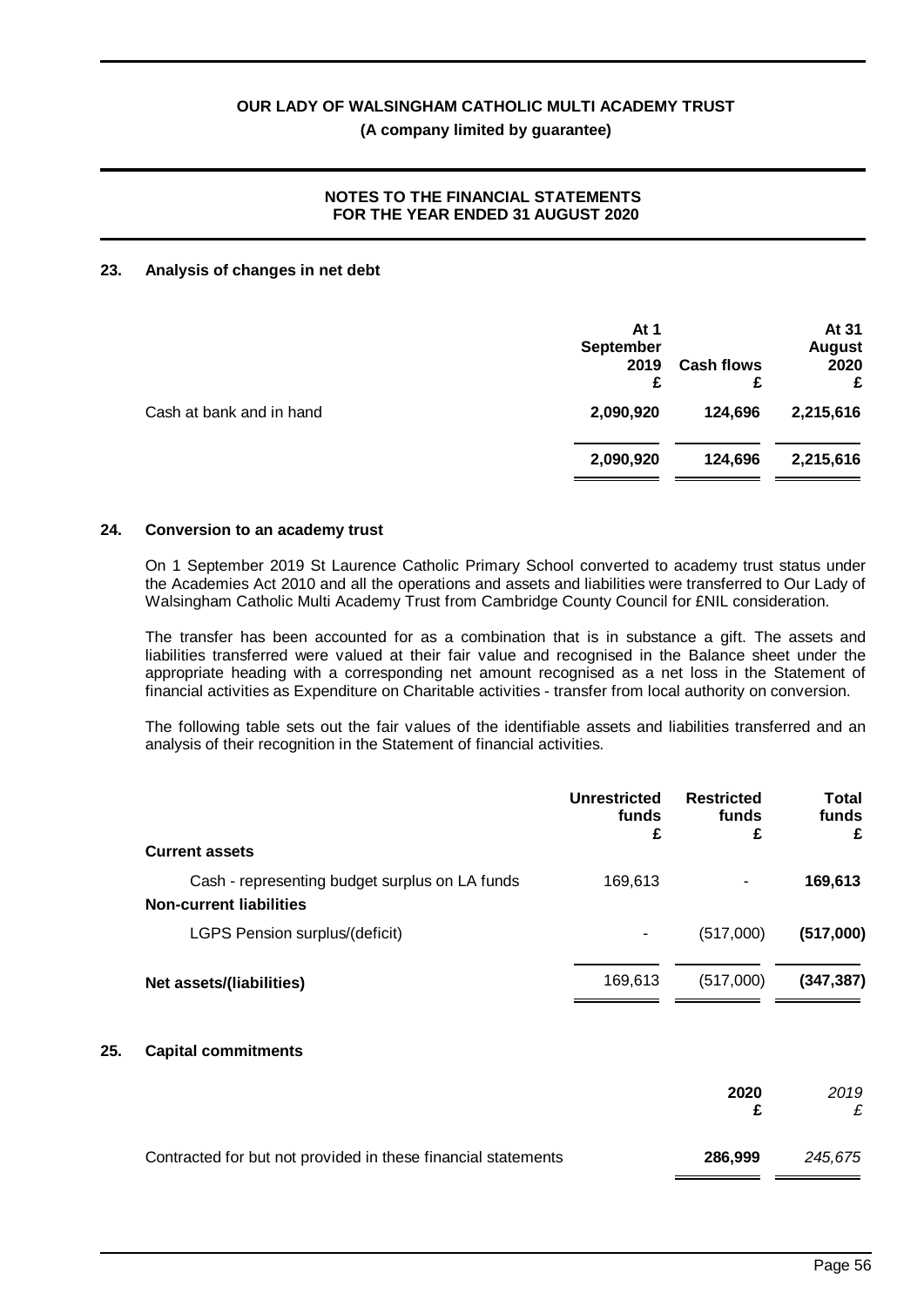### **NOTES TO THE FINANCIAL STATEMENTS FOR THE YEAR ENDED 31 AUGUST 2020**

#### **26. Pension commitments**

The academy trust's employees belong to three principal pension schemes: the Teachers' Pension Scheme England and Wales (TPS) for academic and related staff; and two Local Government Pension Scheme (LGPS) for non-teaching staff, which are managed by Suffolk County Council and Cambridgeshire County Council. All are multi-employer defined benefit schemes.

The latest actuarial valuation of the TPS related to the period ended 31 March 2016 and of the LGPS 31 March 2016.

There were no outstanding or prepaid contributions at either the beginning or the end of the financial year.

#### **Teachers' Pension Scheme**

The Teachers' Pension Scheme (TPS) is a statutory, contributory, defined benefit scheme, governed by the Teachers' Pension Scheme Regulations 2014. Membership is automatic for full-time teachers in academies. All teachers have the option to opt-out of the TPS following enrolment.

The TPS is an unfunded scheme to which both the member and employer makes contributions, as a percentage of salary - these contributions are credited to the Exchequer. Retirement and other pension benefits are paid by public funds provided by Parliament.

#### **Valuation of the Teachers' Pension Scheme**

The Government Actuary, using normal actuarial principles, conducts a formal actuarial review of the TPS in accordance with the Public Service Pensions (Valuations and Employer Cost Cap) Directions 2014 published by HM Treasury every 4 years. The aim of the review is to specify the level of future contributions. Actuarial scheme valuations are dependent on assumptions about the value of future costs, design of benefits and many other factors. The latest actuarial valuation of the TPS was carried out as at 31 March 2016. The valuation report was published by the Department for Education on 5 March 2019. The key elements of the valuation and subsequent consultation are:

- · employer contribution rates set at 23.68% of pensionable pay (including a 0.08% administration levy)
- · total scheme liabilities (pensions currently in payment and the estimated cost of future benefits) for service to the effective date of £218,100 million and notional assets (estimated future contributions together with the notional investments held at the valuation date) of £196,100 million, giving a notional past service deficit of £22,000 million
- the SCAPE rate, set by HMT, is used to determine the notional investment return. The current SCAPE rate is 2.4% above the rate of CPI, assumed real rate of return is 2.4% in excess of prices and 2% in excess of earnings. The rate of real earnings growth is assumed to be 2.2%. The assumed nominal rate of return including earnings growth is 4.45%.

The next valuation result is due to be implemented from 1 April 2023.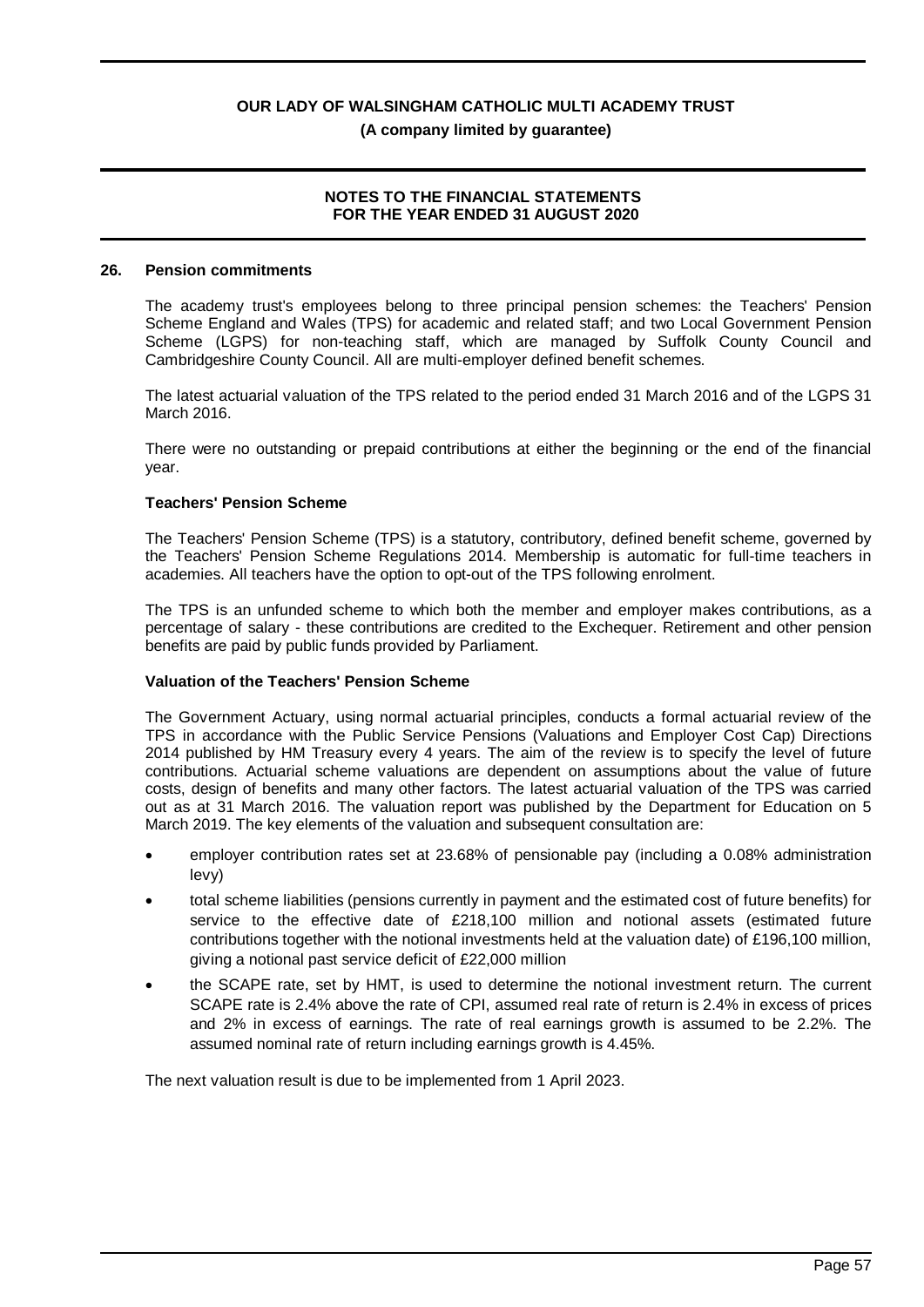### **NOTES TO THE FINANCIAL STATEMENTS FOR THE YEAR ENDED 31 AUGUST 2020**

#### **26. Pension commitments (continued)**

The employer's pension costs paid to TPS in the year amounted to £1,103,056 *(2019 - £274,431)*.

A copy of the valuation report and supporting documentation is on the Teachers' Pensions website (https://www.teacherspensions.co.uk/news/employers/2019/04/teachers-pensions-valuation-report.aspx).

Under the definitions set out in FRS 102, the TPS is an unfunded multi-employer pension scheme. The academy trust has accounted for its contributions to the scheme as if it were a defined contribution scheme. The academy trust has set out above the information available on the scheme.

#### **Local Government Pension Scheme**

The LGPS's are funded defined benefit pension schemes, with the assets held in separate trusteeadministered funds. The total contribution made for the year ended 31 August 2020 was £594,000 *(2019 - £299,000)*, of which employer's contributions totalled £478,000 *(2019 - £246,000)* and employees' contributions totalled £116,000 *(2019 - £53,000)*. The agreed contribution rates for future years are 24.4 per cent for employers and a teired contribution per cent for employees.

As described in note 24 the Cambridgeshire County Council LGPS obligation relates to the employees of the academy trust, who were the employees transferred as part of the conversion from the maintained school and new employees who were eligible to, and did, join the Scheme in the year. The obligation in respect of employees who transferred on conversion represents their cumulative service at both the predecessor school and the academy trust at the balance sheet date.

Parliament has agreed, at the request of the Secretary of State for Education, to a guarantee that, in the event of academy closure, outstanding Local Government Pension Scheme liabilities would be met by the Department for Education. The guarantee came into force on 18 July 2013.

#### **Principal actuarial assumptions**

| <b>Suffolk County Council</b>                      |      |      |
|----------------------------------------------------|------|------|
|                                                    | 2020 | 2019 |
|                                                    | %    | ℅    |
| Rate of increase in salaries                       | 2.9  | 2.6  |
| Rate of increase for pensions in payment/inflation | 2.2  | 2.3  |
| Discount rate for scheme liabilities               | 17   | 1.9  |

The current mortality assumptions include sufficient allowance for future improvements in mortality rates. The assumed life expectations on retirement age 65 are:

|                       | 2020<br><b>Years</b> | 2019<br>Years |
|-----------------------|----------------------|---------------|
| <b>Retiring today</b> |                      |               |
| Males                 | 21.9                 | 21.3          |
| Females               | 24.1                 | 23.5          |
| Retiring in 20 years  |                      |               |
| Males                 | 22.7                 | 22.3          |
| Females               | 25.6                 | 24.9          |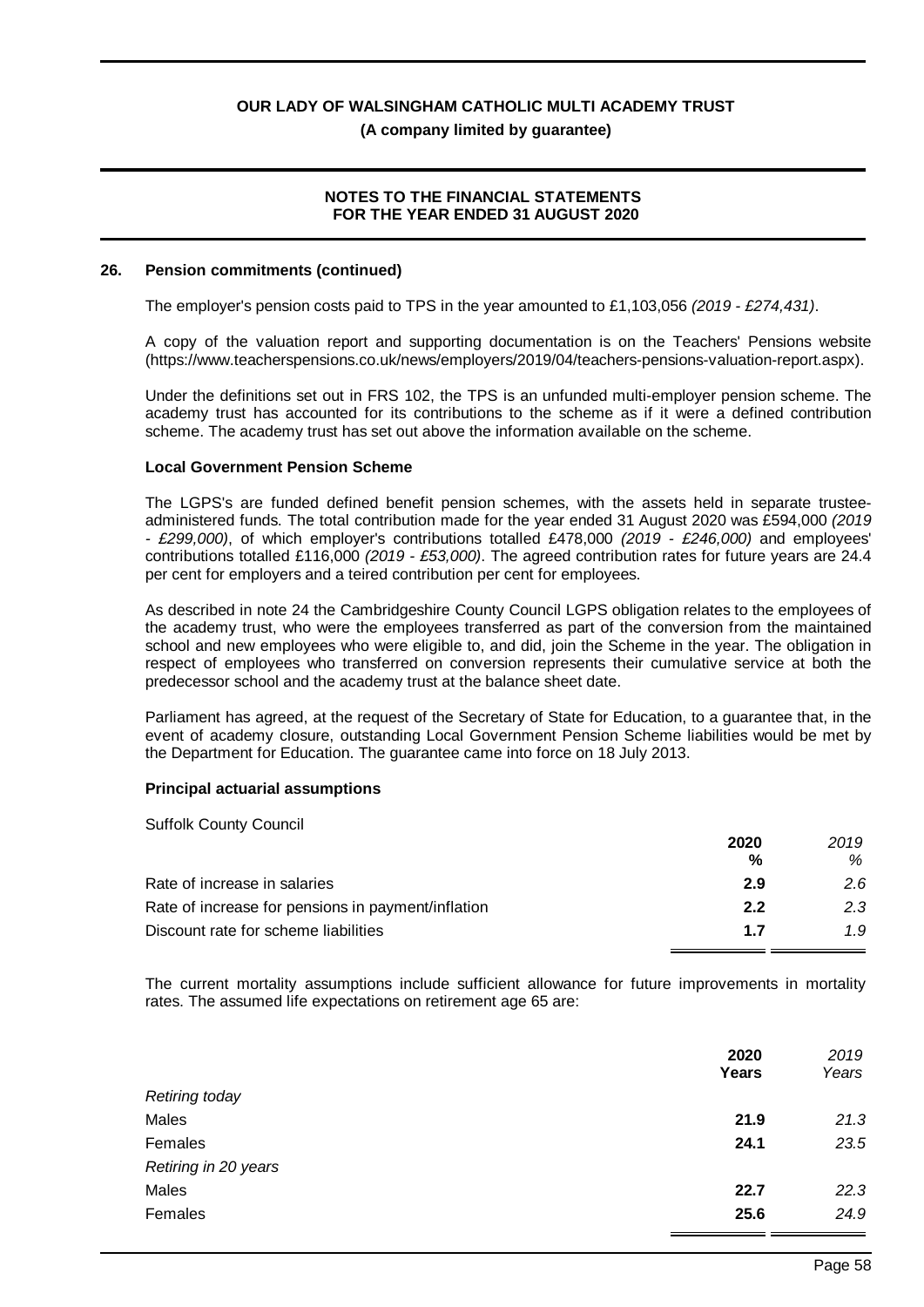#### **NOTES TO THE FINANCIAL STATEMENTS FOR THE YEAR ENDED 31 AUGUST 2020**

#### **26. Pension commitments (continued)**

| <b>Cambridgeshire County Council</b>               |      |      |
|----------------------------------------------------|------|------|
|                                                    | 2020 | 2019 |
|                                                    | %    | %    |
| Rate of increase in salaries                       | 2.8  | N/A  |
| Rate of increase for pensions in payment/inflation | 2.3  | N/A  |
| Discount rate for scheme liabilities               | 1.7  | N/A  |

The current mortality assumptions include sufficient allowance for future improvements in mortality rates. The assumed life expectations on retirement age 65 are:

|                                        | 2020<br>Years | 2019<br>Years |
|----------------------------------------|---------------|---------------|
| Retiring today                         |               |               |
| Males                                  | 22.0          | N/A           |
| Females                                | 24.0          | N/A           |
| Retiring in 20 years                   |               |               |
| Males                                  | 22.7          | N/A           |
| Females                                | 25.5          | N/A           |
| <b>Sensitivity analysis</b>            |               |               |
|                                        | 2020<br>£000  | 2019<br>£000  |
| Discount rate $+0.1\%$                 | (277)         | (246)         |
| Discount rate -0.1%                    | 277           | 246           |
| Mortality assumption - 1 year increase | 428           | 212           |
| Mortality assumption - 1 year decrease | (428)         | (212)         |
| CPI rate $+0.1\%$                      | 249           | 321           |

For sensitivity purposes the Actuaries for both schemes have advised that they estimate that a one year increase in life expectancy would approximately increase the Employer's Defined Benefit Obligation by 3-5%, but that in practice the actual cost would depend on the structure of the revised assumption. The table above discloses the combined monetary impact of a 4% change.

CPI rate -0.1% **(249)** *(321)*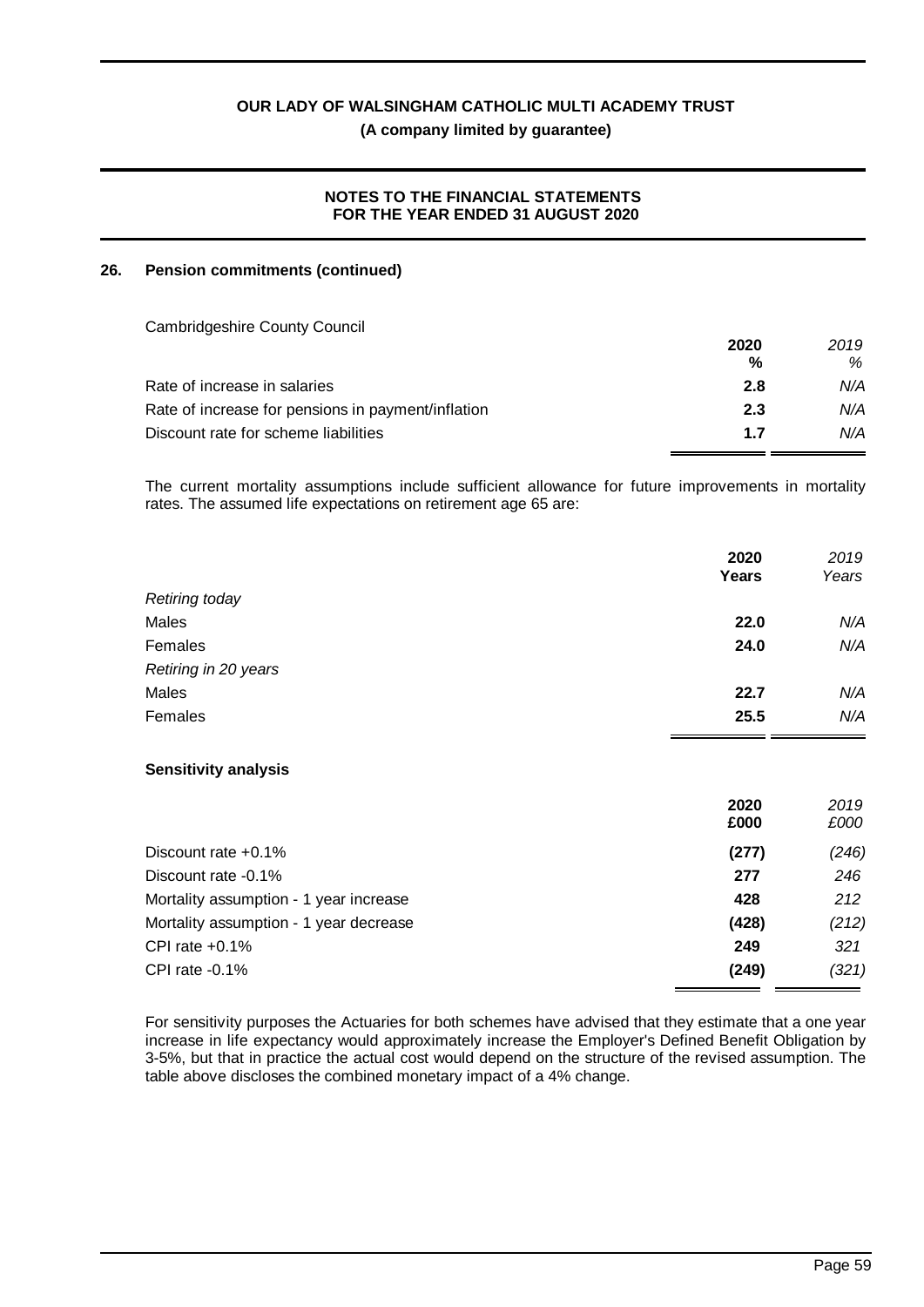# **(A company limited by guarantee)**

# **NOTES TO THE FINANCIAL STATEMENTS FOR THE YEAR ENDED 31 AUGUST 2020**

#### **26. Pension commitments (continued)**

The academy trust's share of the assets in the scheme were:

|                                     | 2020<br>£ | 2019<br>£ |
|-------------------------------------|-----------|-----------|
| Equities                            | 3,948,000 | 2,646,000 |
| Debt instruments                    | 1,618,000 | 1,429,000 |
| Property                            | 629,000   | 1,164,000 |
| Cash                                | 382,000   | 53,000    |
| <b>Total market value of assets</b> | 6,577,000 | 5,292,000 |

The actual return on scheme assets was £11,000 *(2019 - £141,000)*.

The amounts recognised in the Statement of financial activities are as follows:

|                                                                  | 2020      | 2019      |
|------------------------------------------------------------------|-----------|-----------|
| Current service cost                                             | (889,000) | (332,000) |
| Past service cost                                                | (3,000)   | (28,000)  |
| Interest income                                                  | 115,000   | 59,000    |
| Interest cost                                                    | (181,000) | (81,000)  |
| Total amount recognised in the Statement of financial activities | (958,000) | (382,000) |

Changes in the present value of the defined benefit obligations were as follows:

|                                    | 2020<br>£  | 2019<br>£ |
|------------------------------------|------------|-----------|
| Opening defined benefit obligation | 8,034,000  | 1,832,000 |
| Upon schools joining the trust     | 1,058,000  | 4,698,000 |
| Current service cost               | 889,000    | 332,000   |
| Interest cost                      | 181,000    | 81,000    |
| Employee contributions             | 116,000    | 53,000    |
| <b>Actuarial losses</b>            | 490,000    | 1,018,000 |
| Benefits paid                      | (66,000)   | (8,000)   |
| Past service costs                 | 3,000      | 28,000    |
| At 31 August                       | 10,705,000 | 8,034,000 |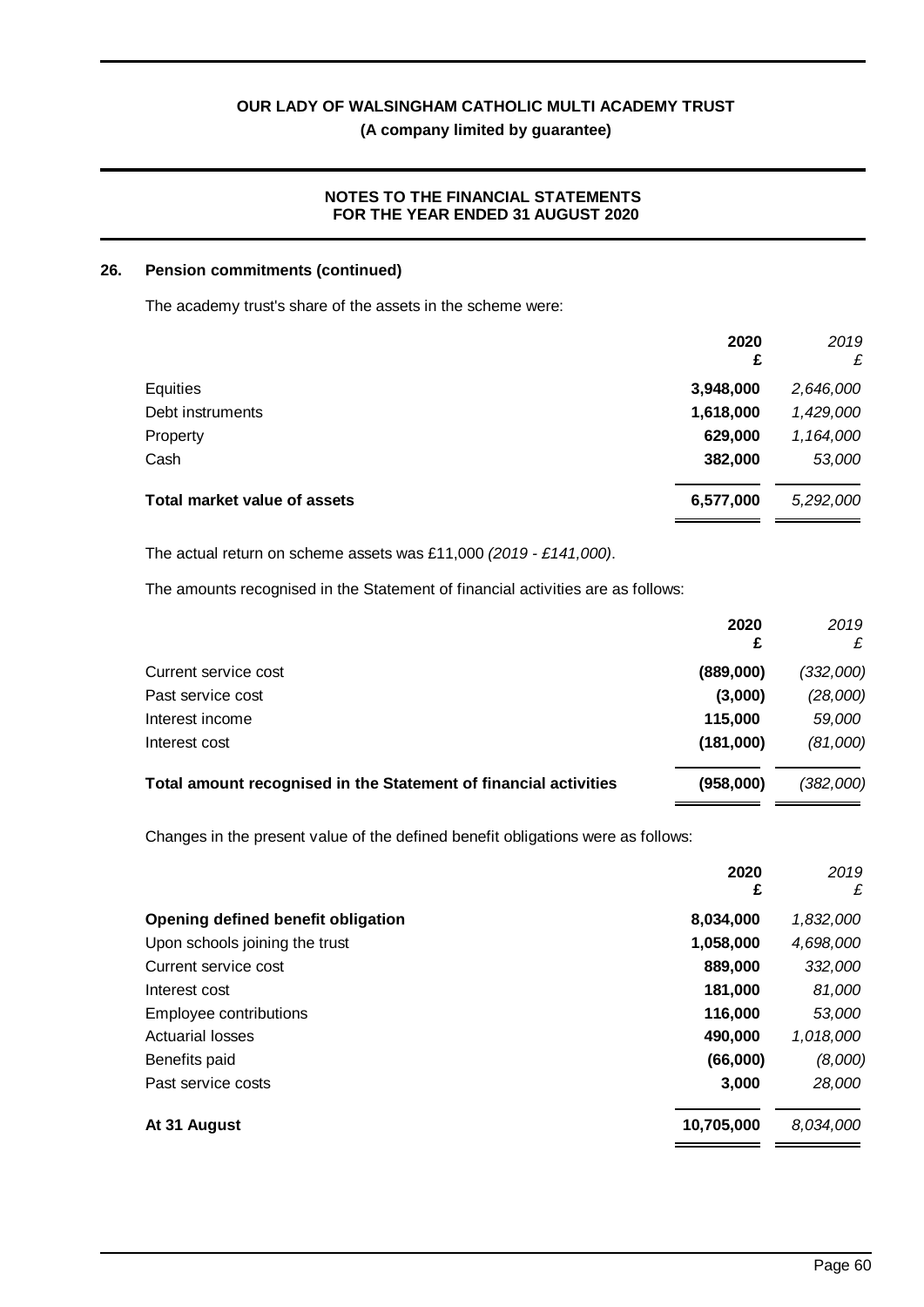**(A company limited by guarantee)**

# **NOTES TO THE FINANCIAL STATEMENTS FOR THE YEAR ENDED 31 AUGUST 2020**

### **26. Pension commitments (continued)**

Changes in the fair value of the academy trust's share of schemes' assets were as follows:

|                                     | 2020<br>£ | 2019<br>£ |
|-------------------------------------|-----------|-----------|
| Opening fair value of scheme assets | 5,292,000 | 1,265,000 |
| Upon schools joining the trust      | 541,000   | 3,595,000 |
| Interest income                     | 115,000   | 59,000    |
| Actuarial gains                     | 101,000   | 82,000    |
| <b>Employer contributions</b>       | 478,000   | 246,000   |
| Employee contributions              | 116,000   | 53,000    |
| Benefits paid                       | (66,000)  | (8,000)   |
| At 31 August                        | 6,577,000 | 5,292,000 |

#### **27. Operating lease commitments**

At 31 August 2020 the academy trust had commitments to make future minimum lease payments under non-cancellable operating leases as follows:

|                                              | 2020<br>£ | 2019<br>£ |
|----------------------------------------------|-----------|-----------|
| Not later than 1 year                        | 9,306     | 9,110     |
| Later than 1 year and not later than 5 years | 14,672    | 10,791    |
|                                              | 23,978    | 19,901    |
|                                              |           |           |

#### **28. Members' liability**

Each member of the charitable company undertakes to contribute to the assets of the company in the event of it being wound up while he/she is a member, or within one year after he/she ceases to be a member, such amount as may be required, not exceeding *£*10 for the debts and liabilities contracted before he/she ceases to be a member.